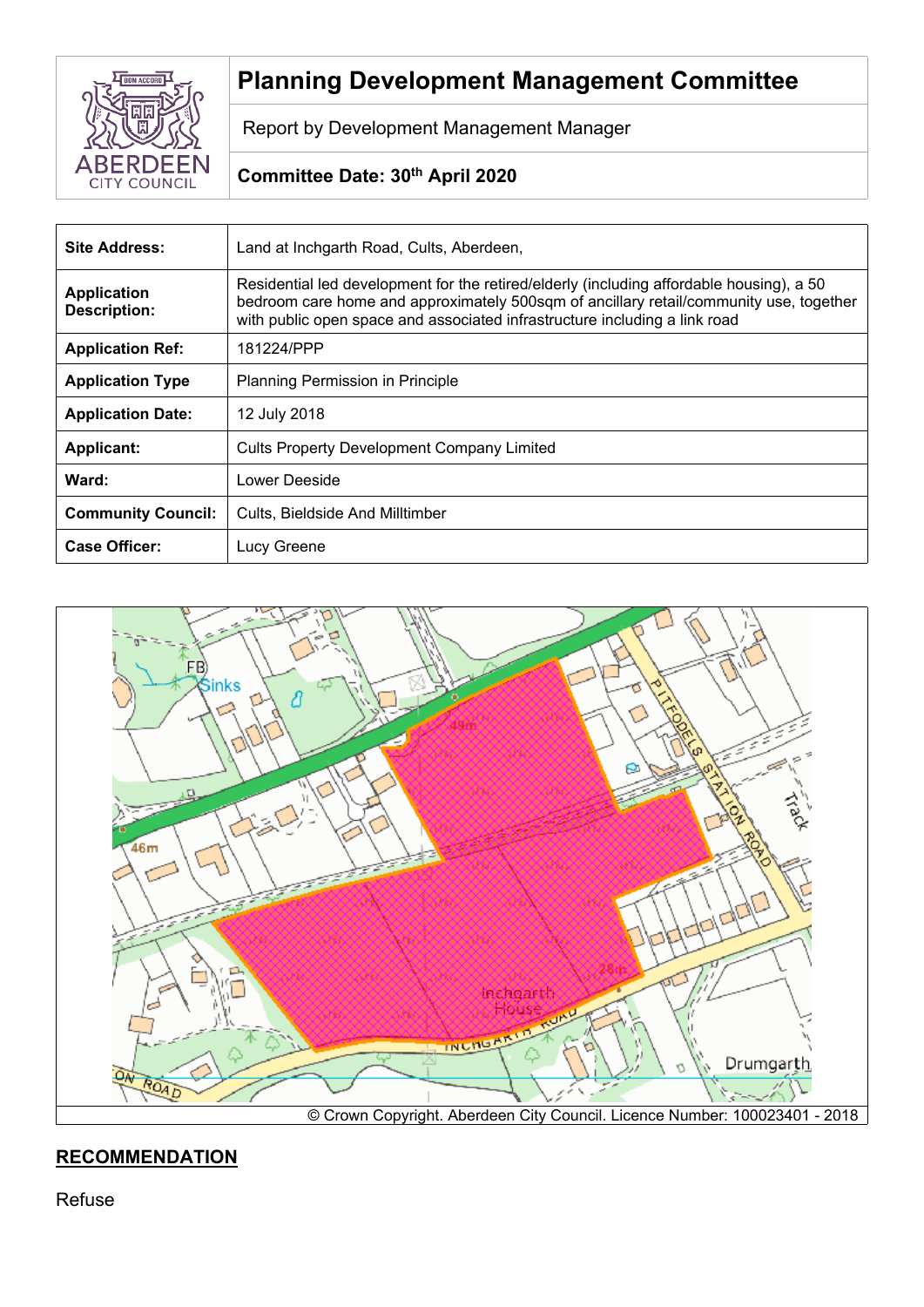### **APPLICATION BACKGROUND**

#### **Site Description**

The 9.87 hectare site lies between Pitfodels, to the west, and Garthdee, to the east, with North Deeside Road along the northern site boundary and Inchgarth Road along the southern boundary. The Deeside Way (public Core Path 66) cuts across the middle of the site from East to West. There is a significant change in levels across the site, with the northern boundary being approximately 21 metres higher than the southern. The site consists of fields with their dry stone dykes still in evidence. It is covered by a Tree Preservation Order (TPO No 237), with the larger trees located in particular along North Deeside Road, on land to the north side of the Deeside Way land and close to the site boundary to the east. The land now consists of rough grassland that has been heavily colonised by self-seeded trees and plants, especially across the southern area. Rear gardens to properties along North Deeside Road, Pitfodels Station Road and Inchgarth Road abut the site to the east and west. A significant power line also crosses the site, with a pylon close to the Deeside Way.

The site lies within the Pitfodels Conservation Area and the Category 'C' listed Inchgarth House lies immediately to the south, on the opposite side of Inchgarth Road. The Deeside Way is a Local Nature Conservation Site (Site No. 29). The designation describes the banks of this former railway line as a mixture of grassland, tall ruderal, small pockets of woodland, scattered trees and shrubs and a valuable green corridor in the west of the city. The footpath along the line begins at Duthie Park and passes alongside Cults, Bieldside, Milltimber and Peterculter.

Pitfodels Station Road and Westerton Road are relatively narrow streets to either side of the site, Pitfodels Station Road has traffic light controls on the section crossing the Deeside Way bridge. Westerton Road has traffic calming build outs.

### **Relevant Planning History**

171259/ESP - Request for EIA Scoping Opinion in relation to proposed development including mixed of retirement housing; care home; local retail units and associated landscaping;

161620/ESC - Development comprising (retirement village for over 55s), care home, leisure and community facilities and construction of a relief road

#### Decision: EIA Required 15/12/2016

161227/PAN – Proposal of Application Notice for Sports facility (including all weather pitch, sports pavilion and changing facilities), small development of a mix of housing (including retirement village) and creation of relief road between Inchgarth Road and North Deeside Road Decision: Further Consultation Required 12/09/2016.

### **APPLICATION DESCRIPTION**

### **Description of Proposal**

The application seeks planning permission in principle (PPP) for a residential led development for the retired / elderly, which would include affordable housing, a 50 bed care home and approximately 500m2 of ancillary retail and / or community use space, public open space and associated infrastructure and a link road between Inchgarth Road and North Deeside Road (A93). The link road would involve bridging over the Deeside Way and indicative plans show that embankments would require to be formed in order to achieve this and to provide the junction with North Deeside Road. There would be a disabled access path between North Deeside Road and Inchgarth Road, via the Deeside Walkway. A cyclepath would be laid out along the length of the link road. To the west of the proposed link road plans show the existing open green space being retained and enhanced as part of the development.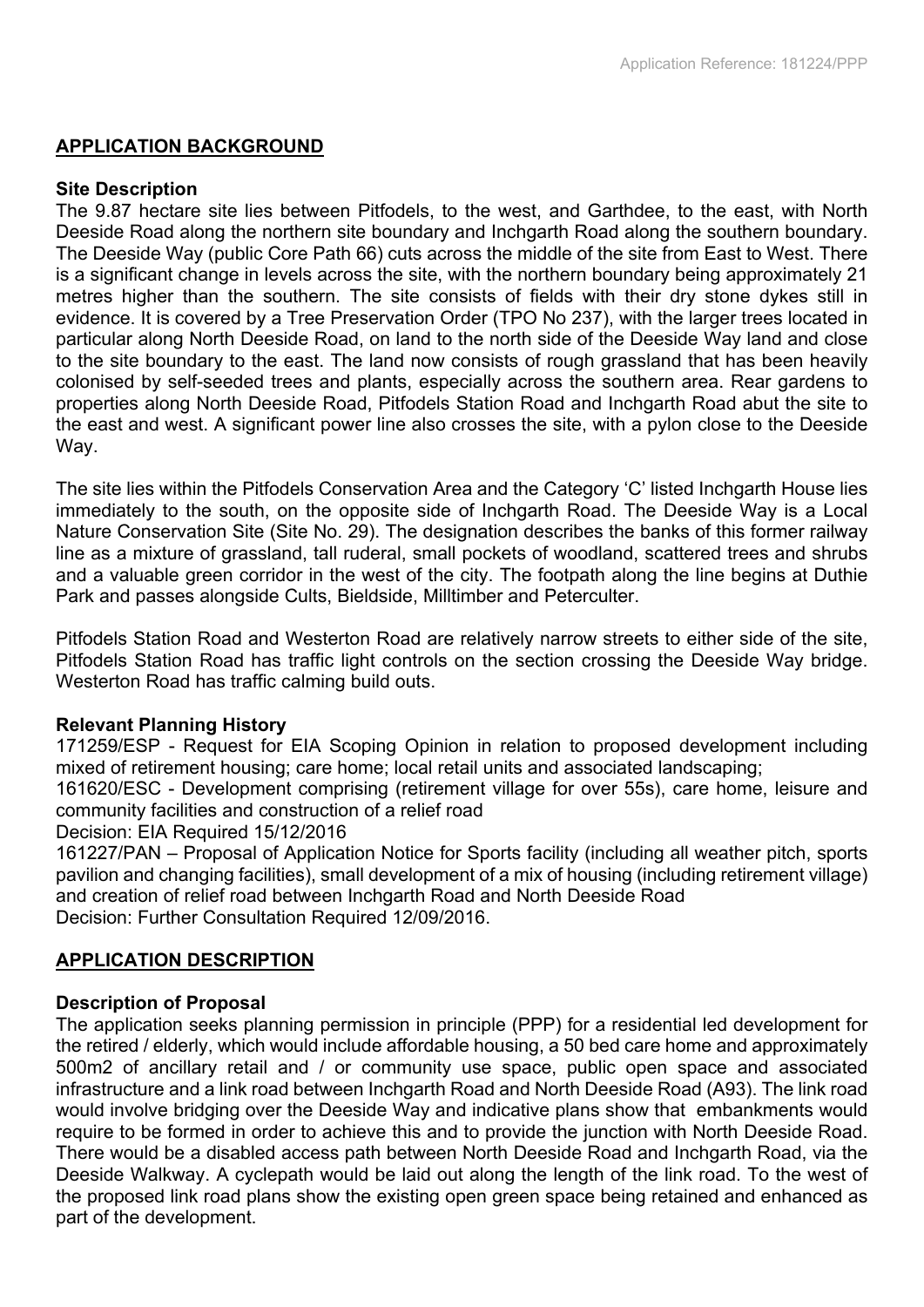An indicative Masterplan includes 95no. residential units as well as a 50 bed care home and 500m2 retail / community uses. The residential units are as follows:6 no. detached buildings each containing 4/5 x 2 bed room apartments, these would be in the area to the north of the Deeside Way;

16 x 2 bed semi-detached apartments, in the area to the east to the north of houses on Inchgarth Road;

6 no. 'houses' each containing 4/5 x 2 bed room apartments, these are in the area fronting Inchgarth Road;

14 x 1 bed amenity houses – these are affordable units designed for the elderly, shown on the plan to the north of the flatted houses fronting on to Inchgarth Road;

12 x 2 bed apartments, to the south of the Deeside Way, between the retail / community units and the semi-detached apartments.

The proposed link road is shown with a T junction onto Inchgarth Road and in order to create an acceptable gradient, it follows a curved line to join North Deeside Road opposite Bairds Brae. From approximately a mid point within the southern site area, the link road would be on an embankment of increasing height resulting in the road surface being approximately 4.5 metres above the surface of the Deeside Way.

Development platforms are indicated as being proposed to be created across the site. These would result in significant changes in levels, in particular in the northern area of the site between the Deeside Way and North Deeside Road, where there is an approximately 12 metre level change between the two.

The proposals indicate a retained green space to the west of the link road, with surface water drainage ponds in indicative positions close to the road.

The Environmental Report includes an assessment of the visual and landscape impact of the development, from both the roads and Deeside Way immediately adjacent to the site, and from further afield from public vantage points to the south and north. These take into account, within technical constraints, the general impact of the removal of vegetation and tree cover, and replacement planting to the extent that is envisaged by the applicant.

### **Supporting Documents**

All drawings and supporting documents listed below can be viewed on the Council's website at:

[https://publicaccess.aberdeencity.gov.uk/online](https://publicaccess.aberdeencity.gov.uk/online-applications/applicationDetails.do?activeTab=documents&keyVal=PBSYAXBZ00D00)[applications/applicationDetails.do?activeTab=documents&keyVal=PBSYAXBZ00D00](https://publicaccess.aberdeencity.gov.uk/online-applications/applicationDetails.do?activeTab=documents&keyVal=PBSYAXBZ00D00)

Tree Survey Report by Astell Associates dated 24 February 2020 Landscape and Visual Impact Assessment by DWA Landscape Architects Ltd Version 4 and including photomontages dated October 2019 Lepidoptera Survey by Astell Associates of 8<sup>th</sup> August 2019

Environmental Report dated July 2019 (NB, some sections have been updated by the above) Appendices to the above: Archaeology Desk -based Assessment by Cameron Archaeology;

Transportation Assessment by Fairhursts, July 2019;

Drainage Assessment by Fairhursts;

Geo-Environmental Desk Study by Fairhursts, May 2018;

Noise Assessment Report by Sandy Brown Version D 21 September 2018;

Environmental Walkover Survey by Astell Associates 11 July 2019;

Survey of trees for Bats by Astell Associates, dated 3rd June 2019;

Tree Survey report by Astell Associates;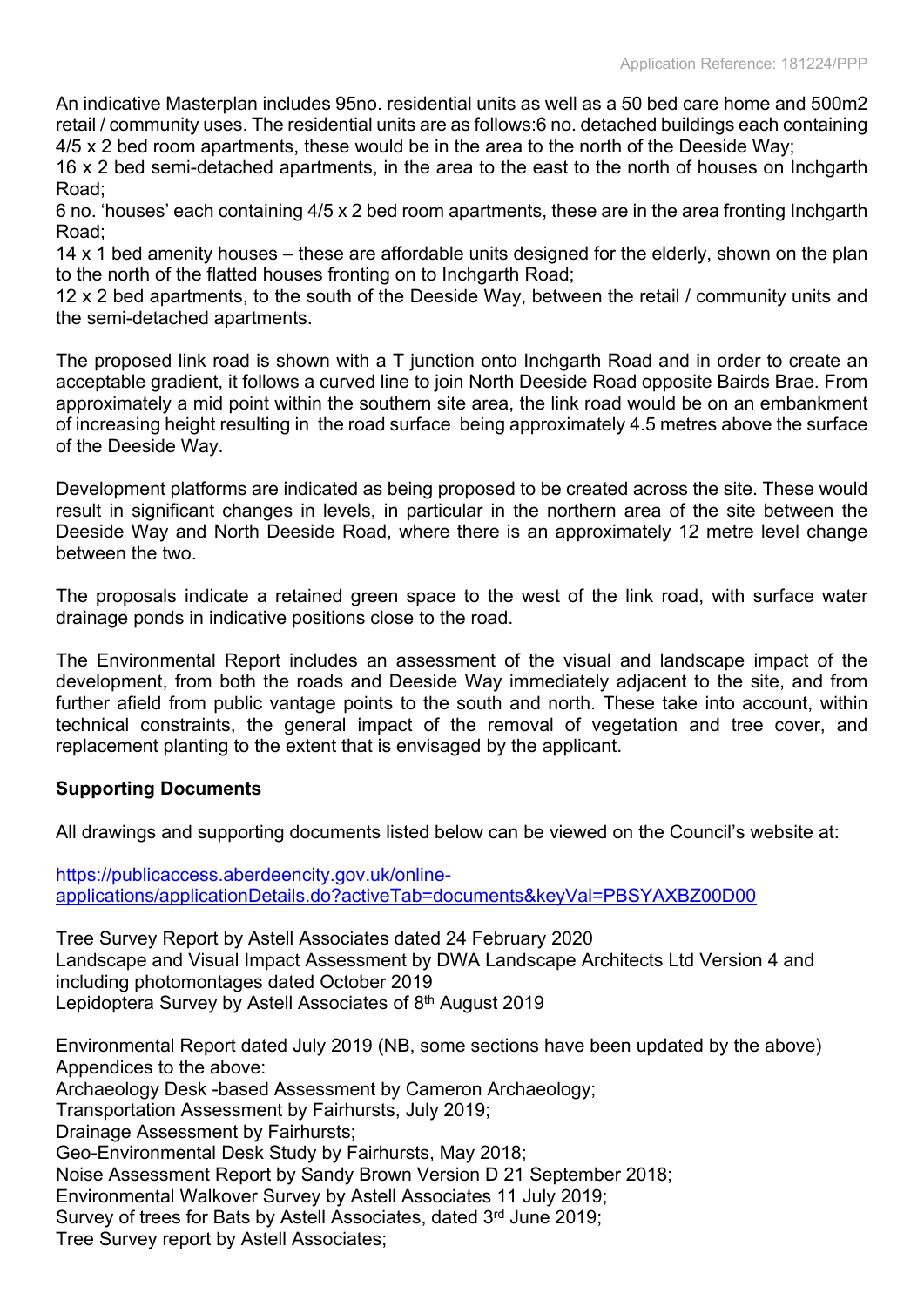### Design and Access Statement – by Fitzgerald Associates, May 2018.

#### **Details of Pre-Application Consultation**

Following the submission of a Proposal of Application Notice to agree consultation measures with the planning authority, two public consultation events were held on 14th September and 9 November 2016 at the Marcliffe Hotel, Pitfodels. Around 100 people attended these events, with initail comments being provided on the proposals.

#### **Requirement for a Pre-Determination Hearing and Determination of Application**

The proposed development is classed a 'major development' in terms of The Town and Country Planning (Hierarchy of Development) (Scotland) Regulations 2009. The proposal is considered to be a significant departure from the Development Plan by virtue of it being a major development located on an undeveloped and unallocated site within the Green Belt, wherein Policy NE2 'Green Belt' of the Aberdeen Local Development Plan applies, but does not allow for development of this type within its stated exceptions.

Until 1 March 2020, under Regulation 27 of The Town and Country Planning (Development Management Procedure) (Scotland) Regulations 2013 the planning authority was required to give those who make representations an opportunity to appear before and be heard by a committee of the authority at a Pre-Determination Hearing. In addition, any planning application which was the subject of a pre-determination hearing under S38A of the Town and Country Planning (Scotland) Act had to be determined by Full Council as per the Local Government (Scotland) Act 1973.

The Planning (Scotland) Act 2019 was passed by the Scottish Parliament in June 2019 and makes substantial changes to the 1997 Act. The implementation of the Act is underway and some of its provisions are now in force. Provisions were brought into force in Quarter 1 2020 removing the requirement for full Council to make decisions on applications where there has been a predetermination hearing. Therefore, this application may be determined by Planning Development Management Committee.

The Pre-Determination Hearing took place on 13th January. The purpose of such hearings is to afford both the applicant and those who have made written representation on the proposed development the opportunity to present their views directly to the members of the Council.

#### **Reason for Referral to Committee**

The application has been referred to the Planning Development Management Committee because this is a major application, at is a significant departure from the development plan and there have been 301no. representations.

#### **CONSULTATIONS**

**Developer Obligations –** Contributions would be due for core paths and open space where insufficient is provided on site. Affordable housing would be required at 25% in accordance with the Supplementary Guidance. The nature of the housing for the retired / elderly would be required to be controlled by Section 75 agreement.

Contribution to health service provision would be due. Based on information from the NHS, the proposed development is served by a number of medical practices which are operating at or over capacity.

The nearest facilities – the Cults Medical Group and the Camphill Medical Practice – are operating with less space than required based on existing patient numbers. The Cults Medical Group is operating at approximately 3% below and the Camphill Medical Practice approximately 61% below the General Medical Services (GMS) space standards of 836m<sup>2</sup> and 483m<sup>2</sup> respectively (based on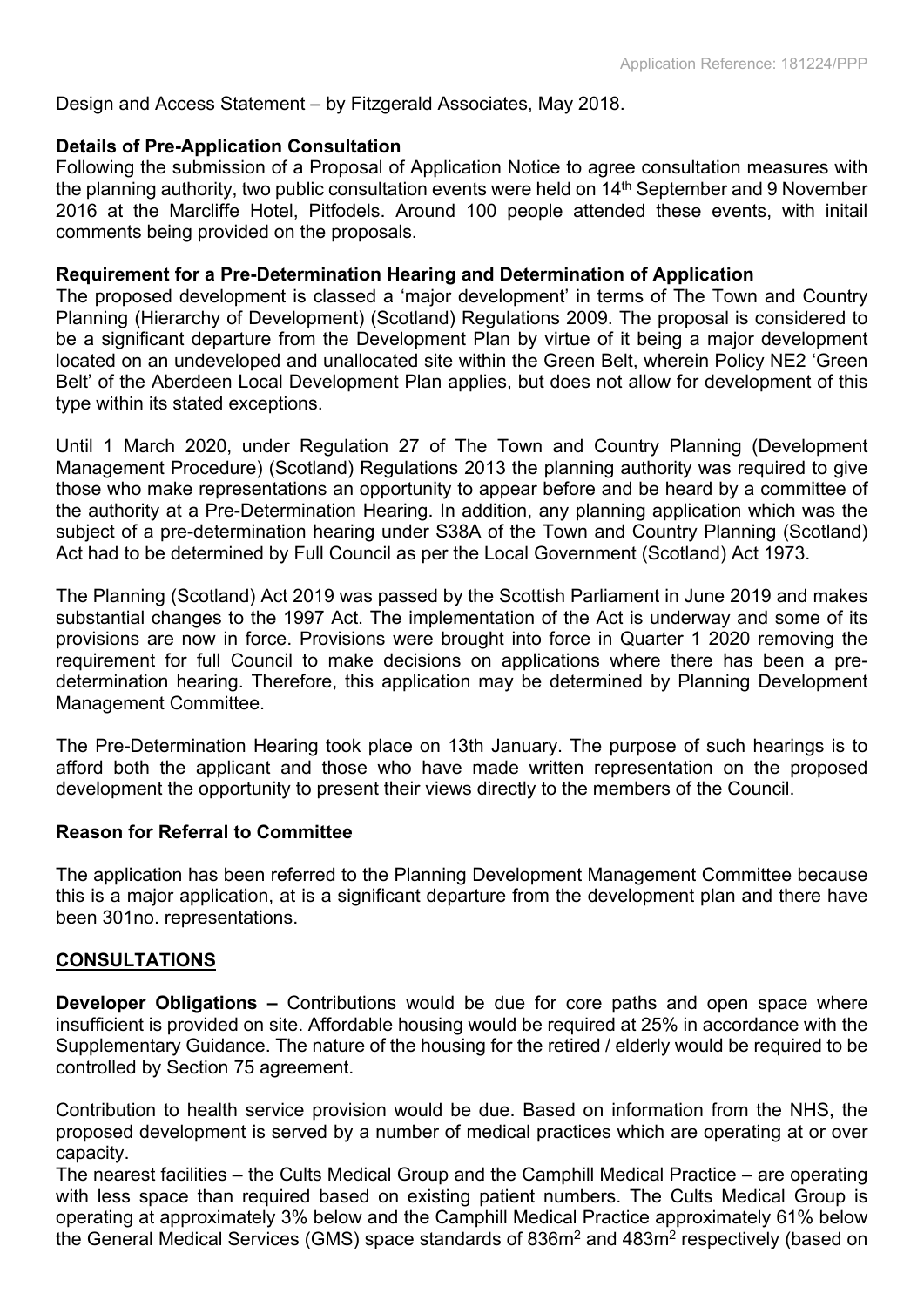the existing number of patients).

Although the proposed development does not require to address existing healthcare shortfalls, it will place further pressure on healthcare facilities through the creation of additional patients. In order for the development to be made acceptable if a healthcare facility is not provided on site, a contribution will be required towards extension works to create additional capacity at existing healthcare facilities serving the development, as advised by the NHS. The healthcare contribution is calculated in accordance with the methodology in section 4.5.2 of the Developer Obligations Supplementary Guidance, based on the Standard House Unit Equivalent (SHUE) for the proposed development and using the extension rate outlined in the Supplementary Guidance.

It is understood that the proposed development indicatively comprises 81 x 2 bed units and 64 x 1 bed units (including the proposed 50 bed care home). This equates to a SHUE of 103.2. The healthcare contribution is therefore:  $103.2 \times £1,023.57 = £105,632$ .

**Contaminated Land Team –** No objections or concerns. If the works involve digging into ground immediately adjacent to former Deeside line, then the contamination issue will need to be reconsidered.

**Environmental Health** – Noise impact assessment report is accepted. It was agreed that an Air Quality Impact Assessment was not required. Conditions would be required relating to construction period.

**Environmental Policy Team –** In terms of trees, concerns remain that changes to levels across the site would be within root protection areas of trees to on the eastern boundary, would alter hydrology within areas around trees and would result in the loss of trees either immediately or cause damage that would cause loss in the medium term.

In terms of the lepidoptera survey for moths and butterflies, the survey is acceptable. It is concerning that 5 Biodiversity Action Plan (BAP) species were found to be present. The proposed road would create a barrier to dispersal of protected species and during construction there is a risk that the larval stage of species is lost. Mitigation measures would need to include retention of existing habitat and robust exclusion of retained habitat from construction activities.

**Environmental Services Team –** there are no play areas in the area, to the south of Deeside Road and it would be beneficial if this could be provided in the development, in particular if it is environmental in nature.

**Structures, Flooding and Coastal Engineering –** It is noted that there is a second surface water sewer running within the proposed site. It is confirmed that no development should be placed above the surface water culvert unless it is demonstrated that the sewer is no longer live or does not exist. If the culvert exists and is live, appropriate works shall be undertaken to either divert the route of the culvert away from any proposed development or full access should be considered for future inspections and maintenance.

**Roads Development Management Team –** The proposed link road would include 3m footway / cycleway on the west side, with 2m footway on the east side, which is an improvement on the existing situation on Pitfodels Station Road and Westerton Road.

In terms of public transport, North Deeside Road has regularly serviced bus stops within 400m of the site, although these may require upgrade by the applicant. There are bus stops within 900m on Garthdee Road and Auchinyell Road. The applicant has indicated that the link road would be designed to accommodate bus travel and further details would be required at detailed design stage.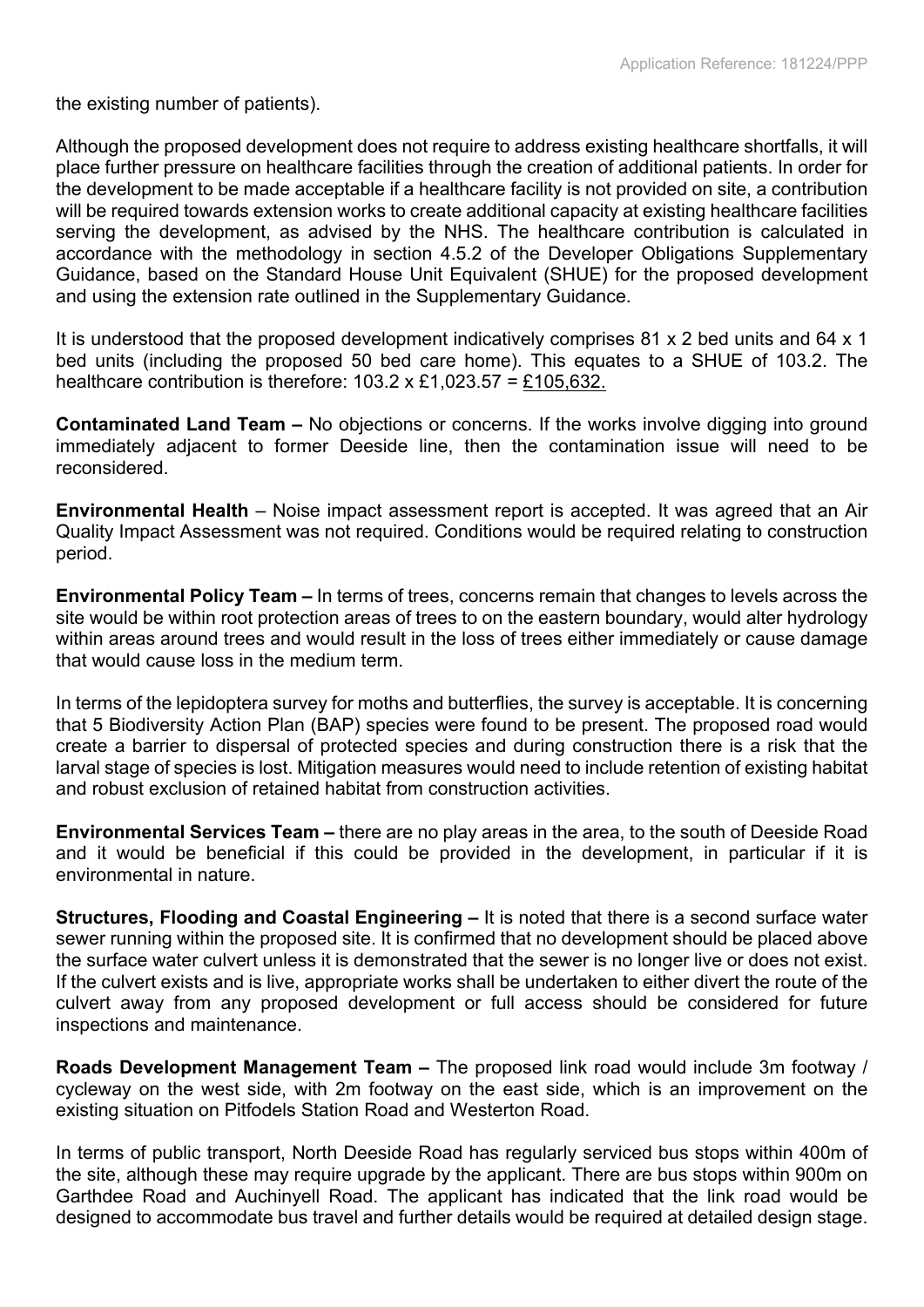Although there was an over provision of visitor parking, the applicant has indicated a willingness to reduce this. Cycle and motorcycle parking should also be provided.

The concept of a link road, in conjunction with one of the options for 'Access from the South' was considered through the Scottish Transport Appraisal Guidance (STAG) stage 1 and stage 2 process, it was acknowledged that the option required further consideration to make a comprehensive judgement.

It is logically concluded that local traffic would be channelled onto the proposed link road, and this has been included in an analysis, which shows that in this scenario, both junctions operate within capacity at the peak hours.

Due to the gradient, the meandering route is required, which would result in traffic being slowed. Detailed design of the road would not be required until detailed stage.

Condition should be attached to any permission, relating to access for waste collection.

There are various comments relating to the internal roads providing access to residential and other uses, however, it is considered that these would be capable of addressing at detailed stage.

The speed limit on Inchgarth Road should be reduced from 40mph to 30mph.

Due to the method of calculating trips, it is considered that the use of the site for retirement accommodation should be conditioned on any permission granted.

It is concluded that the link road could feasibly be implemented without impacting the surrounding road network negatively. It is unclear how the North Deeside Road 'ghost lane' (which would be for right turning vehicles heading into the site) would be implemented without impacting on-road cycle facilities, however, it is considered that this could be confirmed at a later stage.

The framework travel plan is adequate, and details could be conditioned.

In response to the points made in the Community Council additional comments of 6<sup>th</sup> December:

It is not considered appropriate to request a further analysis of the traffic west of the site on Deeview Road South etc, as sufficient analysis has been carried out for the purposes of the assessing the proposal – ie, traffic entering the site. The proposed link would replace two less suitable links.

In terms of potential changes to existing streets to reduce traffic, for example, by one-way restrictions, this would be addressing a problem that already exists, and as such, is it not appropriate to request that the applicant do this.

In terms of the cycle route joining the Deeside Way, there would be routes through the site to the Deeside Way. This could be dealt with at a detailed stage.

The accident statistics covering the period January 2014 to end of 2018 for the surrounding roads are as follows:

- There were 8no. accidents reported to police;
- Seven accidents were slight in severity, and one was serious;
- The serious accident was at the junction was Westerton Road and North Deeside Road, when a car driver turned right into Westerton Road, hitting two cyclists heading west on North Deeside Road.
- There was a minor accident involving a car waiting to turn right into Westerton Road being shunted.
- Further minor accident on North Deeside Road at the junction with Pitfodels Station Road.
- The other accidents were on North Deeside Road not immediately adjacent to the site.

**Drainage –** Some clarification is required on SUDS measures, however, the principle is acceptable given that an engineering solution is feasible. This matter would need to be covered by condition.

**Scottish Environment Protection Agency –** Note that plans show an existing culvert through the site and two possible diversions. A condition is requested requiring details of this to be submitted.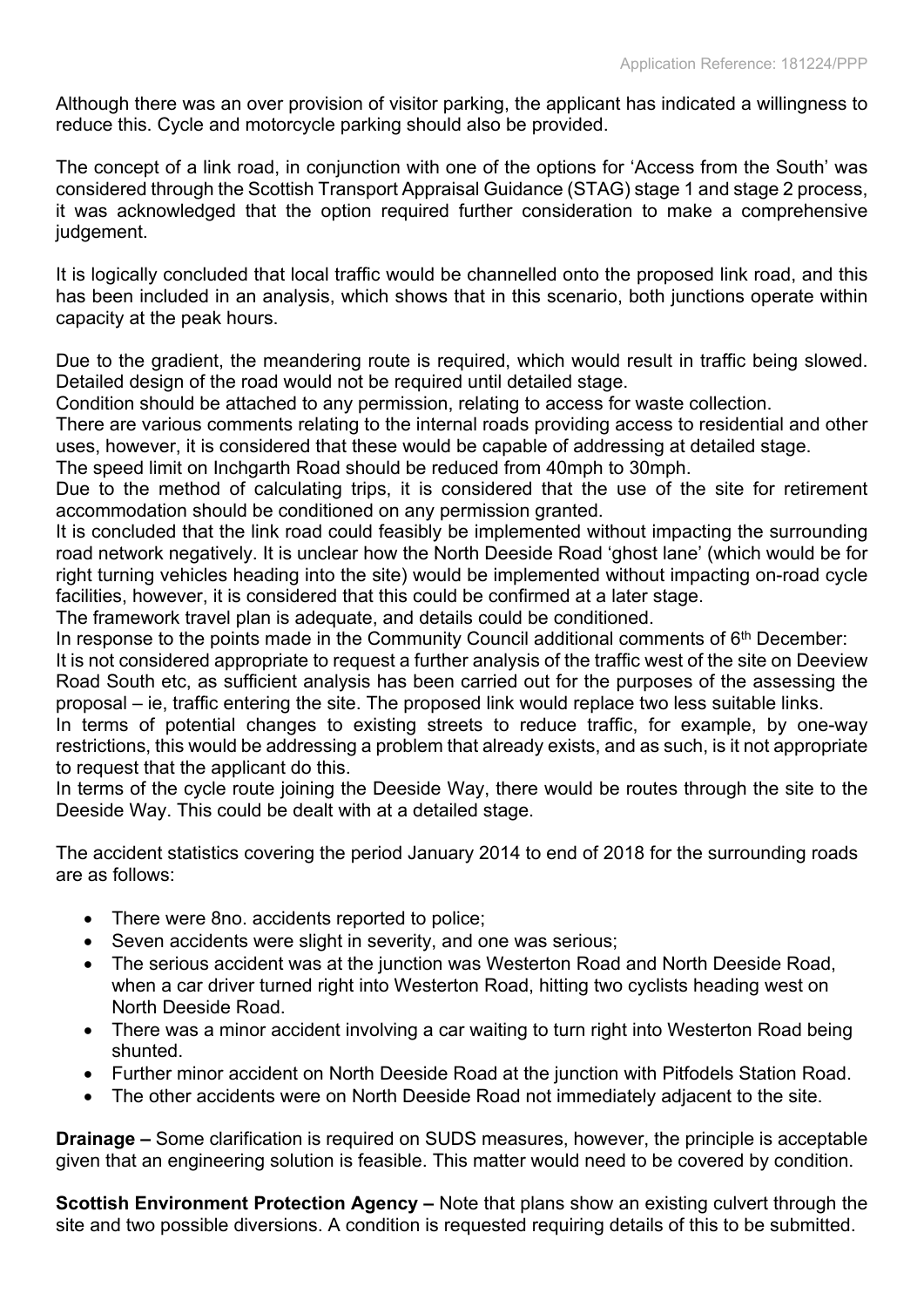Conditions also requested requiring

- details of site surface water drainage.
- an assessment of soil conditions and if peat is found, a Peat Management Plan
- Site waste management plan
- Japanese knotweed management plan.

It is noted that the developer would require a Construction Site Licence from SEPA under the Controlled Activities Regulations (CAR Licence), for the management of surface water run-off through a Pollution Prevention Plan, this is not therefore required to be covered by planning condition.

**Scottish Water –** No objection; there is currently capacity in water supply and foul sewage, although there is no guarantee that this would be the case in the future.

Scottish Water assets exist within the footprint of the development, this will require protection during any works. Stand off distances will also apply, which may affect development layout.

The site falls within a drinking water catchment, where it is essential that water quality and quantity are protected. However, it is a large catchment and the site is at sufficient distance from the intake to be low risk. This will need to be taken into account during construction and included within site induction.

Surface water will not be permitted to enter the combined sewer.

**Waste Strategy Team** – Provides details of waste and recycling containers. Requests conditions covering details such as swept path analysis to ensure that refuse collection vehicles can safely access the development; and, location of bin stores.

**Scottish Natural Heritage** – In response to the initial consultation it is confirmed that the proposal is unlikely to have significant effect on qualifying interests of the River Dee, Special Area of Conservation (SAC) and appropriate assessment is therefore not required.

SNH confirm their role in commenting on surveys of protected species and that these need to be requested by the planning authority where relevant (updated bat survey was submitted by the applicant).

SNH highlight that in the summary of likely effects in the Environmental Statement the magnitude of impact on the ecology of the area is considered 'significant beneficial'. The area to the west that will be retained is capable of improvement in terms of biodiversity, however, given that approximately two thirds of the development will result in the loss of semi-natural vegetated areas, SNH disagree with the significant beneficial conclusion.

In response to the consultation on further information, SNH explain that they are currently providing detailed landscape and visual advice only in the highest priority cases, where the effects of proposals approach or surpass levels that raise issues of national interests. It is advised that the proposals do not raise issues of national interests in terms of:

- 1. significant adverse effects on the integrity and objectives of designation of a National Scenic Area;
- 2. significant adverse effects on Special Landscape Qualities of a National Park;
- 3. significant adverse effects on the qualities of a Wild Land Area;
- 4. landscape issues in the wider countryside.

**Archaeology Service (Aberdeenshire Council) –** condition is required, this would require a programme of archaeological works.

**Historic Environment Scotland –** Proposals have the potential to effect Pitfodels Castle, motte 30m E of Norwood. HES have no comments based on the information received.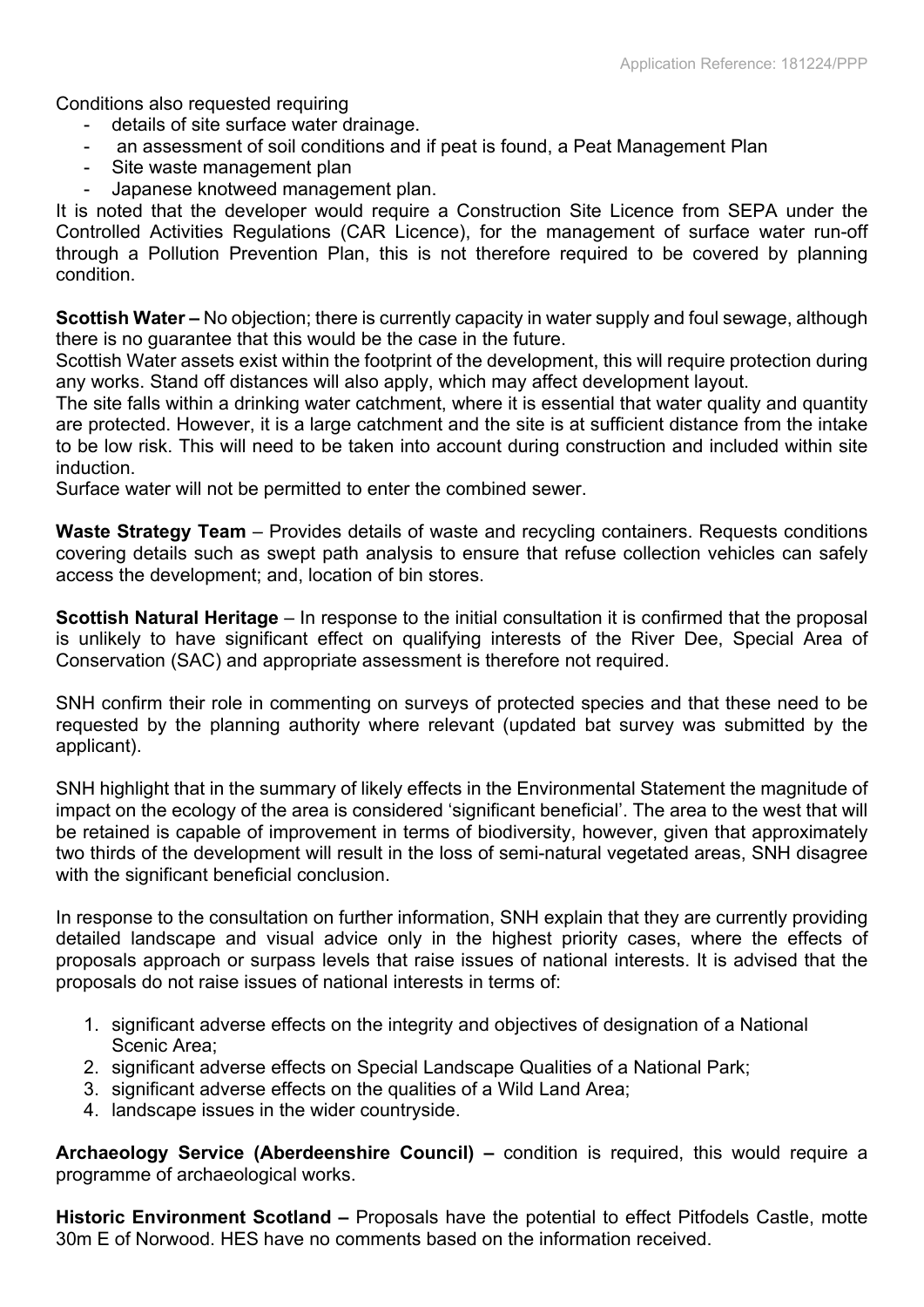### **Cults, Bieldside and Milltimber Community Council –**

The Community Council offer conditional support to the proposal based on the supportive community feedback for the link road and retirement - friendly housing. The Community Council also commented on the potential for improved access to the Deeside Way, public open space, provision of a wildlife corridor and possibility of local retail and health services.

Understanding for the views of objectors was expressed, together with the view that these could be balanced against potential overall benefit to the community.

The following points were made:

- There is strong public support for an improved road connection between Pitfodels Station Road and Inchgarth Road, to relieve the existing roads, open up the possibility of public transport and to cope with traffic increase from continued housing development to the west.
- The Community Council were not consulted by the developer on the current proposal, which has changed considerably since the previous iteration;
- Whilst it is understood that this is an application in principle, the design lacks imagination:
	- $\circ$  density is too high and out of keeping with the area;
	- o A greater variety of house types could be provided;
	- o The layout is too linear;
	- o Parking should be next to properties to assist those with poor mobility;
	- o A small parking area should be provided in the green space, to allow non-residents to visit the open space.
- Although there is support for retirement-friendly housing, age diversity would be welcomed;
- It is important that there is some green space to maintain separation from the existing built up area and to character of North Deeside Road;
- Disappointment is expressed that the re-positioning of the link road in the application makes it impossible to create a sports facility.
- It is suggested that Aberdeen City Council should contribute to the development, in order to alleviate traffic problems and allow a lower density development to be provided.

In terms of the Transport Assessment, the Community Council comment that:

- base case network diagrams at Appendix F indicate peak hour flows on Deeview Road South and Inchgarth Road (West of Westerton Road) in excess of 100 vehicles per hour. This is significant as it is a very difficult section of road with blind bends and it appears that this would remain after the link road is introduced. It would be preferred that there is a wider analysis of the area west of Westerton Road , including Deeview Road South and St Devenick's Place and South Avenue, to better understand this traffic flow, as it would appear that drivers use this route to bypass Cults village centre;
- There should be wider assessment of the neighbouring roads, for example, the possibility of making Westerton Road and Pitfodels Station Road one-way. It is also assumed that the 7.5 ton weight limit on Inchgarth Road would only apply west of the junction with the new link road;
- The cycleway along the Link Road should have access onto Deeside Way;
- There should be a much wider tree belt between North Deeside Way and the development.
- There should be firm arrangements in place for the continuing management of the greenspaces in the development.

### **REPRESENTATIONS**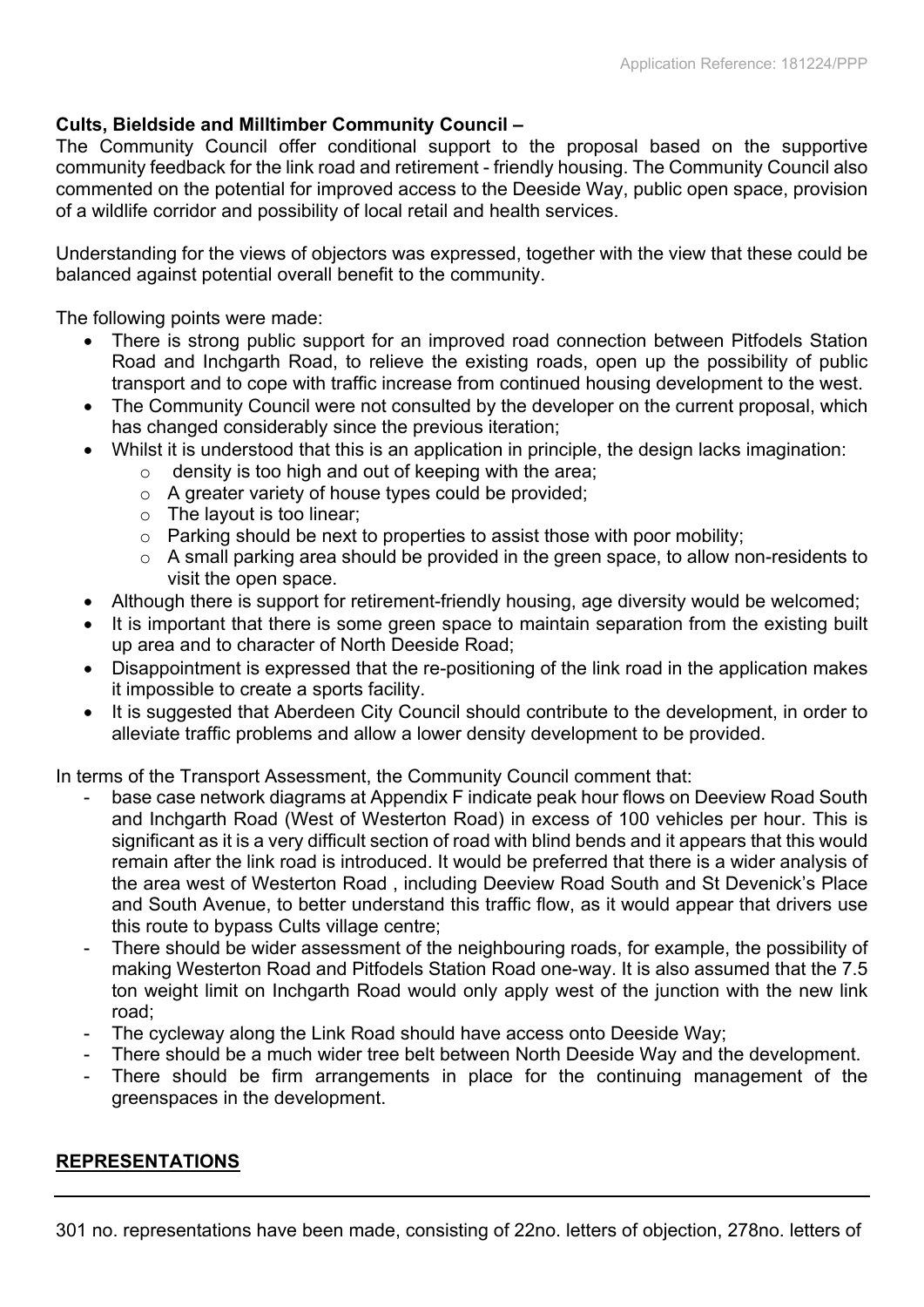support and 1no. neutral.

The following matters were raised:

- 1. Although the application makes great play of the support for sustainable development within Scottish Planning Policy, the SPP makes clear that this does not override the primacy of the development plan. The proposal is contrary to the Local Development Plan. This is the starting point for decision making.
- 2. The proposals for Access from the South offer three options, only one of these includes the link road on this application site. It is not therefore necessarily 'essential infrastructure' as mentioned in Green Belt policy.
- 3. Lack of evidence that the road is needed. Easier access would encourage more usage.
- 4. There is no mention of the link road in the Local Development Plan.
- 5. The new road would increase noise and pollution. Policy T5 states a presumption against noise generating development.
- 6. Nearest bus stop is on Inchgarth Road, at some distance from the site and where there are narrow and uneven footpaths
- 7. Objection due to the proposal being contrary to Green Belt Policy. The proposal does not fall within any of the exceptions to the general presumption against development.
- 8. Objection due to the proposal being contrary to Green Space Network Policy. It would result in approximately two thirds of the semi natural habitat being lost and would erode the character and function of the network of open green spaces.
- 9. This is the first area of natural scenery along the Deeside Way heading out of the City. It is beautiful and should be retained.
- 10.The site provides ready access to nature, which enhances well-being.
- 11.The site is home to many species and types of wildlife and is a local asset.
- 12.That a Right of Way may have been created across the site by regular use over the last more than 20 years, between the rear of houses on Inchgarth Road and the east side of the site. This needs to be taken into account.
- 13.The supporting statement makes reference to the SPP stating that where a need is identified, then the LDP should consider allocating sites and provide policies to meet such a need. However, there is insufficient evidence of a need for care and retirement accommodation in Aberdeen, the evidence is national.
- 14.Proposal would result in an adverse impact on the environment in the Pitfodels Conservation Area.
- 15.The area has been subject to aggressive development over the recent years, with development setting a precedent for further development, until no green space is left.
- 16.That the bat survey contains incorrect references and prior to authorising commencement of development the planning authority must ascertain whether there is a presence of protected species on the site, and what the effect of this might be.
- 17.That owls, pine marten and red squirrel are also present on the site, as well as a significant variety of birds, insects, bumblebees and butterflies.
- 18.The ecosystem on the site should be left for future generations.
- 19.The proposal is proximate to several well studied badger setts, which have not been taken into account. The proposal would result in the loss of foraging resources.
- 20.That the link road provides only another route onto Inchgarth Road. It would create a new rat run and bring traffic into the Conservation Area.
- 21.That the proposal is within the Conservation Area and would destroy beautiful countryside.
- 22.That there was an application for over 50s living at the Marcliffe Hotel and the objector queries how much of this the community facilities can cope with.
- 23.There are already several retirement homes in the area and they create a burden on caring services.
- 24.Objector queries whether there is really demand for retirement homes, and that this site is steeply sloping, with no easy access to shops and services.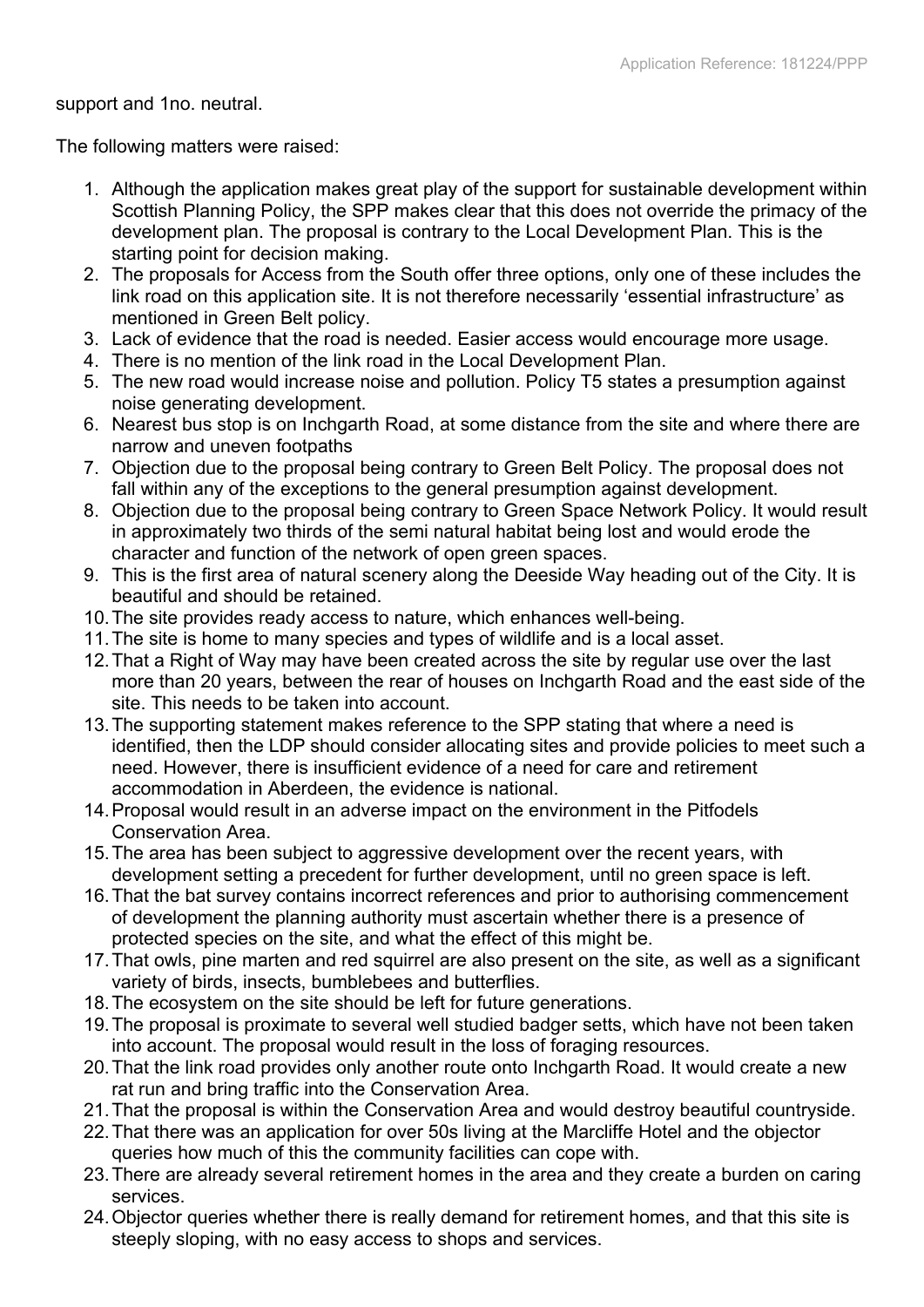- 25.Objector considers that affordable housing in this area is not a serious suggestion.
- 26.There is no guarantee that the shops, including pharmacy would be provided and occupied. There are already two pharmacies in the area.
- 27.There is a lack of GPs to run surgeries. It is reportedly very difficult to get an appointment at Cults medical practice, the proposal would put more strain on that facility.

The following matters were raised in support, or are neutral comments:

- 28.The owner of land to the south of the application site confirms that their land is available to provide enhanced and integrated roads and access, incorporating existing access to their own land.
- 29.The owner of land to the south confirms that their land is also available to help deliver an enhanced and integrated north – south wildlife corridor.
- 30.Owner of land to south highlights the two developer bids to the proposed Local Development Plan, reference B0944 relates to the application site, whilst reference B0917 relates to the land to the south, both are currently green belt and green space network. The application that is the subject of this report incorrectly refers to the land to the south as 'urban green space'. The writer supports the allocation of both sites in the new LDP.
- 31.That the proposal will benefit the local community by the provision of a link road that would improve traffic flow in the area and is needed, including to assist with the problem of rat running in the area. Existing roads are narrow with narrow pavements and vehicles speed along them, resulting in a dangerous situation.
- 32.T junction at Inchgarth Road would be better than a roundabout, and traffic should be directed preferentially onto the link road, with Inchgarth Road to the west becoming a minor road.
- 33.Provision of a bus service along the proposed link road to provide access to the shops at Garthdee, would be a good idea.
- 34.That the proposal is sympathetic and would also provide benefits with the residential and community facilities of a pharmacy, café and doctors surgery. The housing would allow people to downsize whilst remaining within the area, it would take pressure off the NHS and social care provision. There is demand for this sort of housing within the area and the proposal for a care home is supported due to need for the facility.
- 35.The site is currently unkempt and contributes little to the character and amenity of the area, as it is not available to the public and is therefore a wasted space.
- 36.Scale of development would hardly be visible from North Deeside Road.
- 37.Improvement of land, for wildlife, is a great idea.
- 38.Access to the Deeside Way would be improved, especially for disabled people.

#### Pre-Determination Site Visit and Hearing

A Hearing site visit was held on Monday 13<sup>th</sup> January 2020 to familiarise members with the context of the site and the positioning, scale, changes in ground levels and means of access to the proposed development.

A Pre-Determination Hearing took place following the site visit on 13<sup>th</sup> January. The Hearing afforded the applicant and those people who submitted written representations on the proposed development the opportunity to verbally present their arguments/case directly to the Planning Development Management Committee, which on this occasion, was open to all Members of the Council. The minute from that hearing can be found on the Council website along with the agenda pack

– <https://committees.aberdeencity.gov.uk/ieListDocuments.aspx?CId=348&MId=7307&Ver=4>

The hearing was addressed:

- by officers from the City Council on the planning and roads considerations pertinent to deciding the planning application,

- by the applicants and applicants' representatives in terms of the merits of the proposed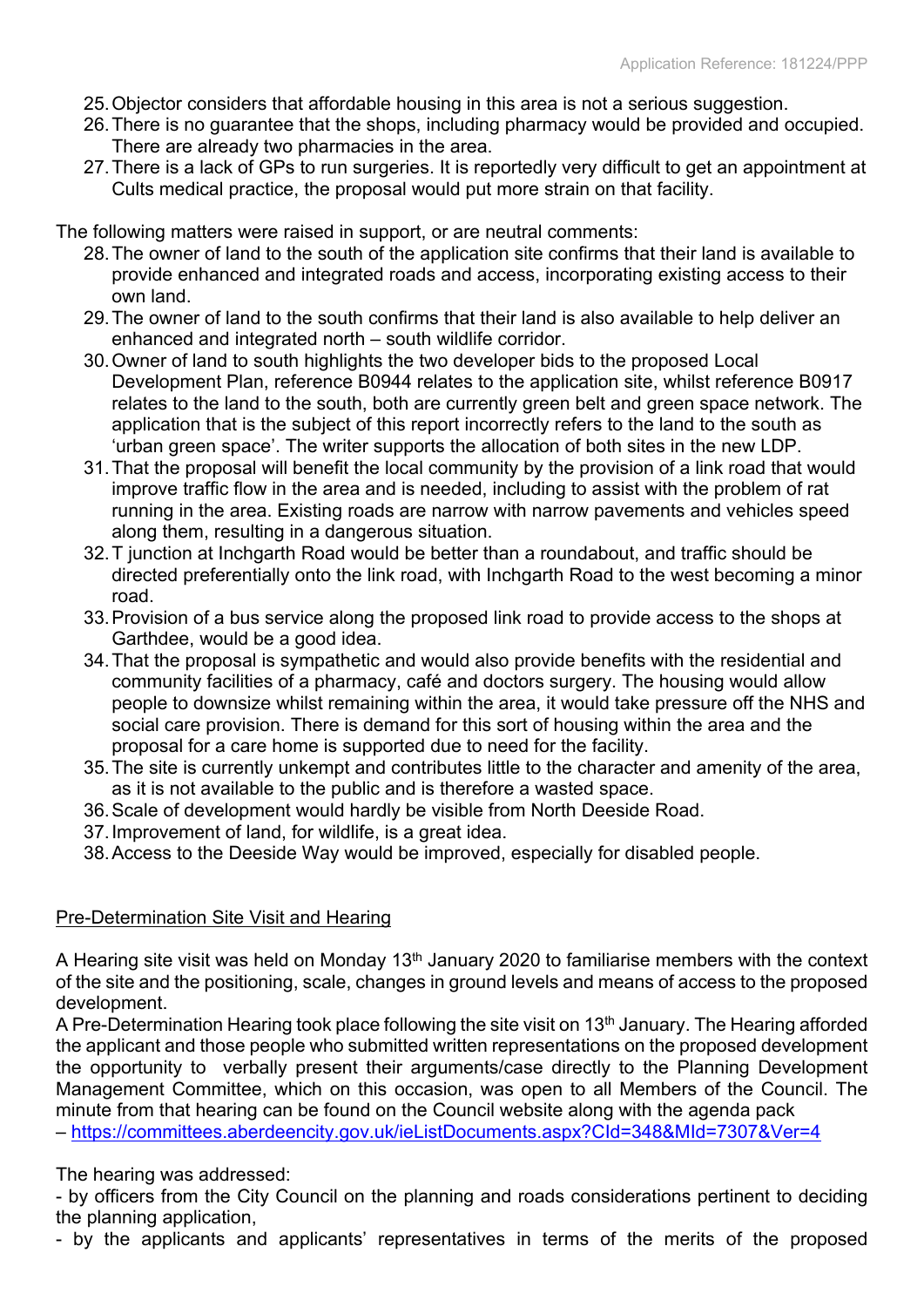development;

- by organisations and individuals speaking for and against the proposal including Cults Milltimber and Bieldside Community Council and local residents for and against the proposal.

Members asked questions of many of the speakers.

The minute of the hearing has been scrutinised to make sure that any material planning issues and points raised in the hearing have been addressed in the evaluation of the application.

### **MATERIAL CONSIDERATIONS**

#### **Legislative Requirements**

Sections 25 and 37(2) of the Town and Country Planning (Scotland) Act 1997 require that where, in making any determination under the planning acts, regard is to be had to the provisions of the Development Plan and that determination shall be made in accordance with the plan, so far as material to the application unless material considerations indicate otherwise.

### **National Planning Policy and Guidance**

#### **Scottish Planning Policy**

Scottish Ministers, through SPP, expect the planning system, amongst other things, to focus on outcomes, maximising benefits and balancing competing interests; play a key role in facilitating sustainable economic growth, particularly the creation of new jobs and the strengthening of economic capacity and resilience within communities; and be plan-led, with plans being up-to-date and relevant.

SPP's identified outcomes include achieving *1. 'A successful, sustainable place – supporting sustainable economic growth and regeneration, and the creation of well-designed, sustainable places'*; 2. *'A low carbon place – reducing our carbon emissions and adapting to climate change'*; and *3. 'A natural, resilient place – helping to protect and enhance our natural and cultural assets and facilitating their sustainable use*.'

Paragraph 15 highlights the role of SPP to set out how these outcomes should be delivered on the ground. By locating the right development in the right place planning can provide opportunities for people to make sustainable choices and improve their quality of life.

Paragraph 28 states, as a policy principle, that the planning system should *'support economically, environmentally and socially sustainable places by enabling development that balances the costs* and benefits of a proposal over the longer term. The aim is to achieve the right development in the *right place; it is not to allow development at any cost'.*

As regards green belts, paragraph 49 sets out in the context of development planning that these will not be appropriate to all settlements, however, where planning authorities consider it appropriate, the development plan may *'designate a green belt around a city or town to support the spatial strategy by:*

*directing development to the most appropriate locations and supporting regeneration;*

*protecting and enhancing the character, landscape setting and identity of the settlement; and*

*protecting and providing access to open space.'*

Again in the context of development planning, para 52 sets out that local development plans should describe the types and scales of development which would be appropriate within a green belt. These may include:

*development associated with agriculture, including the reuse of historic agricultural buildings;*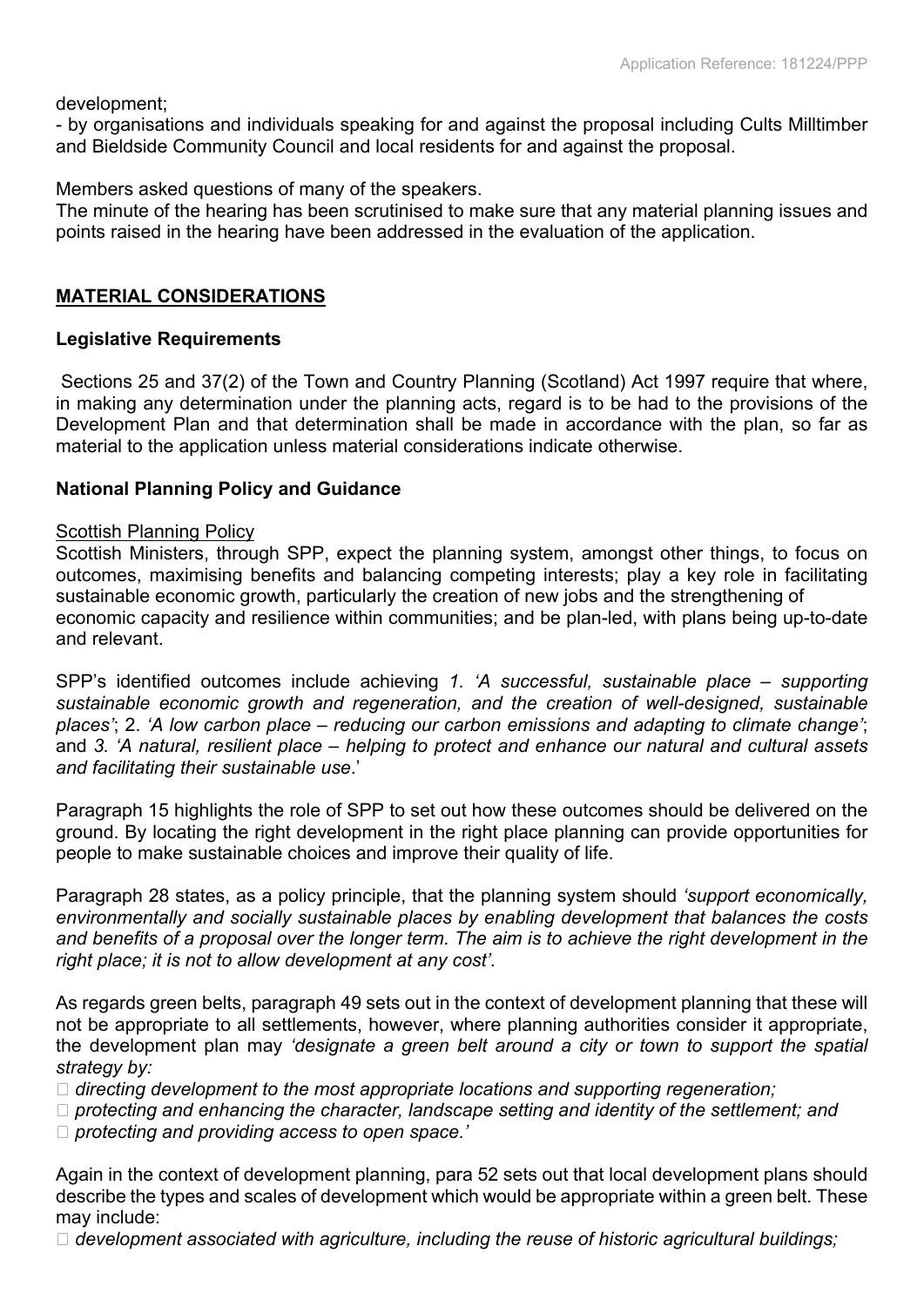*development associated with woodland and forestry, including community woodlands;*

*horticulture, including market gardening and directly connected retailing;*

*recreational uses that are compatible with an agricultural or natural setting;*

 *essential infrastructure such as digital communications infrastructure and electricity grid connections;*

 *development meeting a national requirement or established need, if no other suitable site is available; and*

 *intensification of established uses subject to the new development being of a suitable scale and form.*

Paras 193 & 202-204 address the policy 'Valuing the Natural Environment':

Paragraph 193 notes the importance of planning in *'protecting, enhancing and promoting access to our key environmental resources, whilst supporting their sustainable use'*.

Paragraph 202, in the context of development management, states that *'The siting and design of development should take account of local landscape character'*, and that *'developers should seek to minimise adverse impacts through careful planning and design, considering the services that the natural environment is providing and maximising the potential for enhancement*'.

Paragraph 203 states that *'Planning permission should be refused where the nature or scale of proposed development would have an unacceptable impact on the natural environment'*.

#### National Planning Framework (NPF3)

This is currently under review and its replacement (NPF4) will set out Scotland's vision for the future as well as introducing national polices on various topics.

NPF3's key vision for Scotland's spatial development is to create:

- a successful, sustainable place;
- a low carbon place;
- a natural, resilient place; and
- a connected place.

•

NPF3 contains a number of large infrastructure projects, many of which are either completed or under way.

#### Historic Environment Policy Statement (HESPS) 2016

Key to managing change within the historic environment is understanding its significance, the attributes that form its character; manage change in a way that protects the historic environment and minimise change where it is unavoidable. Alternatives should be explored and mitigation measures put in place. It is stated that the historic environment should be managed in a sustainable way to ensure that it benefits everyone now and in the future.

### Local Transport Strategy (2016-2021)

The vision for the Local Transport Strategy is to develop *"A sustainable transport system that is fit for the 21st Century, accessible to all, supports a vibrant economy, facilitates healthy living and minimises the impact on our environment"*. Its five associated high-level aims are:

- 1. A transport system that enables the efficient movement of people and goods.
- 2. A safe and more secure transport system.
- 3. A cleaner, greener transport system.
- 4. An integrated, accessible and socially inclusive transport system.
- 5. A transport system that facilitates healthy and sustainable living.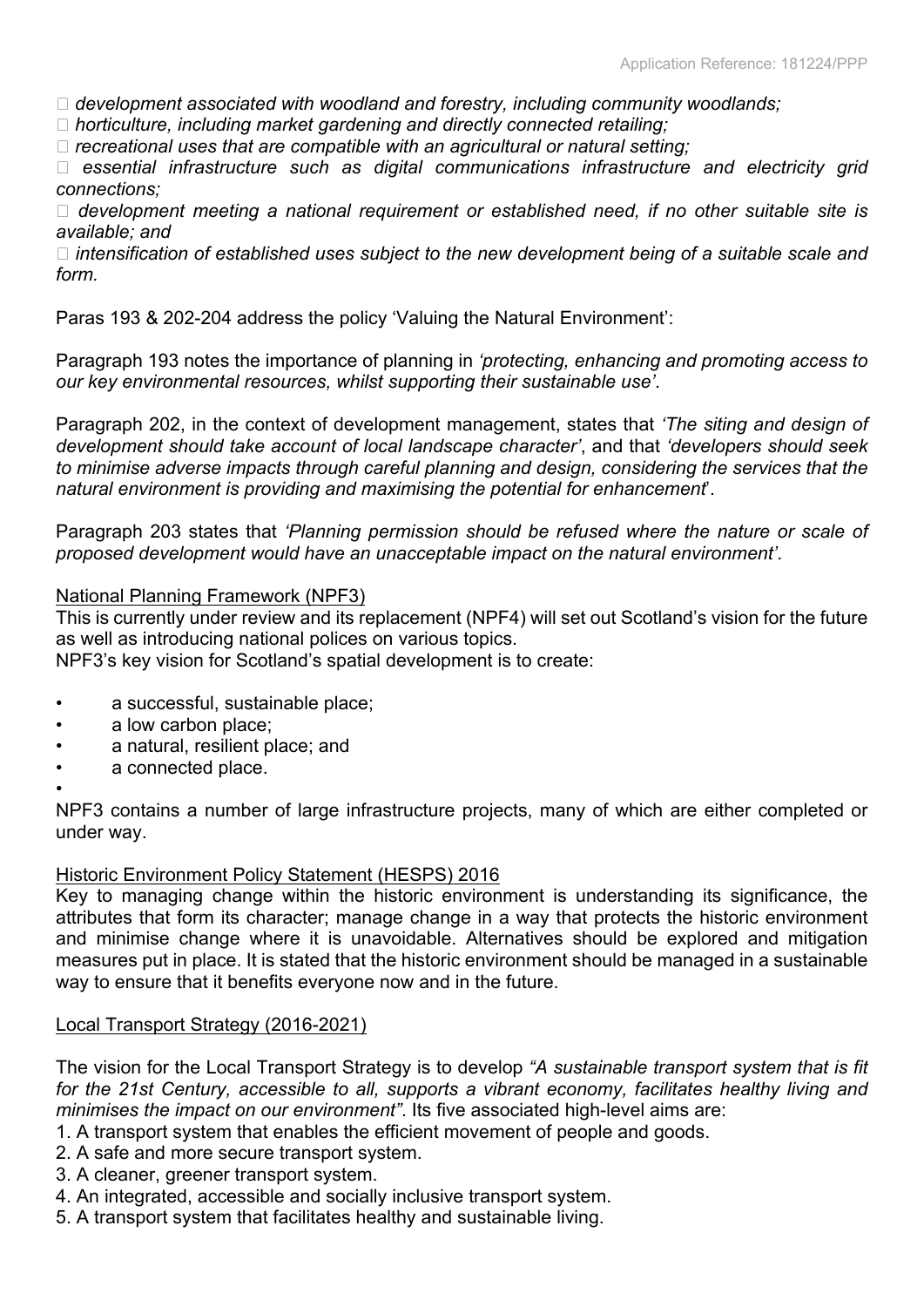These are underpinned by five identified outcomes. By 2021 Aberdeen's transport system should have:

- A. Increased modal share for public transport and active travel;
- B. Reduced the need to travel and reduced dependence on the private car;
- C. Improved journey time reliability for all modes;
- D. Improved road safety within the City;
- E. Improved air quality and the environment; and,
- F. Improved accessibility to transport for all.

### Strategic Infrastructure Plan (2013)

Aberdeen City Council's Strategic Infrastructure Plan (SIP) focuses on the delivery of key strategic priorities. One of the Key Goals was better local transport and one of the criteria for this Goal is improving cross-city connections.

Fourteen priority projects are identified in the SIP and one of these is 'Access from the South'.

The results from the initial stage of a study, completed in 2011, found that in the long-term increasing levels of development south of the River Dee will lead to further problems at bridge crossings. The study identified the long term need for additional capacity across the River Dee and investigation of these capacity issues is now the focus of an ongoing study.

The SIP states that "included in this project is exploring the merits of a link road between Inchgarth Road and North Deeside Road as part of a wider solution combined with the proposals for the Bridge of Dee."

There was a report on the Scottish Transport Appraisal Guidance (STAG) Part 1 Appraisal of Access from the South to the Enterprise, Planning and Infrastructure Committee in March 2014, which referred to the option including link road through this site as 'Concept 6B'. The conclusions from comparative assessment of the various concepts concluded that Concept 6B be rejected for further consideration on the basis that the link had been demonstrated not to be necessary as part of the wider solution combined with the proposals for the Bridge of Dee. However, the A93/Inchgarth Road link had not been progressed and scrutinised to the same level of detail as other concepts, therefore, to enable a consistent comparison between all concepts to be fully explored, it was considered appropriate to take the '6B' concept, including an Inchgarth / A93 link road forward for further consideration to enable it to be progressed to a comparable level of detail. As such, the link road proposed through this planning application is not a material planning consideration.

There was a further report (STAG Part 2 Appraisal) to Communities, Housing and Infrastructure Committee in January 2017. The Key Findings in respect of the link road (which is part of Concept 6B) were that the link road did not make Concept 6B materially better than Concept 6 (same Concept, but without the link road), and that the link road element resulted in additional cost and environmental impact.

The next step in the consideration of the 'Access from the South' study is a post Aberdeen Western Peripheral Route (AWPR) review which will commence later this year. A likely timescale would be that the review is completed by late 2021 and will be followed by Committee reporting.

This matter is discussed later in the Evaluation section, however, in summary, at present the Access from the South study has not resulted in an agreed option and accordingly it is not possible on the basis of the SIP to draw support for the link road proposal that forms part of this planning application.

### City Region Deal

Access from the South is not part of the City Region Deal.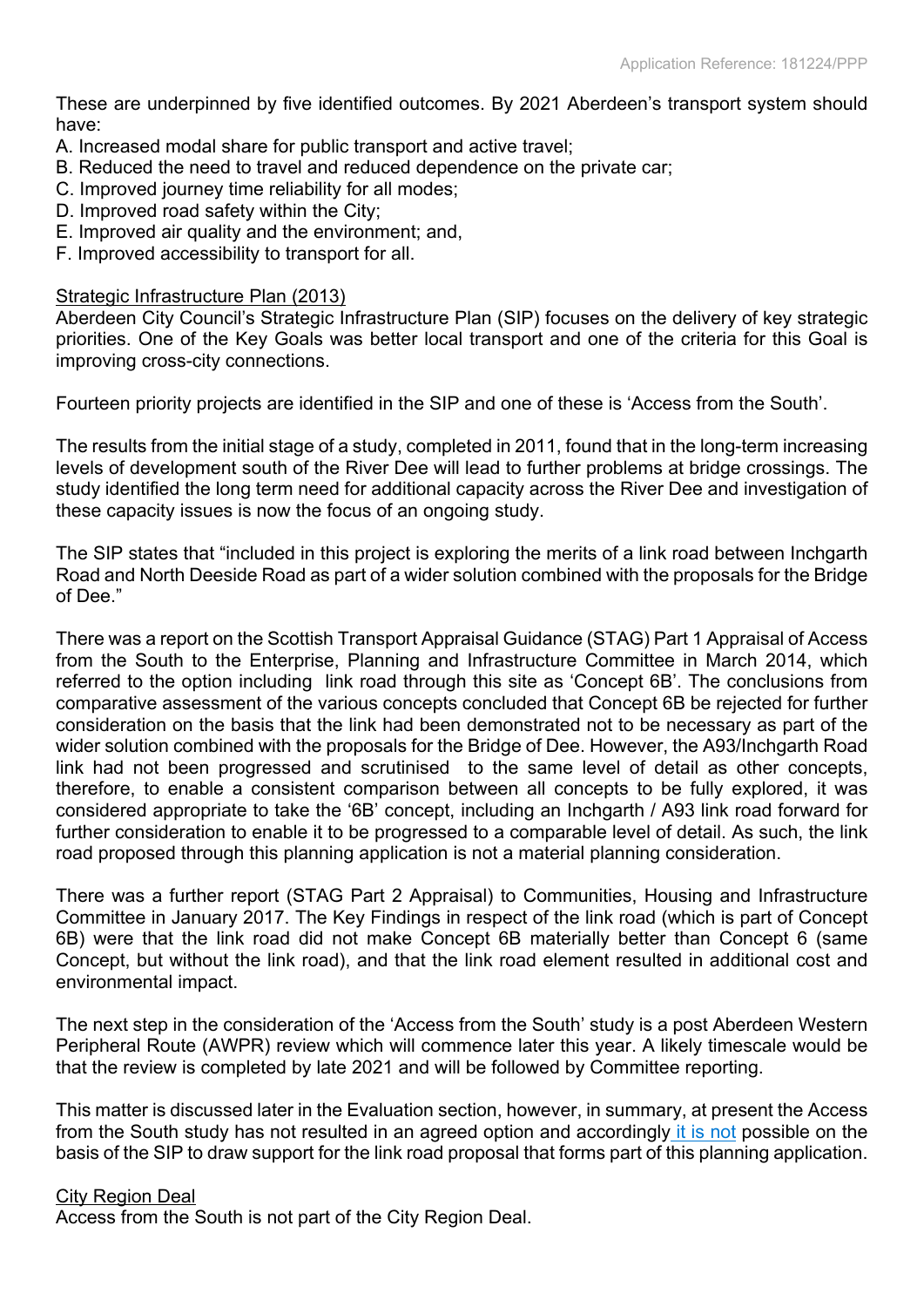### Aberdeen City and Shire Strategic Development Plan (2014) (SDP)

The purpose of the SDP is to set a spatial strategy for the future development of the Aberdeen City and Shire. The general objectives of the plan are promoting economic growth and sustainable economic development which will reduce carbon dioxide production, adapting to the effects of climate change, limiting the use of non-renewable resources, encouraging population growth, maintaining and improving the region's built, natural and cultural assets, promoting sustainable communities and improving accessibility.

From the 29 March 2019, the Strategic Development Plan 2014 will be beyond its five-year review period. In the light of this, for proposals which are regionally or strategically significant or give rise to cross boundary issues between Aberdeen City and Aberdeenshire, the presumption in favour of development that contributes to sustainable development will be a significant material consideration in line with Scottish Planning Policy 2014.

The Aberdeen City Local Development Plan 2017 will continue to be the primary document against which applications are considered. The Proposed Aberdeen City & Shire SDP may also be a material consideration. The Proposed SDP constitutes the settled view of the Strategic Development Planning Authority (and both partner Councils) as to what should be the final content of the next approved Strategic Development Plan. The Proposed SDP was submitted for Examination by Scottish Ministers in Spring 2019, and the Reporter has now reported back. The Scottish Ministers will consider the Reporter's Report and decide whether or not to approve or modify the Proposed SDP. The exact weight to be given to matters contained in the Proposed SDP in relation to specific applications will depend on whether:

- these matters have been subject to comment by the Reporter; and
- the relevance of these matters to the application under consideration.

The Vision of the Proposed SDP includes recognition of the City Region's unique built, historic and natural environment, which will be protected and where appropriate, enhanced as a key asset in underpinning a high quality of life and place.

The PSDP contains a number of Aims, in order to make the Vision a reality, these are to:

- provide a strong framework for investment decisions which will help to grow and diversify the regional economy in a sustainable manner;
- promote the need to use resources more efficiently and effectively whilst protecting our assets; and,
- take on the urgent challenges of climate change.

- In assessing proposals for development, Policy states that the importance given to each Aim will be balanced, taking into account the Vision, Spatial Strategy, Objectives and Targets of the Plan. In supporting the Aims, the Plan identifies a number of needs, including:

- - protect and enhance valued assts including biodiversity, the historic and natural environment
	- help create sustainable mixed communities, with high quality urban design and catering for the needs of the whole population

- The PSDP continues the Spatial Strategy from the SDP 2014. The whole of ACC area is a Strategic Growth Area. Within this multifunctional green networks and green spaces are seen as a key focus of providing sustainable mixed communities.

Figure 2 in the PSDP shows key features in the Aberdeen City Strategic Growth Area and includes the Deeside Way and the Movement Intervention – River Dee Link (indicating the river crossing).

Paragraphs 6.8 – 6.12 deal with the Green Belt and Green Networks. Protection of designated sites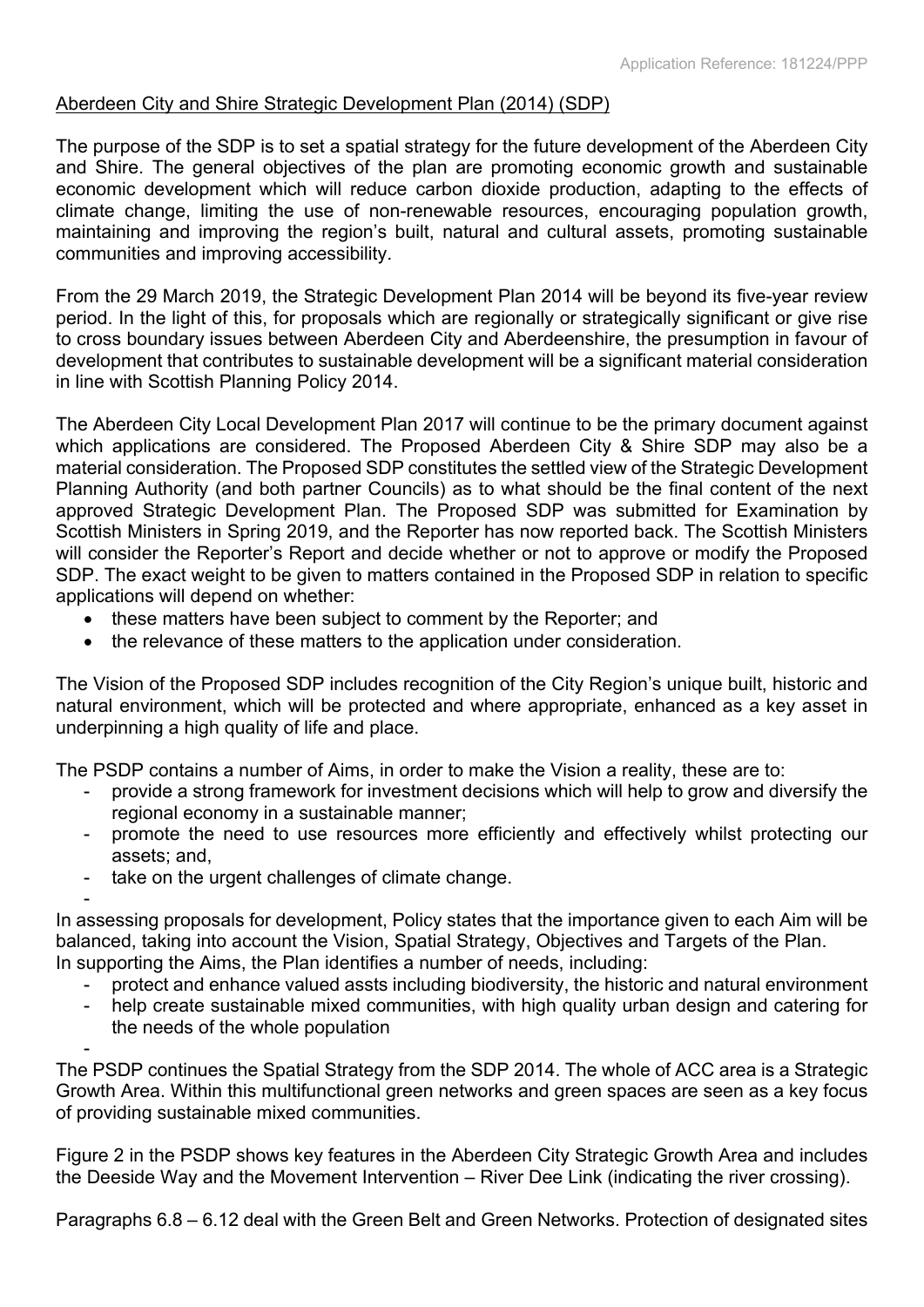is identified as important. It is stated that the green belt will continue to protect the character and landscape setting of the City and ensure that development is directed to appropriate locations. Green infrastructure and networks are seen as key for the environment, creation and health and well-being.

The Reporters' recommendations to the Scottish Ministers do not alter the principles as far as the paragraphs above relate to the development.

### Aberdeen Local Development Plan (2017)

### **D1: Quality Placemaking by Design**

All development must ensure high standards of design and have a strong and distinctive sense of place which is a result of context appraisal, detailed planning, quality architecture, craftsmanship and materials.

Proposals will be considered against six essential qualities: distinctive; welcoming; safe and pleasant; easy to move around; adaptable; resource efficient.

### **D2: Landscape**

Developments will have a strong landscape framework which improves and enhances the setting and visual impact of the development, unifies urban form, provides shelter, creates local identity and promotes biodiversity. Quality development will:

 $\Box$  be informed by the existing landscape character, topography and existing features to sustain local diversity and distinctiveness, including natural and built features such as existing boundary walls, hedges, copses and other features of interest;

 $\Box$  conserve, enhance or restore existing landscape features and should incorporate them into a spatial landscape design hierarchy that provides structure to the site layout;

 $\Box$  create new landscapes where none exist and where there are few existing features;

 $\Box$  protect and enhance important views of the City's townscape, landmarks and features when seen from busy and important publicly accessible vantage points such as roads, railways, recreation areas and pathways and particularly from the main city approaches;

 $\Box$  provide hard and soft landscape proposals that is appropriate to the scale and character of the overall development.

### **D4: Historic Environment**

The Council will protect, preserve and enhance the historic environment in line with Scottish Planning Policy (SPP), SHEP and its own Supplementary Guidance and Conservation Area Character Appraisals and Management Plan. High quality design that respects the character, appearance and setting of the historic environment and protects the special architectural or historic interest of its listed buildings, conservation areas … will be supported.

### **NC8: Retail Development Serving New Development Areas**

Masterplans for sites allocated for major greenfield residential development should allocate land for retail and related uses at an appropriate scale to serve the convenience shopping needs of the expanded local community. Sites should be in accessible locations for walking, cycling and public transport. Masterplans should indicate the delivery mechanism and timescale for the provision of retail uses.

Proposals for retail development which serves a wider catchment area will be subject to a sequential test and retail impact assessment in accordance with Policy NC4.

### **I1: Infrastructure Delivery & Planning Obligations**

Development must be accompanied by the infrastructure, services and facilities required to support new or expanded communities and the scale and type of developments proposed. Where development either individually or cumulatively will place additional demands on community facilities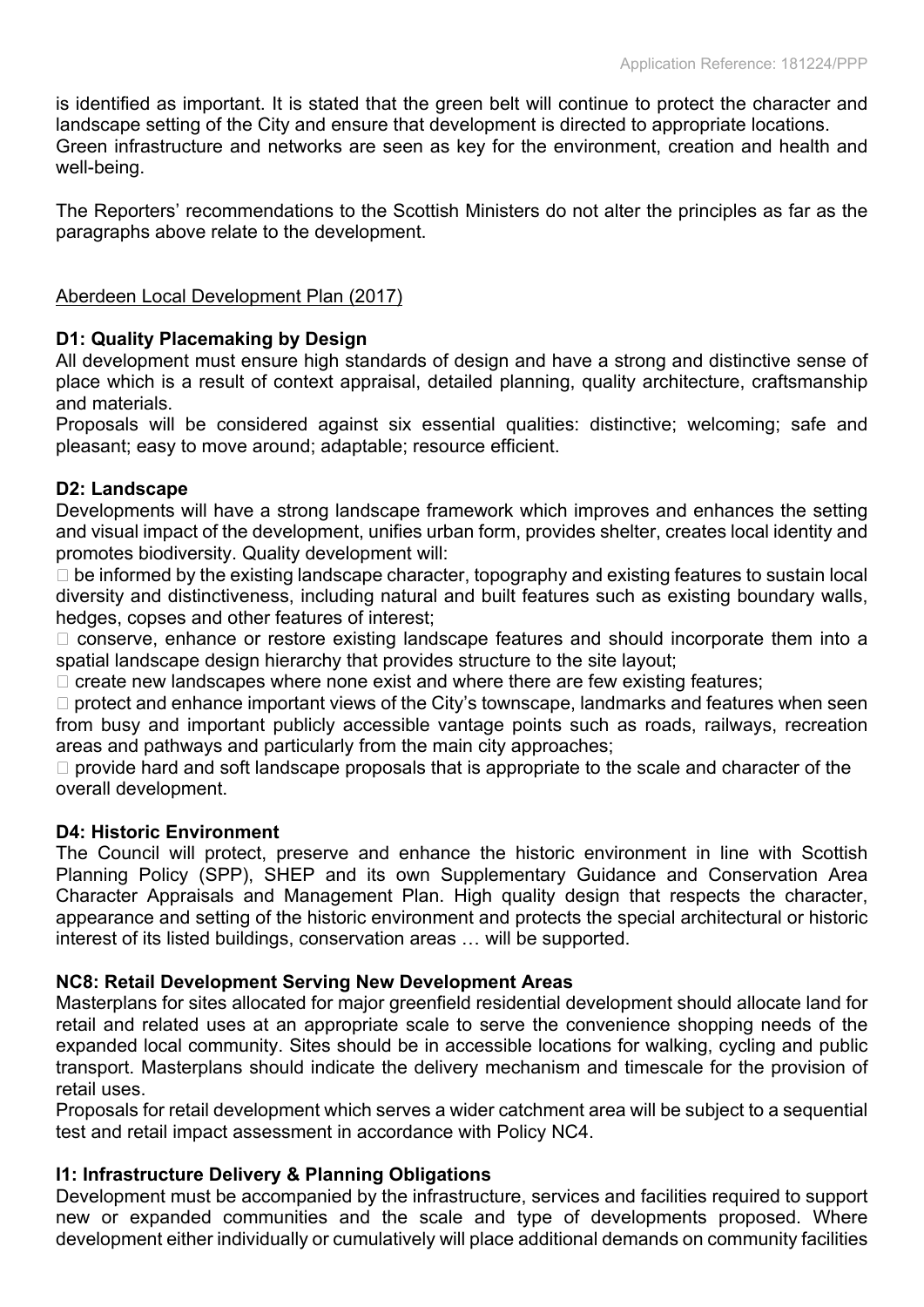or infrastructure that would necessitate new facilities or exacerbate deficiencies in existing provision, the Council will require the developer to meet or contribute to the cost of providing or improving such infrastructure or facilities.

### **T1: Land for Transport**

Includes a list of transport projects for which land has been safeguarded. None of these include the application site, nor any possible options involving the site.

Paragraph 3.39 in the ALDP states that the plan takes cognisance of the Local Transport Strategy (LTS), the Nestrans Regional Transport Strategy (RTS) and the National Transport Strategy (NTS)

### **T2: Managing the Transport Impact of Development**

Commensurate with the scale and anticipated impact, new developments must demonstrate that sufficient measures have been taken to minimise traffic generated and to maximise opportunities for sustainable and active travel. Transport Assessments and Travel Plans will be required for developments which exceed the thresholds set out in Supplementary Guidance. The development of new communities should be accompanied by an increase in local services and employment opportunities that reduce the need to travel and include integrated walking, cycling and public transport infrastructure to ensure that, where travel is necessary, sustainable modes are prioritised. Where sufficient sustainable transport links to and from new developments are not in place, developers will be required to provide such facilities or a suitable contribution towards implementation. Further information is contained in the relevant Supplementary Guidance which should be read in conjunction with this policy.

#### **T3: Sustainable and Active Travel**

New developments must be accessible by a range of transport modes, with an emphasis on active and sustainable transport, and the internal layout of developments must prioritise walking, cycling and public transport penetration. Links between residential, employment, recreation and other facilities must be protected or improved for non-motorised transport users, making it quick, convenient and safe for people to travel by walking and cycling. Existing access rights, including core paths, rights of way and paths within the wider network will be protected and enhanced. Where development proposals impact on the access network, the principle of access must be maintained at all times by the developer through the provision of suitable alternative routes. Recognising that there will still be instances in which people will require to travel by car, initiatives such as like car sharing, alternative fuel vehicles and Car Clubs will also be supported where appropriate.

### **T4: Air Quality**

Development proposals which may have a detrimental impact on air quality will not be permitted unless measures to mitigate the impact of air pollutants are proposed and agreed with the Planning Authority.

### **T5: Noise**

In cases where significant exposure to noise is likely to arise from development, a Noise Impact Assessment (NIA) will be required as part of a planning application. There will be a presumption against noise generating developments, as identified by a NIA, being located close to noise sensitive developments, such as existing or proposed housing, while housing and other noise sensitive developments will not normally be permitted close to existing noisy land uses without suitable mitigation measures in place to reduce the impact of noise.

### **H3: Density**

The City Council will seek an appropriate density of development on all housing allocations and windfall sites. All residential development over one hectare must:

- 1. Meet a minimum density of 30 dwellings per hectare;
- 2. Have consideration of the site's characteristics and those of the surrounding area;
- 3. Create an attractive residential environment and safeguard living conditions within the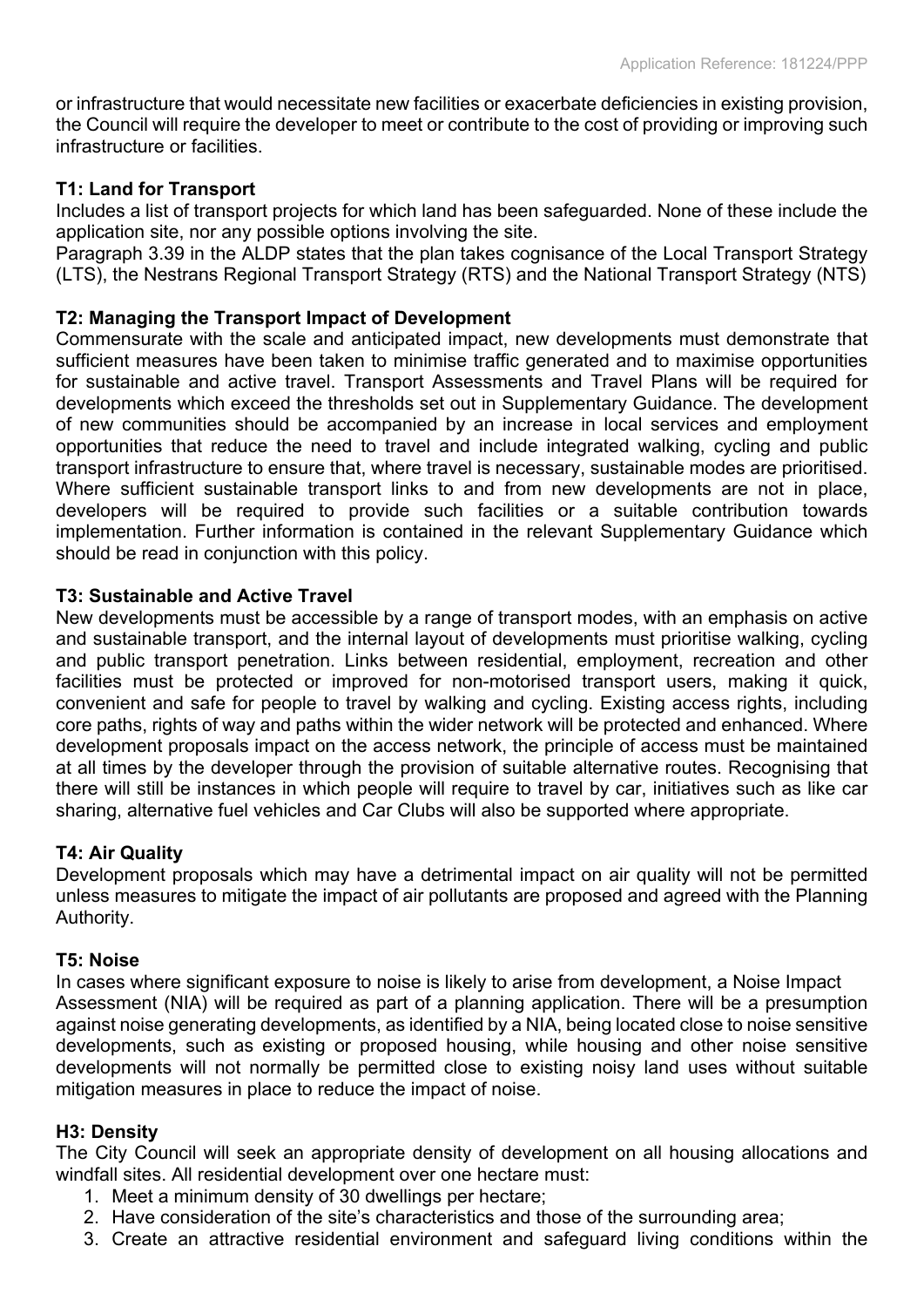development; and,

4. Consider providing higher densities in the City Centre, around local centres, and public transport nodes.

### **H4: Housing Mix**

Housing developments of larger than 50 units are required to achieve an appropriate mix of dwelling types and sizes, in line with a masterplan, reflecting the accommodation requirements of specific groups, in particular families, older people and people with particular needs. This mix should include smaller 1 and 2 bedroom units and should be reflected in both the market and affordable housing contributions.

### **H5: Affordable Housing**

Housing developments of five units or more are required to contribute no less than 25% of the total number of units as affordable housing.

### **CF2: New Community Facilities**

Proposals for new community facilities shall be supported, in principle, provided they are in locations convenient to the community they serve and are readily accessible, particularly to public transport, pedestrians and cyclists.

### **NE1: Green Space Network**

The Council will protect, promote and enhance the wildlife, access, recreation, ecosystem services and landscape value of the Green Space Network (GSN), which is identified on the proposals map. Proposals for development that are likely to erode the character and / or function of the GSN will not be permitted.

Where major infrastructure projects or other developments necessitate crossing the Green Space Network, such development should maintain or enhance the coherence of the network. In doing so, provision should be made for access across roads for wildlife and outdoor recreation.

Masterplanning of new developments should consider the existing areas of GSN and identify new areas incorporating GSN.

Masterplans will determine the location, extent and configuration of the GSN within the area, and its connectivity with the wider network.

### **NE2: Green Belt**

No development will be permitted in the Green Belt for purposes other than those essential for agriculture; woodland and forestry; recreational uses compatible with an agricultural or natural setting; mineral extraction/quarry restoration; or landscape renewal. There are exceptions to this policy, including:

1. Proposals for development associated with existing activities in the green belt will be permitted but only if certain criteria are met.

2. Essential infrastructure (such as electronic communications infrastructure, electricity grid connections, transport proposals identified in the LDP or roads planned through the masterplanning of opportunity sites) will only be permitted if it cannot be accommodated anywhere other than the Green Belt.

3. Buildings in the Green Belt which have a historic or architectural interest, or a valuable traditional character, will be permitted to undergo an appropriate change of use which makes a worthwhile contribution to the visual character of the Green Belt.

4. Proposals for extensions of existing buildings, as part of a conversion or rehabilitation scheme, will be permitted in the Green Belt with certain provisos.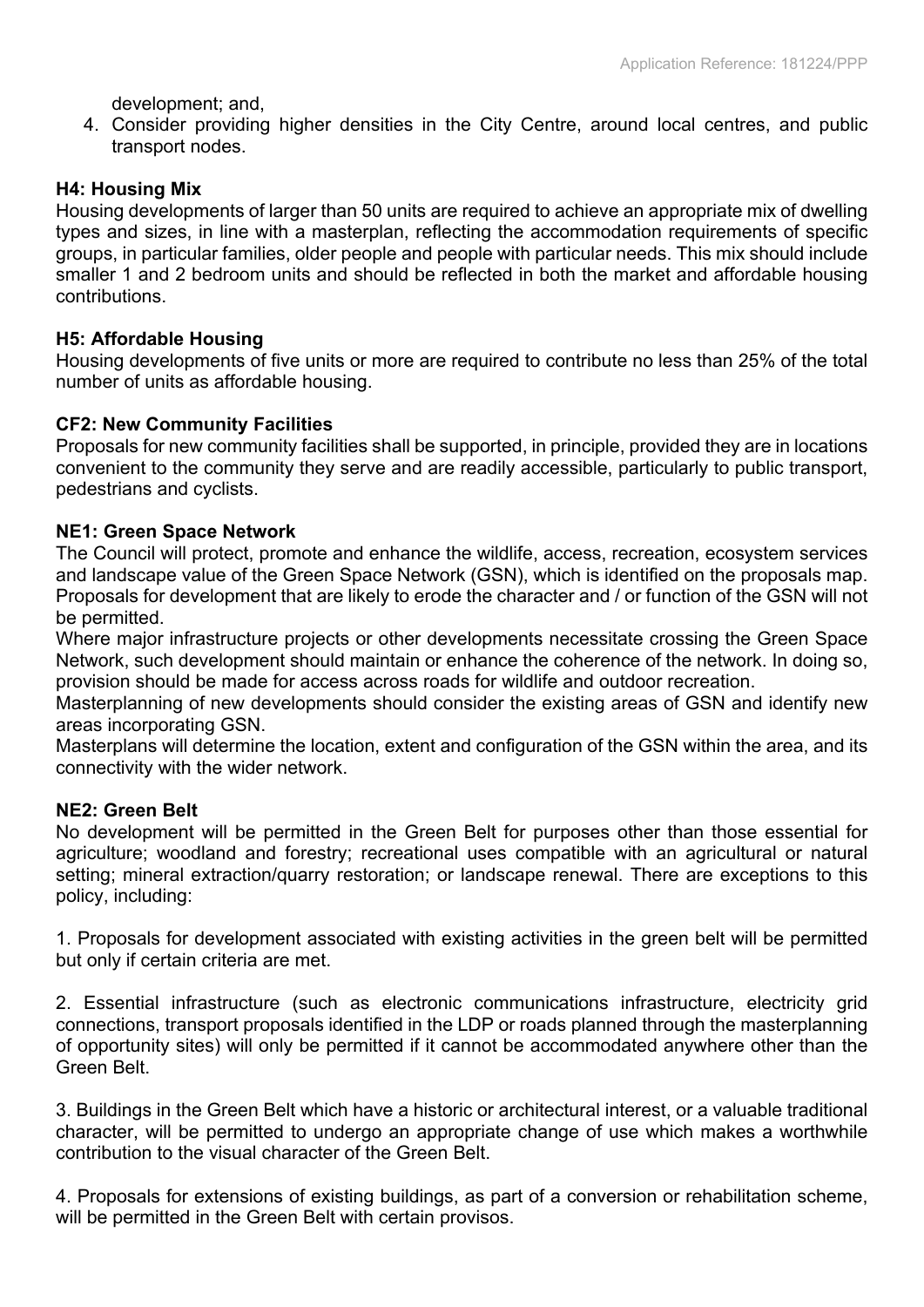5.Replacement on a one-for-one basis of existing permanent houses currently in occupation will normally be permitted (with some provisos).

All proposals for development in the Green Belt must be of the highest quality in terms of siting, scale, design and materials. All developments in the Green Belt should have regard to other policies of the Local Development Plan in respect of landscape, trees and woodlands, natural heritage and pipelines and control of major accident hazards.

### **NE4: Open Space Provision in New Development**

The Council will require the provision of at least 2.8ha per 1000 people of meaningful and useful open space in new residential development.

Public or communal space should be provided in all residential developments.

In areas where the Open Space Audit has shown that existing open space is of poor quality, contributions may be sought to enhance existing provision instead of new provision being required.

### **NE5: Trees and Woodlands**

There is a presumption against all activities and development that will result in the loss of, or damage to, trees and woodlands that contribute to nature conservation, landscape character, local amenity or climate change adaptation and mitigation. Buildings and services should be sited so as to minimise adverse impacts on existing and future trees.

Policy states that where appropriate, the Council will promote creation of new woodland and tree planting.

### **NE6: Flooding, Drainage & Water Quality**

Development will not be permitted if:

1. It would increase the risk of flooding: a) by reducing the ability of the functional flood plain to store and convey water; b) through the discharge of additional surface water; or c) by harming flood defences.

2. It would be at risk itself from flooding;

- 3. Adequate provision is not made for access to waterbodies for maintenance; or
- 4. It would require the construction of new or strengthened flood defences that would have a

significantly damaging effect on the natural heritage interests within or adjacent to a watercourse.

Drainage Impact Assessment (DIA) will be required for new development proposals comprising 5 or more homes or 250m2 non-residential floorspace.

Surface water drainage associated with development must: 1. Be the most appropriate available in terms of SuDS; and 2. Avoid flooding and pollution both during and after construction.

There is a presumption against excessive engineering and culverting of waterbodies. There will be a requirement to restore existing culverted or canalised water bodies to a naturalised state where this is possible.

Where the Council agrees that culverts are unavoidable for technical reasons, they should be designed to maintain existing flow conditions and aquatic life. Any proposals for new culverts should have a demonstrably neutral impact on flood risk and be linked to long term maintenance arrangements to ensure they are not the cause of flooding in the future.

### **NE8: Natural Heritage**

Where local heritage designations are impacted, this should be addressed through design and mitigation. Where there are adverse effects, even with mitigation measures, then development will only be permitted where the effects are outweighed by social, environmental or economic benefits of citywide importance.

This policy highlights requirement for surveys, protection plans and necessary mitigation measures where there is a likelihood of protected species being present.

In all cases of development:

1.No development will be permitted unless steps are taken to mitigate negative development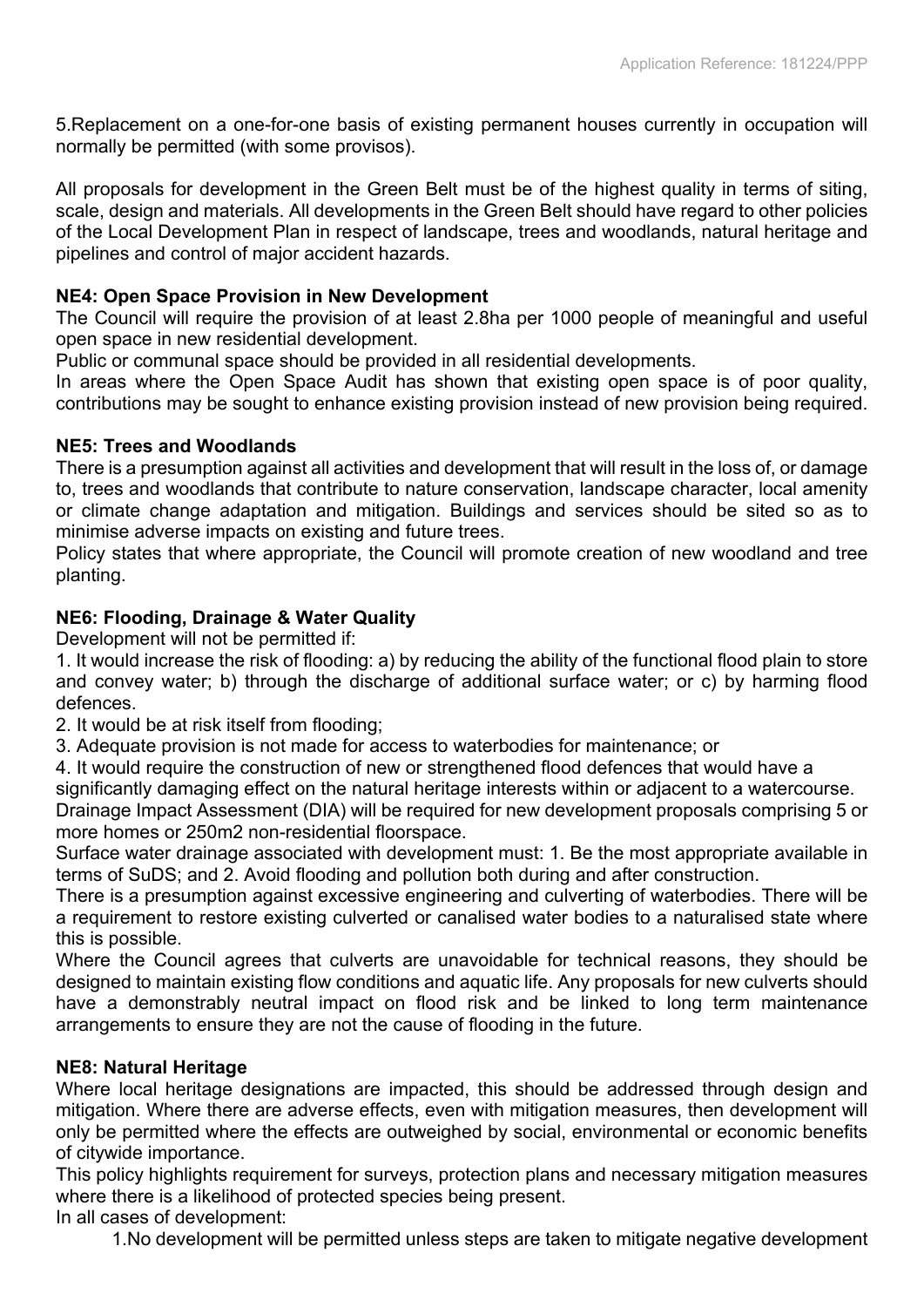impacts.

-

2. An ecological assessment will be required for a development proposal likely to affect a nearby designated site, or where there is evidence of protected species.

3. A Construction Environmental Management Plan may be required to address any potential negative impacts on protected species, waterbodies or local diversity within the construction phase.

4. Natural heritage beyond the confines of the designated sites should be protected and enhanced. Measures will be taken in proportion to the opportunities available to enhance biodiversity though creation and restoration of habitats and incorporating existing habitats where possible,

5. Where feasible, steps to prevent further break up of habitats, and to restore links, will be taken.

6. Natural riparian buffer strips should be created to enhance waterbodies.

### **NE9: Access and Informal Recreation**

New development should not compromise the integrity of existing or potential recreational opportunities including general access rights to land and water, Core Paths, other paths and rights of way. This includes any impacts on access during the construction phase of a development. Wherever possible, developments should include new or improved provision for public access, permeability and/or links to green space for recreation and active travel.

### **R2: Degraded & Contaminated Land**

The City Council will require that all land that is degraded or contaminated, including visually, is either restored, reclaimed or remediated to a level suitable for its proposed use. This may involve undertaking site investigations and risk assessments to identify any actual or possible significant risk to public health or safety, or to the environment, including possible pollution of the water environment, that could arise from the proposals. Where there is potential for pollution of the water environment the City Council will liaise with SEPA. The significance of the benefits of remediating a contaminated site, and the viability of funding this, will be taken into account when considering proposals for the alternative use of such sites.

### **R6: Waste Management Requirements for New Development**

All new developments should have sufficient space for the storage of general waste, recyclable materials and compostable wastes where appropriate. Recycling facilities should be provided in all new superstores or large supermarkets and in other developments where appropriate. Details of storage facilities and means of collection must be included as part of a planning application for any development which would generate waste.

### **R7: Low & Zero Carbon Buildings & Water Efficiency**

All new buildings, must meet at least 20% of the building regulations carbon dioxide emissions reduction target applicable at the time of the application through the installation of low and zero carbon generating technology.

To reduce the pressure on water abstraction from the River Dee, and the pressure on water infrastructure, all new buildings are required to use water saving technologies and techniques.

### **CI1: Digital Infrastructure**

All new residential and commercial development will be expected to have access to modern, up-todate high-speed communications infrastructure.

### Proposed Aberdeen Local Development Plan (2020)

The Proposed Aberdeen Local Development Plan (Proposed ALDP) was approved at the Council meeting of 2 March 2020. The Proposed ALDP constitutes the Council's settled view as to what the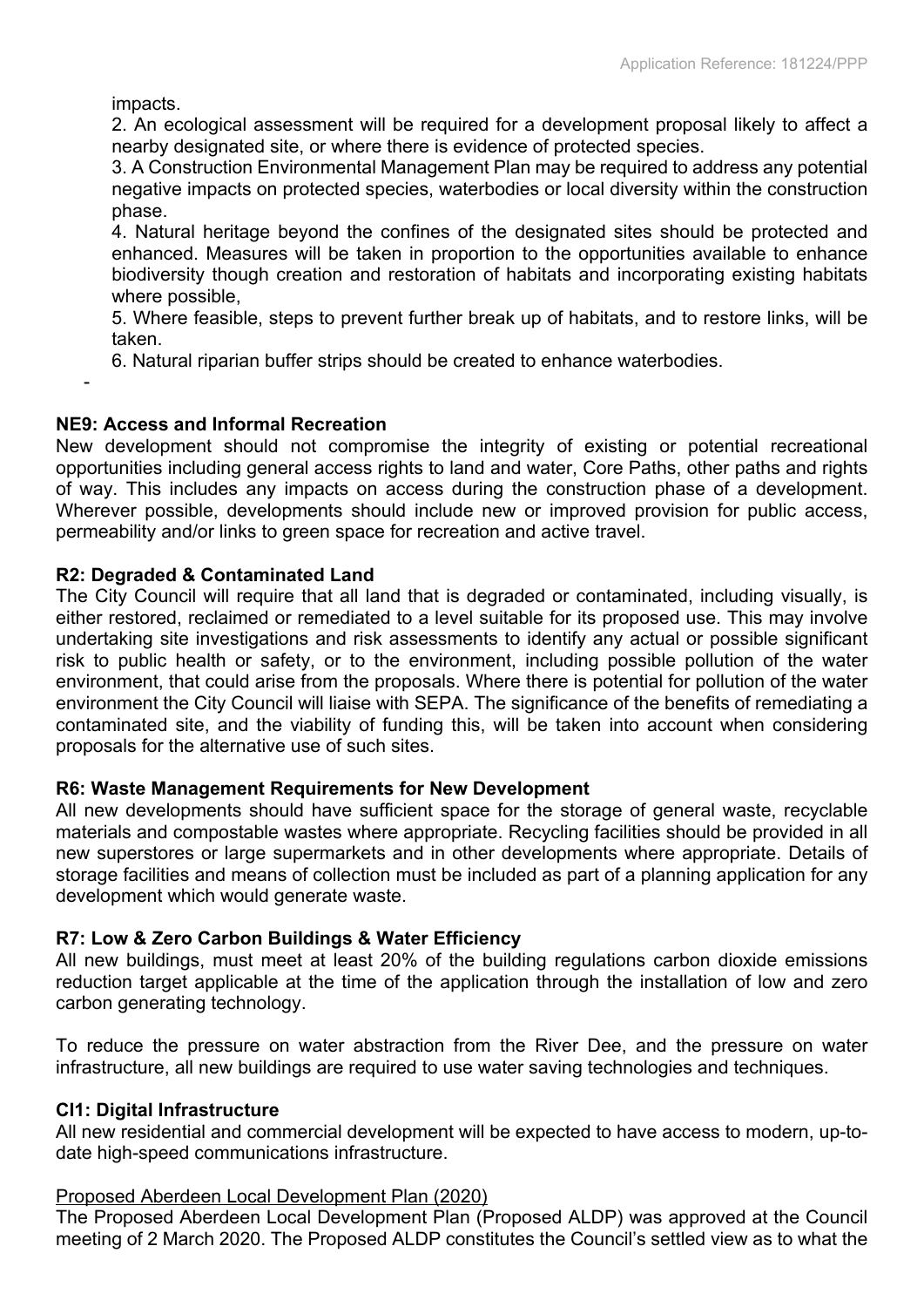final content of the next adopted ALDP should be and is now a material consideration in the determination of planning applications. The Aberdeen Local Development Plan 2017 will continue to be the primary document against which applications are considered. The exact weight to be given to matters contained in the Proposed ALDP (including individual policies) in relation to specific applications will depend on whether –

- these matters have been subject to public consultation through the Main Issues Report; and,
- the level of objection raised in relation these matters as part of the Main Issues Report; and,
- the relevance of these matters to the application under consideration.

The foregoing can only be assessed on a case by case basis.

### **Policies**

Where policies differ or include additional provision that relate to this application, these have been described below, others that largely reiterate policy, as it relates to this application, have been listed without further description. Where there are new policies or new elements within policies, although these issues have been through the Main Issues Report stage, the policies have not been subject to consultation, and the weight they carry is therefore, limited.

The zoning of the land that is the subject of the planning application is not altered by the Proposed LDP, it remains Green Belt / Green Space Network.

### **NE1 – Green Belt**

### **NE2 – Blue and Green Infrastructure**

In addition to the requirements of the NE1: Green Space Network policy in the ALDP, this policy requires that where infrastructure crosses the GSN, appropriate provision should be made for access across roads for wildlife and outdoor recreation.

Open Space in New Development: requires the provision of biodiverse, usable and appropriate open space in new developments to ensure functionality. SG is referenced for calculation of size and type of provision. Reference is made to the Open Space Audit, stating that where the audit identifies opportunities for enhancement, then contributions may be sought.

In respect of core paths and access rights, this policy includes provisions very similar to Policy NE9: Access and Informal Recreation in the ALDP.

### **Policy NE3 – Our Natural Heritage**

This covers the same requirements as Policy NE8 in the ALDP, with the addition, that there should be an assessment of alternative solutions to avoid adverse impacts (on natural heritage assets); and that the assessment of natural heritage assets should include proposals to achieve overall biodiversity gains for the site.

### **Policy NE4 – Our Water Environment**

### **Policy NE5 – Trees and Woodland.**

This policy is very similar to NE5 within the ALDP, however, has a stronger emphasis on development proposals seeking to increase tree and woodland cover. It states that where development does not include replacement planting to achieve a net gain in tree cover, it will not be supported.

### **Policy D1 – Quality Placemaking**

This policy contains the same requirements as D1 in the ALDP, with the addition of specific mention, including biodiverse open space and high-quality public realm.

### **Policy D2 – Amenity**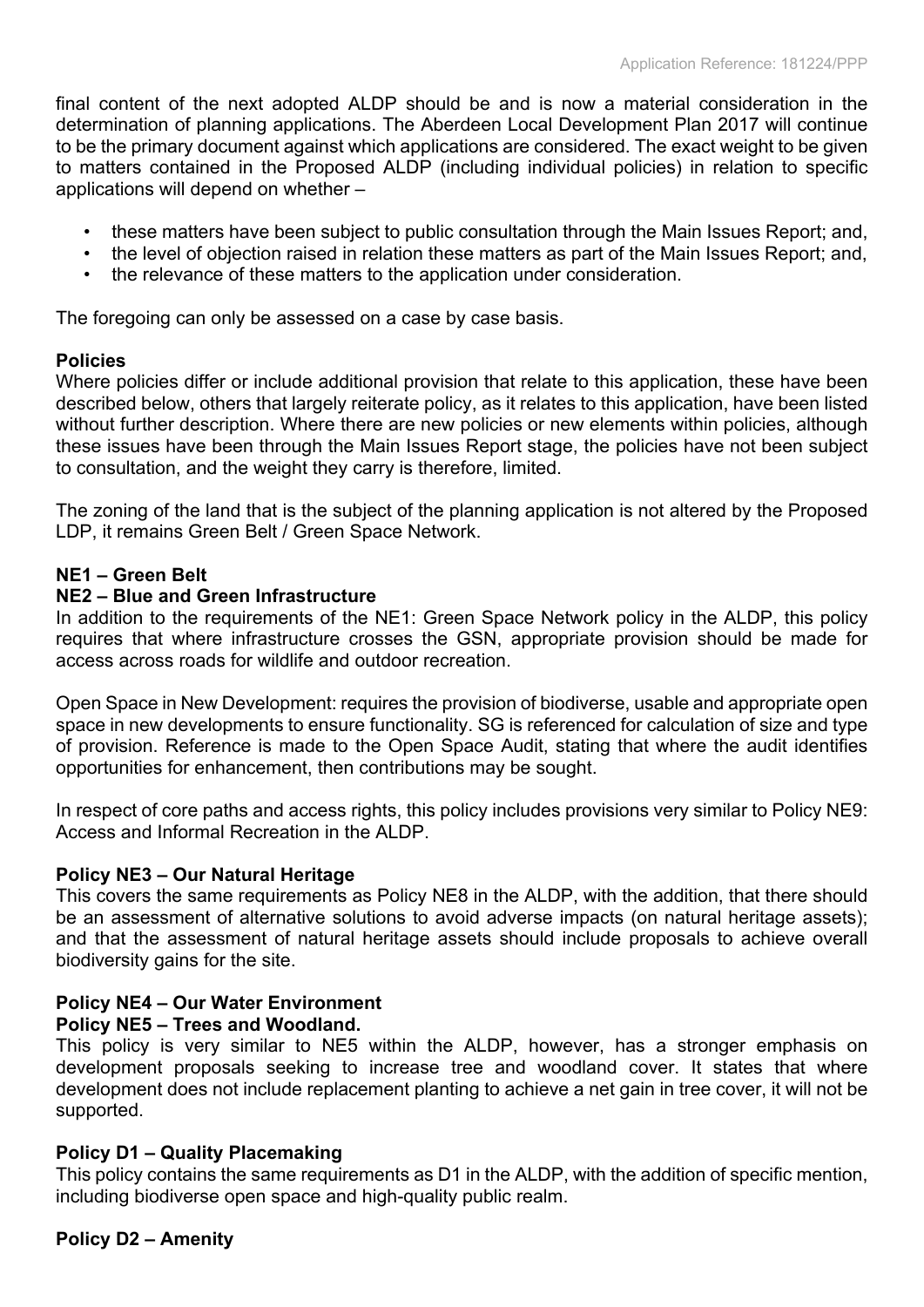In order to *I* provide amenity for existing and future occupiers:

- make the most of views and sunlight,
- that adequate levels of amenity are afforded in relation to daylight and sunlight, noise, air quality and immediate outlook, and privacy
- public face to street and active frontages
- ensure that refuse, recycling, cycle storage, renewables, plant and machinery are all sensitively integrated into the design.
- Ensure that neighbouring developments are not adversely affected
- Ensure that external lighting minimises spillage
- Ensure minimum standards for residential indoor and external floor space.
- No less than 50% of private residential courts should be amenity space, where car parking is provided.
- All residents to have access to usable private / semi/ private open spavces and sitting out areas
- Residential development to have a private face to an enclosed garden / court.

#### **Policy D4 - Landscape**

Landscape which contributes to a 'sense of place' will not be adversely affected by development. Development will provide opportunities for conserving or enhancing existing landscape including linear features.

Development should avoid adversely affecting the character of landscapes which are important for the setting of the city and river valleys.

Development should avoid disturbance to, or loss or damage to important recreation, wildlife or natural resources or to the physical and functional links between them.

Green spaces between and around places or communities, and those which can provide opportunities for countryside activities, will not be eroded by development.

Landscape and Visual Impact Assessment (LVIA) to be submitted with proposals.

#### **Policy D5 – Landscape Design**

Development proposals will be designed with effective, functional and attractive landscape frameworks.

#### **Policy D6 – Historic Environment**

### **Policy R6 – Low and Zero Carbon Buildings, and Water Efficiency**

#### **Policy R8 – Heat Networks**

Major developments will be required to connect to an existing network where available, or provide within the site and independent Heating / Cooling network and plant capable of connecting to the network at a future date, or where it can be proven that provision of an independent heat network or connection to existing are unviable, a network of soft routes will be provided through the development for the future provision of a heat network. Agreed network design will be required.

A chapter of new policies relating to Health and Wellbeing have been introduced to the PLDP. This includes policies on air quality and noise, which are similar to policies T4 and T5 in the ALDP, as they relate to this application.

#### **Policy WB1 – Healthy Developments**

Developments are required to provide healthy environments, reduce environmental stresses, facilitate physical activity and promote physical and mental wellbeing. Major developments, and those requiring EIA will require Health Impact Assessments to enhance health benefits, and mitigate any identified impacts on the wider determinants of health; this may involve planning obligations.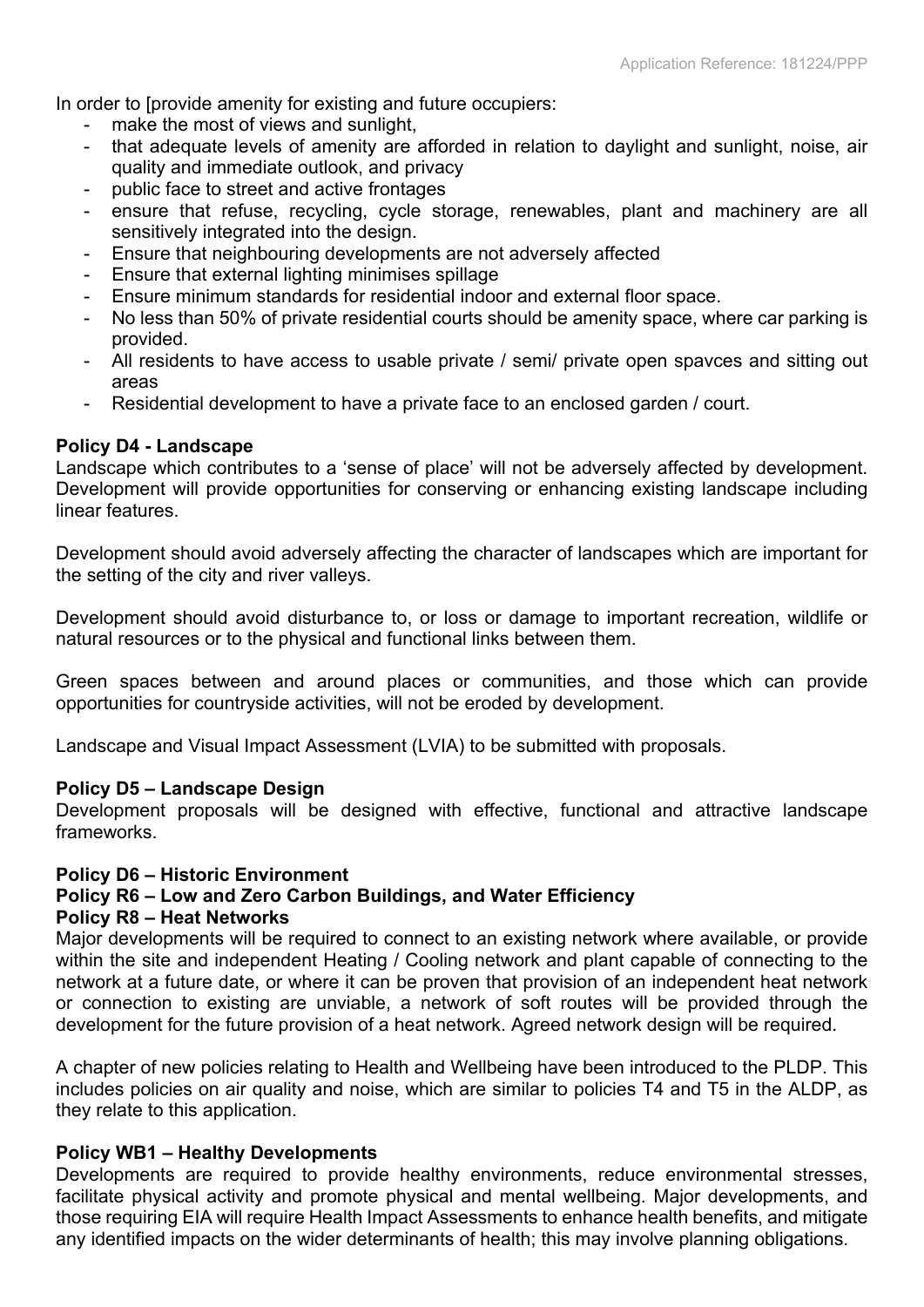### **Policy WB2 – Air Quality**

### **Policy WB3 – Noise**

### **Policy WB4 – Specialist Care Facilities**

Proposals for new residential care facilities (such as care homes, nursing homes, sheltered living) should:

- 1. Be well connected; located close to public transport links and community amenities for residents and staff, and provide visitor parking; and,
- 2. Meet design and amenity standards in line with other types of 'residential' developments.

### **Policy H1 – Residential Areas**

### **Policy H3 – Density**

Subject to context, this policy raises the density sought for new residential development, to 50 dwellings per hectare.

### **Policy H4 – Housing Mix and Need**

In addition to the requirements in Policy H4 in the ALDP, this policy states that where possible, housing units should demonstrate a design with accessibility and future adaptability in mind.

### **Policy H5 – Affordable Housing**

### **Policy VC12 – Retail Development Serving New Development Areas Policy I1 – Infrastructure Delivery and Planning Obligations**

### **Policy T1 – Land for Transport**

Land has been safeguarded for the transport projects listed below and these are highlighted on the Proposals Map. Only development related to the following projects will be accepted in these areas:

- Improved rail services;
- Dyce Railway Station expansion;
- Aberdeen South Harbour and associated infrastructure;
- Berryden Corridor improvements; and
- South College Street improvements.

Page 123 of the Proposed LDP includes a 'Summary of Transport Intervention Options'. These include Road Junction and operational efficiency enhancements on urban corridors, including the Bridge of Dee corridor. The plan states that the Transport Intervention Options will require further appropriate appraisal and review but are, at this stage, required to assist the delivery of the Plan's spatial strategy and growth aspirations.

# **Policy T2 – Sustainable Transport**

### **Policy T3 – Parking**

This policy relates to parking levels, and states that low car development is encouraged within conservation areas. It contains requirements for electric vehicle charging points and cycle parking within new developments.

### **Policy CI1 – Digital Infrastructure**

Supplementary Guidance:

### **Planning Obligations**

**Green Space Network and Open Space** – this is relevant to policies including those relating to GSN, Open space in new development and access and informal recreation generally reflects the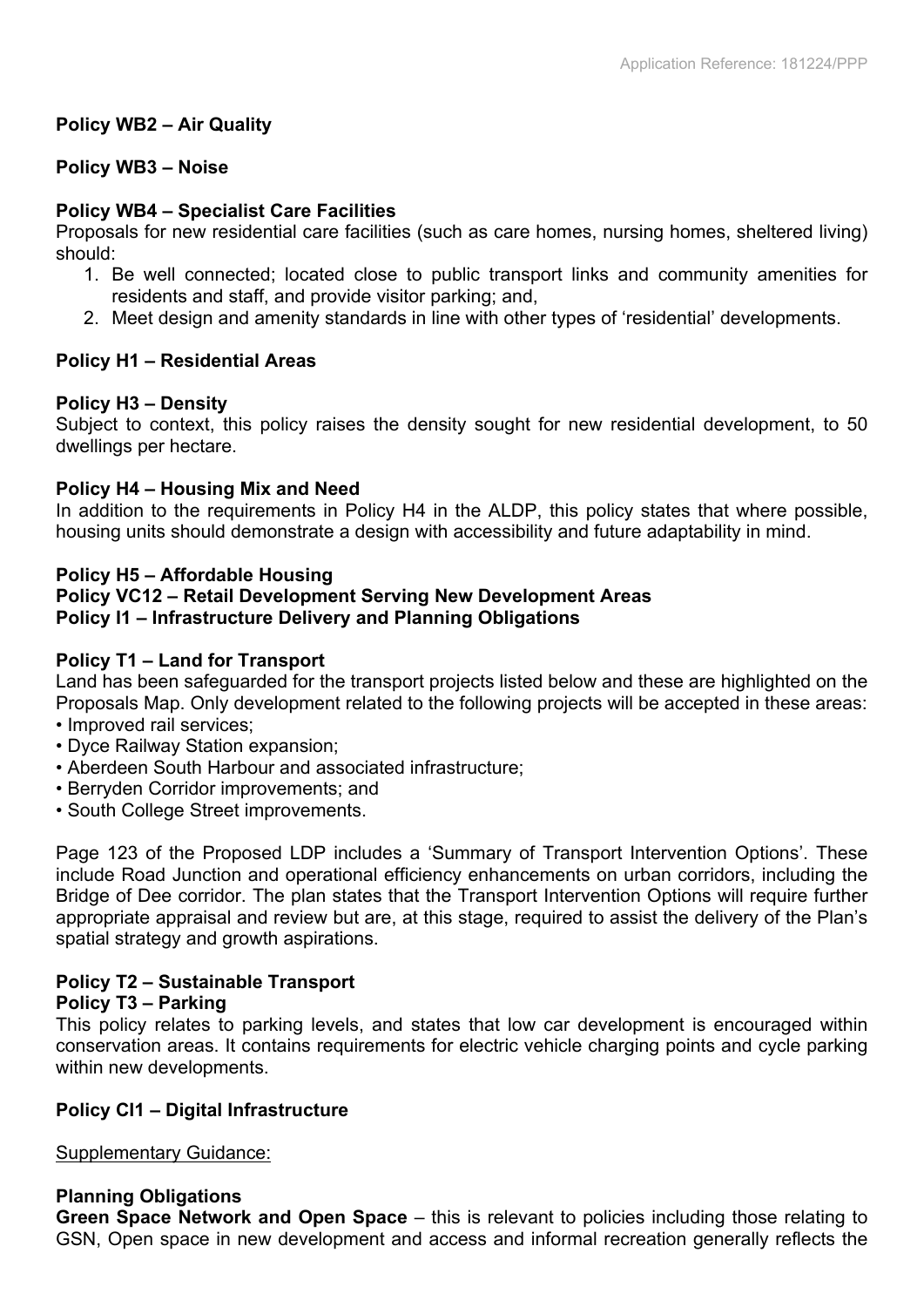provision identified in the NE4 policy in the ALDP. **Resources for New Development Trees and Woodlands Flooding, Drainage and Water Quality Landscape Natural Heritage Noise Transport and Accessibility Planning Obligations**

Technical Advice Notes: **Natural Heritage**

#### Other Material Considerations

### **Pitfodels Conservation Area Character Appraisal and Management Plan**

The area is characterised by many large houses set in open space with many substantial trees, parkland and formal landscaping. The Area is on a southern slope on the north riverbank of the River Dee.

The Appraisal identifies a number of long-distance views from North Deeside Road looking south across the site to the Deeside Way and beyond. The character of Inchgarth Road is noted, with its stone walls, increasingly rural character and mature trees on the south side. The character of the narrow roads leading up from Inchgarth, such as Pitfodels Station Road and Westerton Road, are noted, with the current / recent level of traffic being unsuited to those roads.

Materials prevalent within the Conservation Area are granite, slate roofs, timber, as well as harling and terracotta roofs.

### **Local Outcome Improvement Plan 2016 – 26**

The Proposed LDP seeks to support the outcomes of the LOIP through creating a healthy environment, many of the outcomes cannot be achieved without an appropriate environment.

### **ENVIRONMENTAL STATEMENT**

Before considering the merits of the proposed development it is appropriate to comment on the background to the necessary Environmental Impact Assessment process and the Environmental Statement submitted in conjunction with this application for planning permission.

#### EIA Directive

EU Directive 2011/92/EU (as amended by Directive 2014/52/EU) aims to ensure that an authority granting consent (the 'competent authority') for a particular project makes its decision in full knowledge of any likely significant effects on the environment. The directive sets out a procedure that must be followed for certain types of project before they can be given 'development consent'. This procedure - known as Environmental Impact Assessment or 'EIA' - is a means of drawing together, in a systematic way, an assessment of a project's likely significant environmental effects. This helps to ensure that the importance of the predicted effects, and the scope for reducing any adverse effects, are properly understood by the public and the competent authority before it makes its decision.

#### EIA (Scotland) Regulations

The purpose of the Town and Country Planning (Environmental Impact Assessment) (Scotland) Regulations 2011 is to transpose the relevant EU directive into the Scottish planning system. It is noted that regulations relating to the Environmental Impact Assessment (EIA) process in Scotland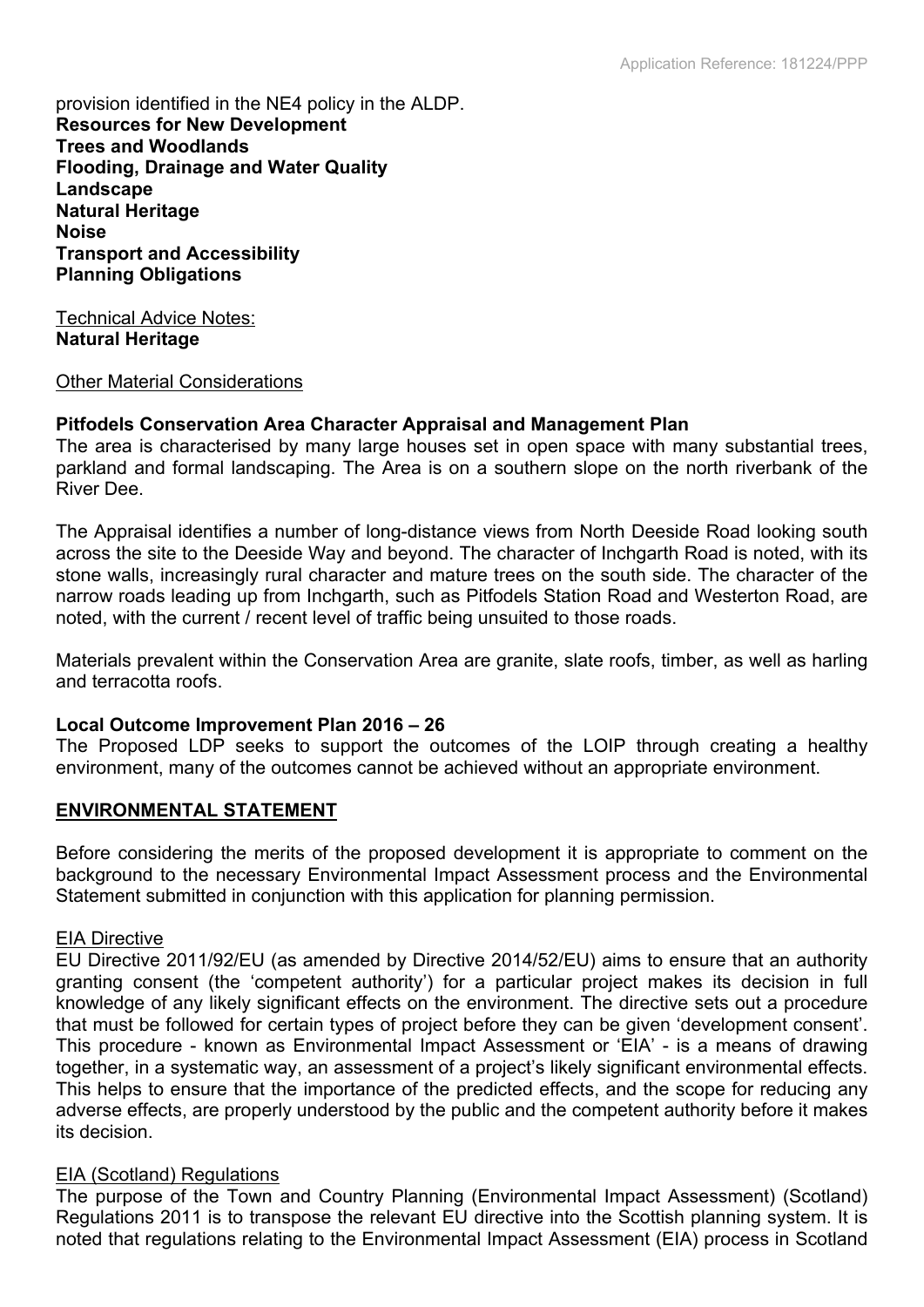were recently updated through the coming into force of the *Town and Country Planning (Environmental Impact Assessment) (Scotland) Regulations 2017* on 16th May 2017.

It is the applicants' responsibility to prepare the Environmental Statement (ES). There is no statutory provision as to the precise form of an ES. It must contain the information specified in Part II, and such of the relevant information in Part I of Schedule 4 to the Regulations as is reasonably required to assess the effects of the project and which the applicant can reasonably be required to compile. Whilst every ES should provide a full factual description of the development, the emphasis of Schedule 4 is on the 'main' or 'significant' environmental effects to which a development is likely to give rise. Other impacts may be of little or no significance for the particular

development in question and will need only very brief treatment to indicate that their possible relevance has been considered.

It is for the Council to satisfy itself of the adequacy of the ES, ensuring that the submitted statement contains the information specified in Part II of Schedule 4 to the Regulations and all the relevant information set out in Part I of that Schedule that the applicant can reasonably be required to compile. Schedule 4 also sets out requirements for the provision of a non-technical summary of this information.

### Environmental Statement - Adequacy

This proposal was subject to Environmental Impact Assessment as a "Schedule 2 Development", by virtue of the characteristics of the proposed development and its potential impacts. This was established via a process of EIA Screening and confirmed via a Screening Opinion issued by Aberdeen City Council, which identified that the project falls within Schedule 2 Class 10(b) and (f) of the EIA Regulations, relating to Infrastructure Projects.

It was considered that EIA was required for the proposed development taking into account the following factors:

- The site consists of former fields, that have largely become self-seeded with plants and trees, and lies within the Pitfodels Conservation Area, and within an area zoned as Green Belt and as Green Space Network in the extant local development plan, as well as in the emerging Proposed Local Development Plan 2016. This is a relatively narrow area of green belt, with residential uses to the west and to the east. The site includes a significant proportion of the green belt in this location and the site is not allocated for development within the development plan.
- Potential for loss and future loss of trees. There are a large number of trees, including along the site boundaries and adjacent to the Deeside Walkway. Some of these are covered by Tree Preservation Order.
- The size of the site is 9.87 hectare, although it is acknowledged that area of development for Option B (the option that includes retirement units rather than the pitch) does not include the entire site.
- Extent of cut and fill, including the extent of building up of land to create the gradient and alignment needed for the proposed road, together with the development of the site itself.
- Potential for use of the proposed road by traffic as a 'rat run', including non-local traffic, including the air quality and noise pollution impact from traffic, both locally to the site and further afield, due to potential for changes to traffic routes and volumes. Also taking into account the Air Quality Management Zone on South Anderson Drive.
- The proximity of the River Dee Special Area of Conservation and catchment area and the Local Nature Conservation Site and core path along the former Deeside Railway.
- Potential impact on protected species and wildlife habitat of development of the site.
- Potential landscape and visual impact of the proposed development taking into account the factors above.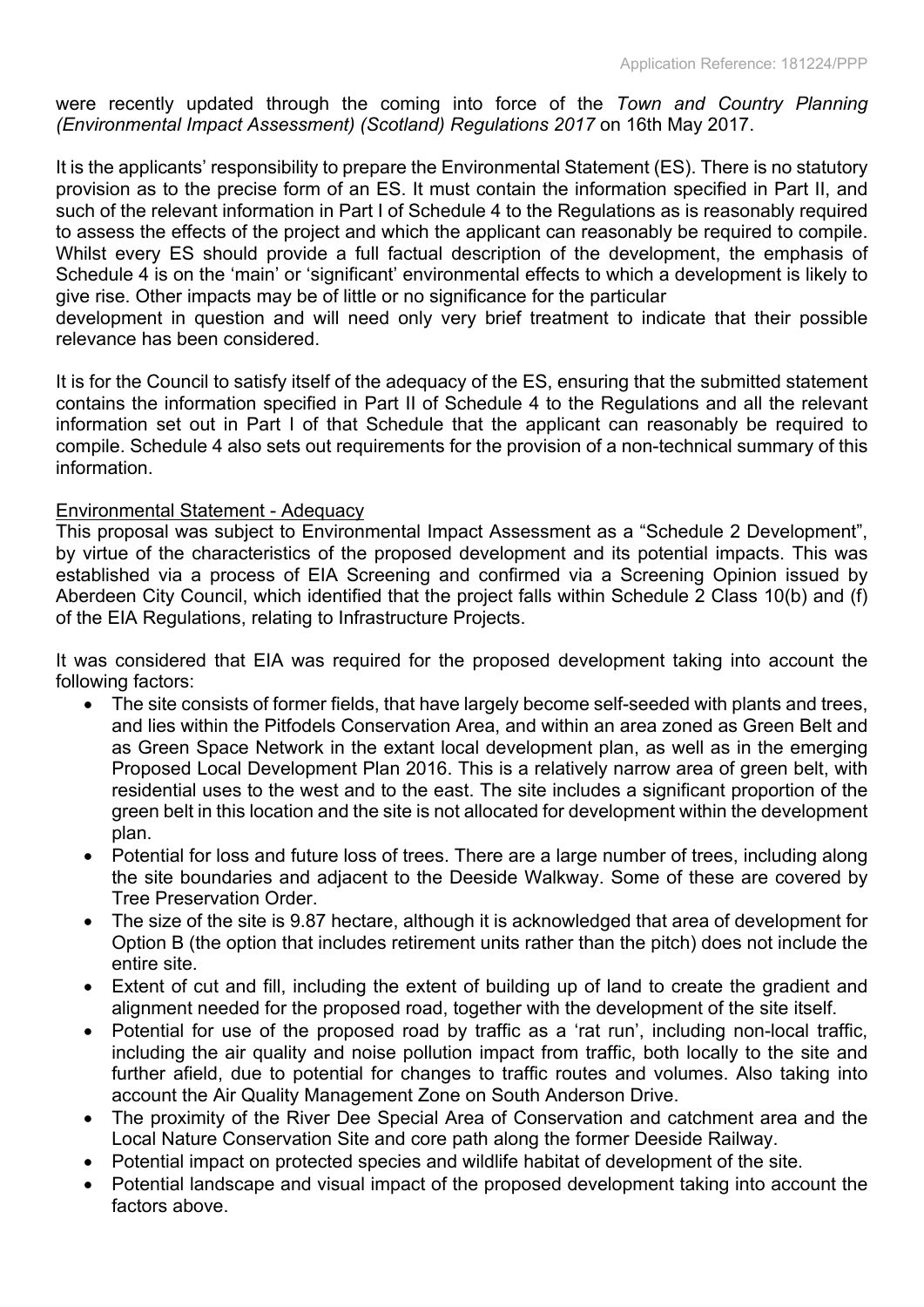It is considered that the cumulative effect of the size, location and nature, including taking into account the factors above would be likely to result in a complex, long term and irreversible impact on the environment. EIA is therefore required and any proposed remediation measures may be fully explored in the Environmental Statement.

The ES includes a Schedule of Mitigation (in Part I) which summarises the proposed environmental mitigation measures that would be undertaken by the applicant/contractor, or other parties, to avoid, reduce or offset environmental effects before, during and after construction and during the operation of the development.

Following initial consideration of the submitted Environmental Statement, the planning authority sought further information in particular in relation to the Landscape Visual Impact Assessment, as provided for by Regulation 23 of the relevant EIA regulations. Having received further submissions from the applicants, it is considered that the Environmental Statement contains the required information and is therefore adequate for the purposes of informing assessment of the environmental effects of the proposal.

### Summary of Environmental Statement (ES) findings

The Environmental Statement is a suite of documents comprising:

- 1: Main document full text of Environmental Report along with figures and tables
- 2: Appendices contains technical surveys, reports and supporting documents to Volume I
- 3: Non-Technical Summary

The results of the Environmental Impact Assessment are intended to inform the planning process on what environmental effects are predicted to arise and what will be done to avoid or reduce them, and also to demonstrate how design decisions have been taken to avoid or reduce the significance of any impacts where it was practical to do this and it can be demonstrated. The impacts identified and mitigation measures proposed within the Environmental Report are summarised below.

### Landscape Visual Impact Assessment

This describes the site as lying on a plateau on the northern banks of the River Dee. The LVIA includes photomontages which aim to provide an indication of how the development would look within the landscape. The report acknowledges the limitations of the photomontages.

The LVIA assessments takes account of national and local policies; landscape character based on the Landscape character assessment of Aberdeen published by SNH in 1996; identification of contextual features within 5km, such as settlements, roads, paths, cultural heritage and natural heritage both as a baseline and secondly to assess impact on them. The physical attributes were considered, including topography, gradients, vegetation and built form.

A 'Zones of Theoretical Visibility drawing was created. This is based on topography of the ground (and therefore does not consider buildings etc). Coloured areas on the drawing indicate theoretical visibility of all or parts of the site, whilst clear areas show that views will not be possible from those locations.

Assessment was made of the impact on 'visual receptors' – views from dwellings, settlements, transport routes, cultural heritage and recreational locations and protected natural areas.

The LVIA report considers impacts on views of, from and across the site, taking into account existing tree cover and tree removal for the road; the change in character of the Deeside Way as it passes through the site, due to development and the extent to which this could be mitigated by design and planting. The report contains analysis of the visual impact on the viewpoints identified, including photomontages.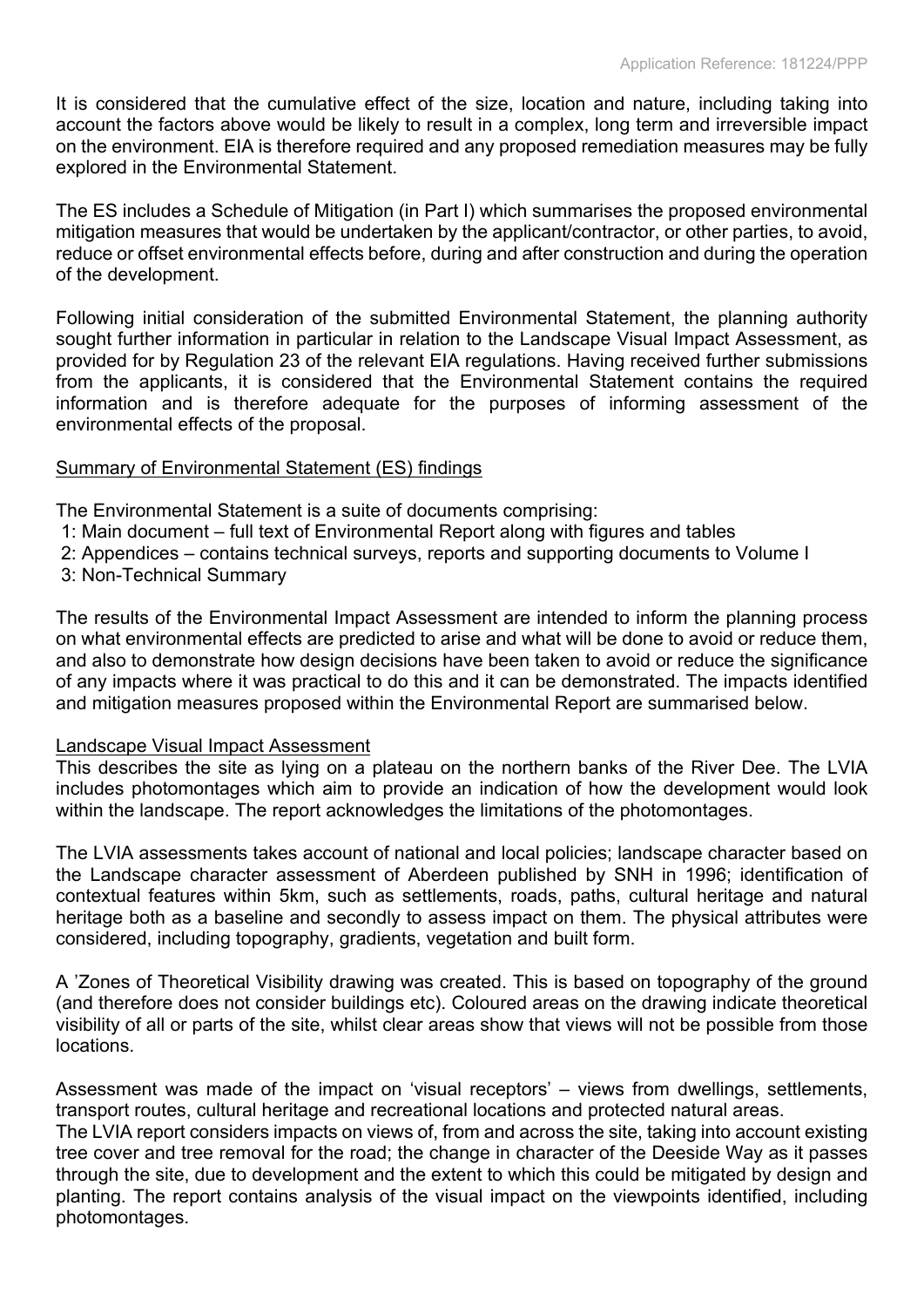The report reaches several conclusions in terms of visual impact:

- That due to the nature of the river valley and mature wooded character of Pitfodels, the visual impact within the landscape will be very low;
- Impacts would be limited to the landscape immediately adjacent to the site boundaries on the Deeside way, North Deeside Road and Inchgarth Road, as well as, to some degree, the properties bounding the site;
- That preservation of the majority of tree cover along with enhanced landscape buffers would help mitigate residual impacts significantly:
- Low density development, in keeping with the style of the surroundings would help integrate development into landscape and mitigate visual impacts.
- From south of the Dee, impacts would be low in the valley and as elevation of viewpoint increases, so does distance;
- From location on southern slopes of the valley, views of the development would be within the context of the built environment – magnitude of change to views from this direction are cited as low.

### **Mitigation**

The following are seen as important in mitigating the impact of the development on the landscape:

- Protection of the GSN by maintaining significant tree cover on boundaries, in order to connect habitats and the green corridor of the Deeside Way.
- Enhancement of recreational access and biodiversity must be incorporated into the design of the development, to maintain and improve the GSN and the wider character of the landscape;
- Development masterplan must help to define settlement boundaries and not compromise Aberdeen's landscape setting and result in coalescence.
- Low density development would provide for large plot sizes and green spaces, that would fit with the character of the Conservation Area.
- Integrity of the Deeside Way must be protected during the course of development and its role as a green corridor for recreation and wildlife, enhanced.
- Tree retention and planting to enhance the character of the surrounding area.
- Overhead powerlines require a development offset and these should set the limit of development in a westerly direction, in order to maintain the separation of settlements.
- Stonewalling is a key feature in the Conservation Area and this should be preserved and / or integrated into the development.

## Noise Assessment Report

This predicts noise levels in the proposed development, by using road traffic flow data. The report concludes the following:

- 1. In order to provide suitable residential conditions in areas 1, 3, 4 and 6, it is recommended that noise mitigation measures should be provided to reduce impacts from traffic noise. These are indicated as sound insulating windows and trickle vents
- 2. To reduce noise levels in external areas in line with ACC criterion, noise barriers are recommended in a number of locations. Noise barriers are indicated along the North Deeside road boundary- the existing stone wall is thought sufficient, along the east and west sides of the proposed link road within the area north of the Deeside Way, and along the Inchgarth Road site boundary. It is considered likely that a 2.4m high close boarded fence along Inchgarth road site boundary and a 1.8m high similar barrier along the link road, would be required.
- 3. To protect amenity of occupiers of existing properties to the west of the proposed link road, it is recommended that a noise barrier be constructed to screen the road.
- 4. The design of proposed building services plant would need to meet the limits given.
- 5. Deliveries and service collections to and from retail units would need to be limited to between certain daytime hours.

### Tree Survey

The tree survey lists 75 individual trees that would be removed for development and a further 15no.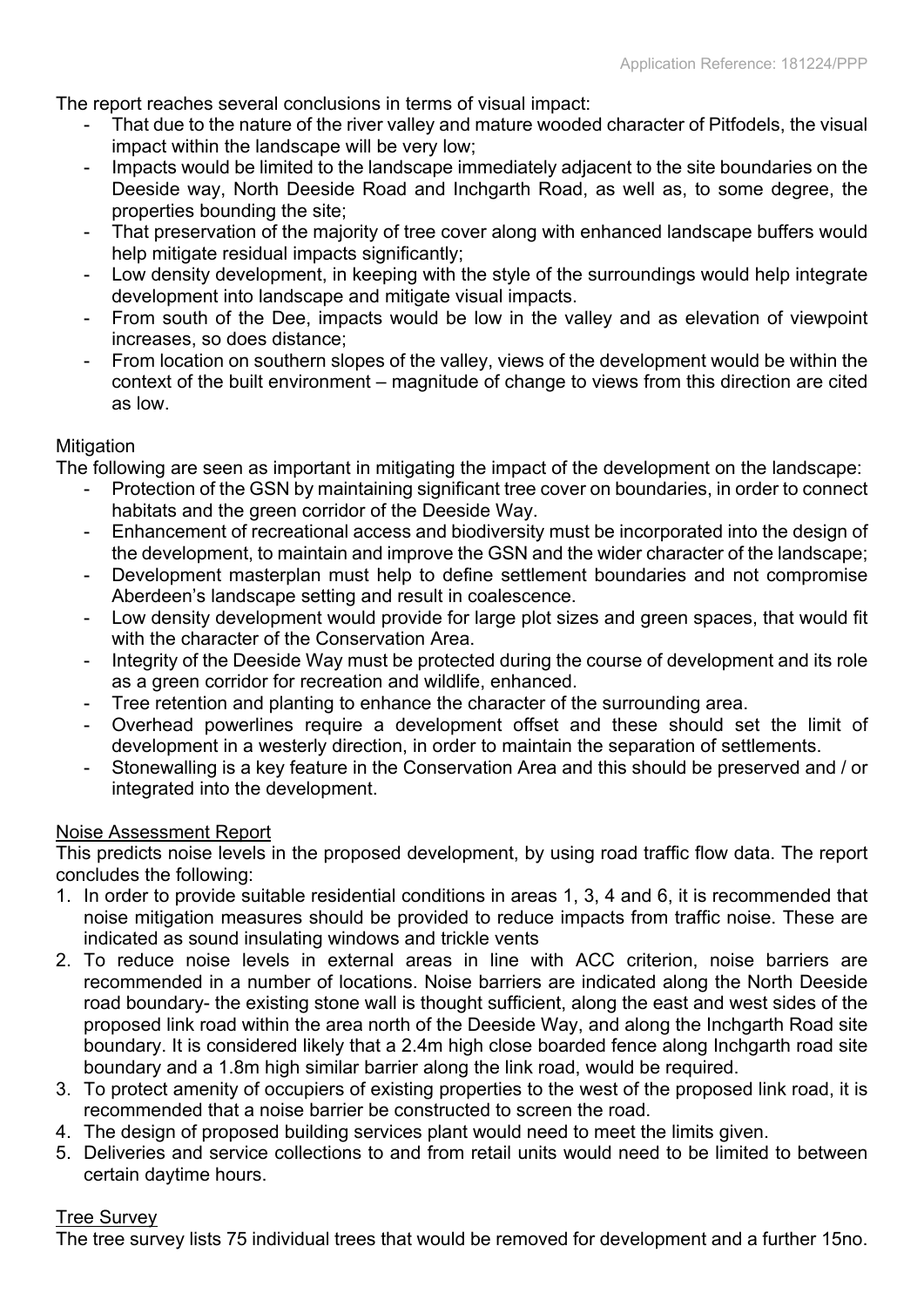trees for management reasons. Of the trees removed for development, a large number are birch and willow, two limes and some sycamore and Norway maples. These numbers would not include a large number of smaller saplings. Many of the larger trees are required to be removed to accommodate the proposed link road, and are located along its route, near to the Deeside Way, and on the North Deeside Road.

Most notable amongst the trees to be removed are: 2no. Category B mature limes, 4no. beech and a Category B mature elm.

### Ecology

Seven of the trees proposed to be removed, were identified from the ground as having bat roost potential. A further survey was carried out to identify actual bat roost potential and to recommend mitigation measures. An aerial survey found that five of the trees have no actual roost habitat. Elm no. 8 could support roosting bats although no evidence was found. A birch (that was originally to be felled for health reasons, will now remain) with roost potential was to be retained.

Mitigation measures recommended were the carrying out of a dawn survey prior to felling of Elm 8 and the installation of bat boxes on trees bordering the Deeside Way and North Deeside Road.

Walkover Surveys took place in October 2016, June and October 2017 and updated in 2019. No evidence was observed of protected species; a badger footprint was found leading to the conclusion that badgers forage on the site. Trees were found to be unsuited to squirrels. There was found to be a mosaic of habitats that could support breeding birds. The habitats were found not to be valuable ecologically in themselves, however, some could support protected species at certain times of year. It was recommended that a breeding bird survey be carried out if work were to take place between February and August. It was further proposed that tree and shrub planting would help improve biodiversity and improve habitat potential.

Japanese Knotweed was found in a 3m2 patch.

#### Lepidoptera Survey

This recorded 51 species of butterfly and moth at the site, including 5 BAP priority species and 3 species considered 'local' on a national level. The survey describes the various habitat types on the site, and how these suit the various species. The potential impacts on habitat and therefore on the future success of various species is considered and mitigation measures identified, to ensure that if construction took place, there would be a continuity in habitat provision.

#### Archaeology and Cultural Heritage

The consisted of a desk based study of all statutorily designated assets within 1km of the site and on site, including listed buildings, conservation areas, scheduled ancient monuments and archaeological finds, those within 1km include the former Pitfodels Railway Station and, the listed Inchgarth House.

There are no features on the site, and therefore no direct impact. The study concludes that impacts on nearby features are negligible and not significant. It would be proposed that a programme of archaeological works including trial trenches would be required to be undertaken on site prior to any development.

The LVIA also makes reference to the Conservation Area, and that is included above.

### **Transportation**

The transport assessment (TA) considered traffic impacts and walking, cycling and public transport accessibility. This was carried out in accordance with industry standards.

The TA included the road links and junctions at:

- Pitfodels Station Road, to the immediate east;
- Westerton Road, to the west;
- Inchgarth Road / proposed link road and junction; and,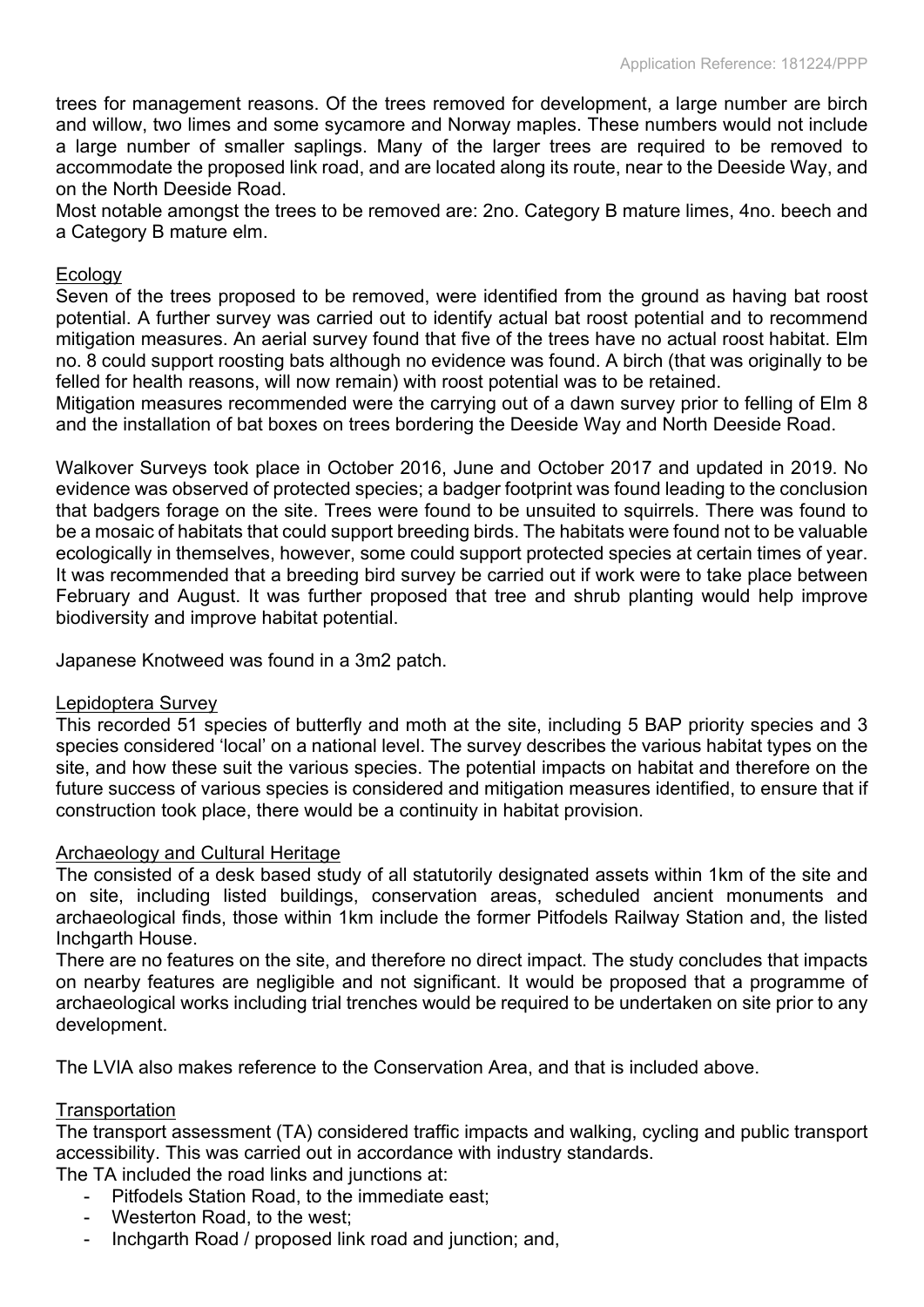- A93 North Deeside Road / proposed link road 'ghost island' junction.

The TA reported on the traffic capacity during morning and evening peak hours at the relevant junctions with the development in place. It was assumed that all traffic currently travelling between North Deeside Road and Inchgarth Road along Pitfodels Station Road and Westerton Road, would use the proposed link road. With this assumption, it was shown that the proposed development could be accommodated on the road network with both new junctions operating within capacity.

The TA proposes no mitigation as the increase in traffic levels (ie, from the development) would not overburden the road network as proposed. It is noted that traffic noise is dealt with separately, and mitigation is proposed in relation to that.

### Flooding and Drainage

The study is based on a Drainage Impact Assessment (DIA) and Flood Risk Assessment (FRA). FRA indicates the only flood risk to be from surface water overland flooding. The proposal would need to provide mitigation for surface water from the site, as well as external sources.

In terms of drainage, mitigation is proposed by SUDS measures to control run off and provide filtration and settlement treatment.

Gravity foul sewers would be required to serve the development and Scottish Water has confirmed sufficient capacity to deal with this.

Plans also indicate the possibility of a culverted watercourse across the site, it is unknown whether this exists as an active watercourse.

#### Geo-environmental Site Investigation

Following investigations this concludes that:

- There is no known contamination from previous use of the site, other than the former railway;
- There is some indication of a low level of radon in the area to the south of the site. Any future development may require protection measures within part of the site;
- Need to create development platforms and the existence of the retaining wall to North Deeside Road is noted;
- Japanese knotweed exists on a bund in the south west corner of the site;
- There are several major services running across the site, including overhead powerlines, an aqueduct along the southern edge of the site and surface and foul water pipes. There is also a watercourse indicated, although could not be located on a walkover.

There are no specific mitigation measures identified, although some of the above matters would need to be the subject of conditions on any permission.

### **EVALUATION Legislative requirements**

Section 25 and Section 37(2) of the Town and Country Planning (Scotland) Act 1997 require that where, in making any determination under the Planning Acts, regard is to be had to the provisions of the Development Plan and the determination shall be made in accordance with the Development Plan, unless material considerations indicate otherwise.

The issues for consideration are:

- the principle of the proposed uses on this site; visual impact on the character of the landscape, in particular from public viewpoints, and in the context of the green belt and conservation area designations;
- impact on the natural environment, including the site as part of the wider green network; impact on recreation;
- the impact on the residential amenity of the occupiers of nearby housing; transportation, including walking, cycling and public transport provision;
- whether an acceptable residential environment for the extent of development indicated, could be created on the site based on the indicative layout and whether there is justification for the development due to other material considerations, such as the need for housing and the link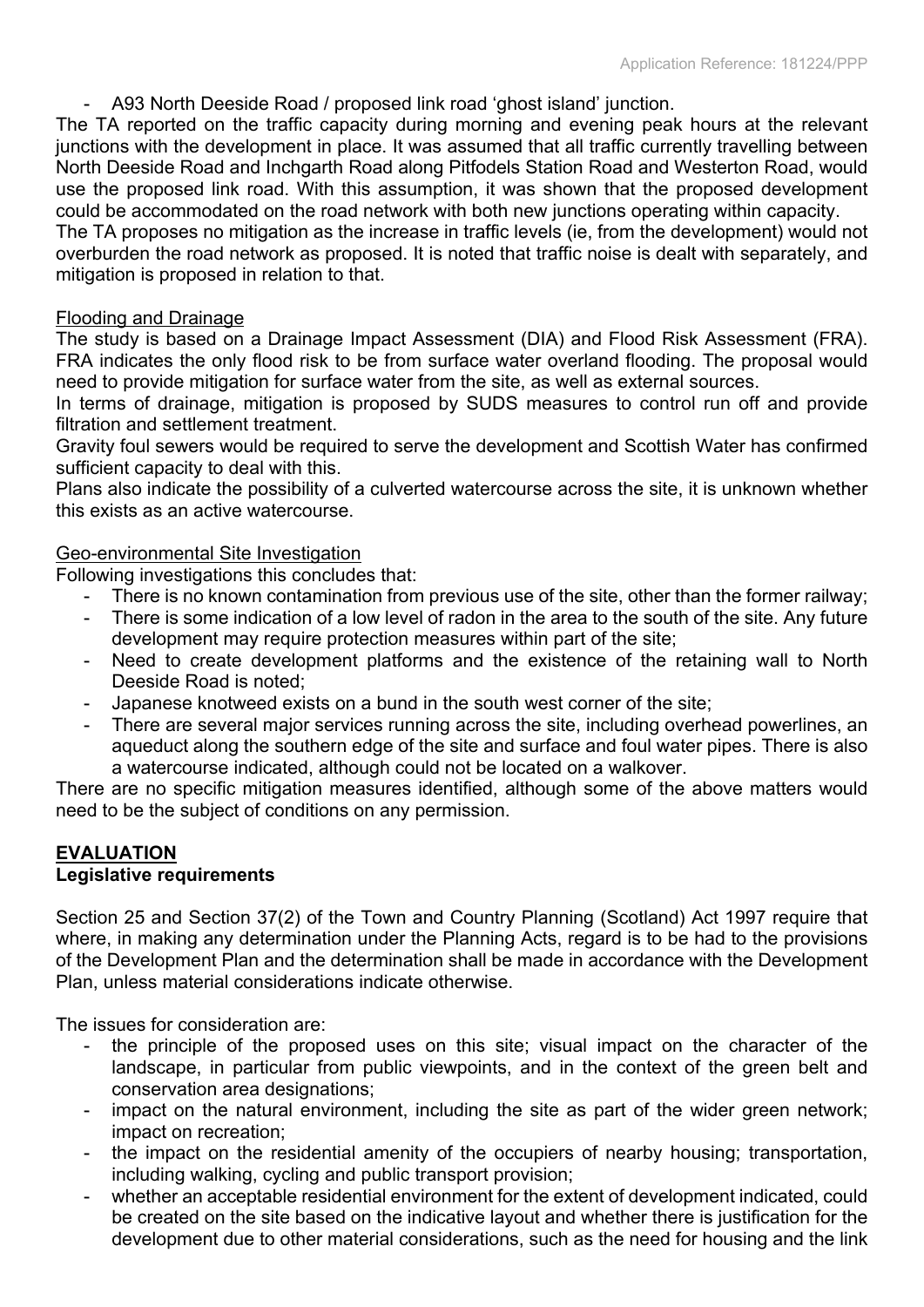road, and whether this overrides policy considerations, which seek to protect the green belt and natural environment.

#### **Green Belt and Principle of Development**

National and strategic guidance strongly supports the Green Belt in its role of directing development to appropriate locations, protecting access to open space and protecting and enhancing the character and landscape setting of settlements. SPP identifies types of development that may be appropriate in the green belt and Policy NE2 in the ALDP further specifies this for Aberdeen.

In respect of Paragraph 193 - 203 of SPP, the key considerations are: would the proposal result in the protection, enhancement and promotion of access to a key environmental resource and whether the nature or scale of proposed development would have an unacceptable impact on the natural environment.

The application site extends across roughly half the width of the Pitfodels Green Belt designation between the eastern edge of the Aberdeen City suburbs and the Lower Deeside suburbs, and bounds the edge of the Cults residential area to the west. The proposal would result in built development on the major portion of the site, it would therefore significantly increase the risk of settlement coalescence between Aberdeen City and Cults , with the proposed public open space in the western area of the site, being the only remaining green space separating the site from Cults. The role of the Green Belt, and the setting of the City as described above would be seriously compromised.

In terms of the ALDP, the key issues for consideration are whether the proposed development complies with the uses identified as being appropriate within the green belt, and secondly the extent of impact upon the character and landscape setting of the settlement, which it is the green belt's role to protect.

ALDP Policy NE2 presumes against development, with some exceptions that are specified above, in the Policy section. In response to the exceptions, it is noted:

- 1. The proposal does not involve development associated with an existing activity on the site;
- 2. The proposal does not involve essential infrastructure. The link road is not a transport proposal identified in the ALDP, nor is it within a masterplanned Opportunity Site – a site identified in the ALDP.
- 3. 4. and 5. relate to existing buildings, extensions and replacements of existing building and none of these apply to the proposal.

None of the built elements of the proposal fall within these categories of exception to Green Belt Policy. The public open space element of the proposal relates to a recreational use, but in all other respects the proposal development is contrary to Policy NE2.

It is noted that the proposed link road is mentioned in the Strategic Infrastructure Plan (SIP). The SIP makes mention of the link road in the context of proposals for enhancing access from the south, over a widened Bridge of Dee or additional bridge. A report was taken to committees (in 2014 and 2017) which included several options, one of these included the link road as part of a proposal of which the main part involved an enhanced crossing of the River Dee. There was no option selected and the current position is that a review of the traffic impact of the AWPR will take place to inform further decisions at a future date. As the link road was mentioned only in the context of the wider proposals, little weight can be attached to the link road as a result of its inclusion in the SIP.

All proposals for development in the Green Belt must be of the highest quality in terms of siting, scale, design and materials. All developments in the Green Belt should have regard to other policies of the Local Development Plan in respect of landscape, trees and woodlands, natural heritage. Evaluation of the impact of the proposal on trees and woodlands, natural heritage are given in the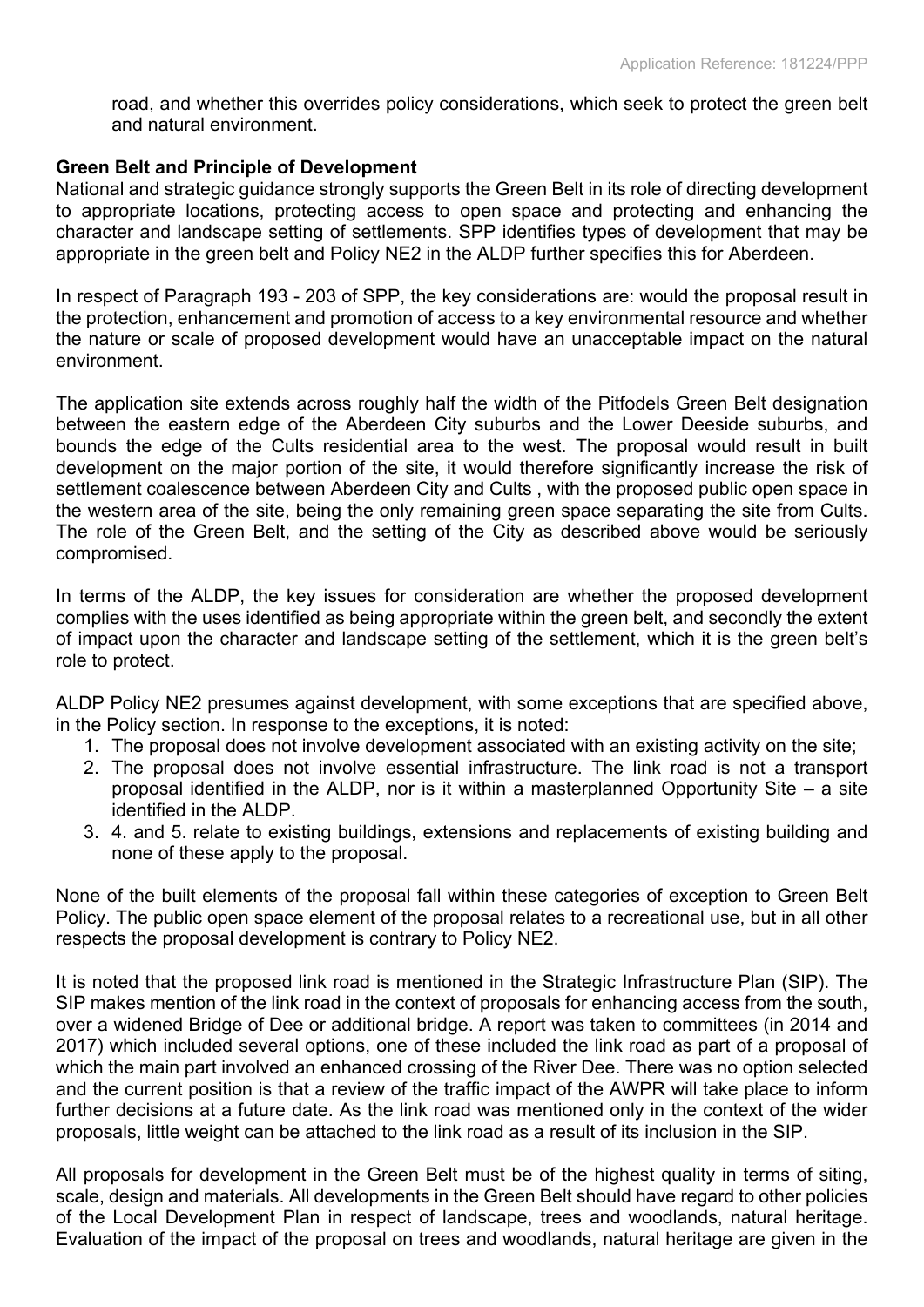following two section of the report. Analysis of the significant impact on the character of the green belt, including landscape and visual impact is considered in this instance to be very much intertwined with evaluation of the character of the Conservation Area: the latter being formed by the rural and landscape setting. This is discussed further below in the section on Historic Environment.

### **Trees and Woodland**

As noted above approximately 75no. mature and semi mature trees would be removed along the site boundaries with existing road and pedestrian routes, in order to build the road. The need for the road to be on an embankment for much of its length further increases tree loss due to the significant changes in levels involved. Plans have been submitted showing existing and proposed ground levels and these show changes within the root protection areas of additional trees that are not identified to be removed within the Tree Survey. These are trees along the eastern boundary of the site and consist of beech trees that form the boundary between the end of the 'cul de sac' in the northern part of the site, and the existing neighbouring property and grounds, to the east. The applicant's proposal is to reduce the canopies of these trees in order to reduce the required root protection area, however, the Council's arboriculturalist has doubts that this approach would result in a lesser root protection area being required for the long term health of the tree. There are ground level changes proposed within the area that would assess as RPA under the standard methodology.

In order to avoid the root protection areas of the trees that are proposed for retention on the north side of the Deeside Way, it is proposed to build a retaining wall of between approximately 2m and 3.5m in height set back approximately 16m from the edge of the Deeside Way. Whilst the intention is to protect the tree roots, it is the view of the Council's arboriculturalist that changes to hydrology in the area would result in a long-term damaging impact on the trees. The proposal would also result in a significant structure within the rear garden areas of the residential units proposed in this area, to the detriment of the amenity of the occupiers.

Whilst the plans indicate that significant changes in levels would be kept outside root areas, in several instances the level changes would result in engineered rather than natural looking solutions. This appears to be an inevitable consequence of attempting to accommodate the level of development proposed on a site of this topography.

Elsewhere, proposals for tree management are considered unnecessary in some instances and a more nuanced approach could be taken with these by requiring further details by condition if permission were to be granted.

Taking into account the foregoing adverse impacts on trees the proposal is considered to be contrary to Policy NE5 which presumes against development that would result in loss or damage to trees that contribute to nature conservation, landscape character and local amenity. Trees that would be lost for the development are alongside well used publicly accessible and prominent site boundaries and very much contribute to the character of the adjoining tree lined roads, (North Deeside Road and Inchgarth Road), and the Deeside Way, which is a Nature Conservation Site. Planting of replacement trees could not mitigate the loss of the 75no. broadleaved trees detailed above, even in the longer term, as the proposed road would create a wide swath of raised hard surfaced area – the road and associated foot / cycle way would be approximately 12.0m in width, whilst the overall width of raised ground from the edge of the embankment would be approximately 30.0m wide at the point of crossing the Deeside Way. The extent of hardsurfaced area would obviously reduce the area available for tree planting and be difficult to screen, especially in the northern area where there would be significant embankment. Views from North Deeside Road would reveal the full length of the road breaking through the tree line on the Deeside Way. As the proposal is for development that does not comply with green belt policy and there are no other material considerations overriding this, it is considered that the extent of tree loss is unacceptable, has a resultant damaging effect on wildlife, such as breeding birds, and does not comply with policy.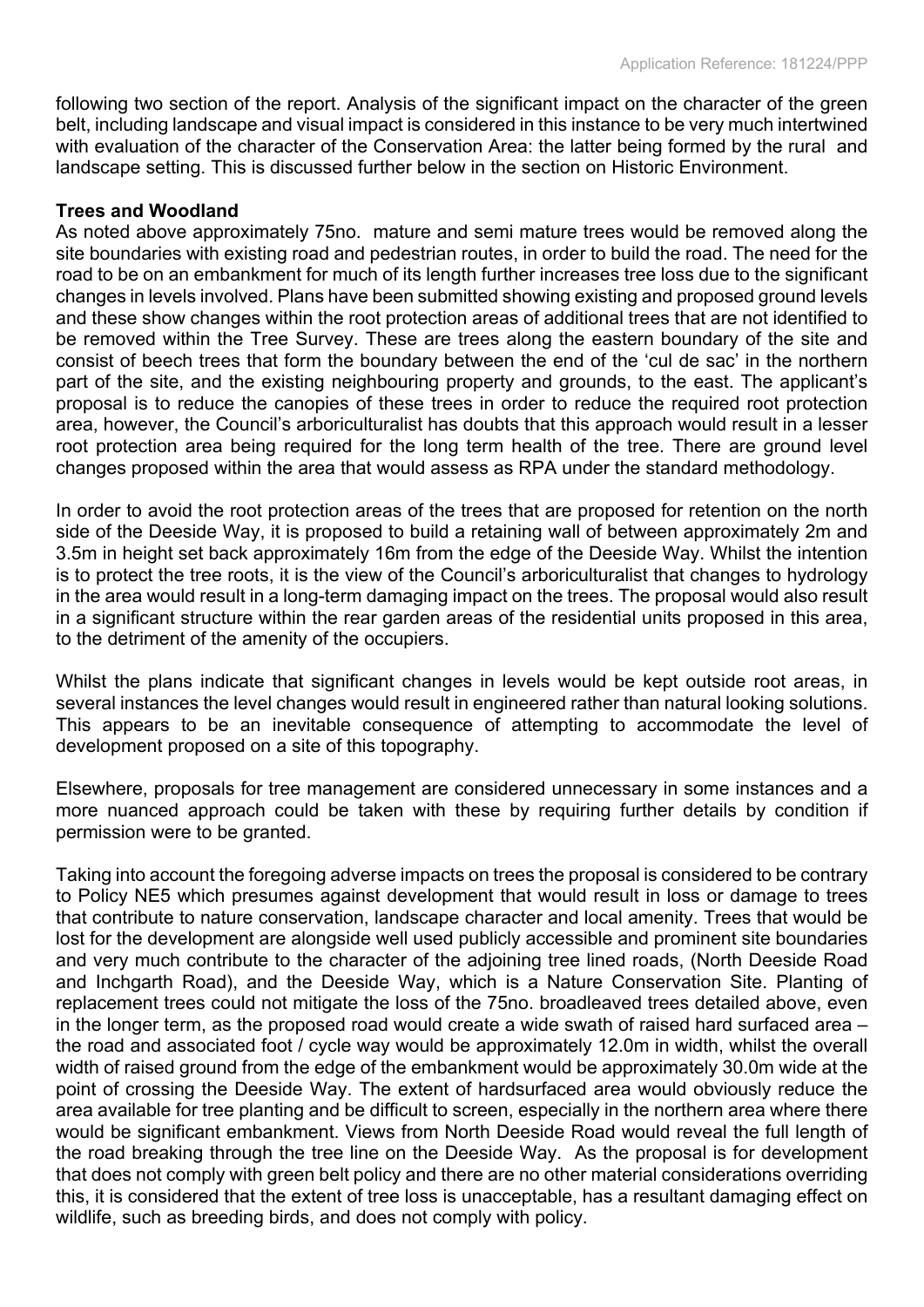### **Green Space Network, Open Space and Natural Heritage**

The purpose of the Green Space Network (GSN) is to provide a network of green spaces for recreation, wildlife, access, the ecosystem and landscape value. The Deeside Way is a core path and designated as a Local Nature Conservation Site. Although the recreational and wildlife link along the Deeside Way would remain, most of the wildlife, ecosystem and landscape value of a significant area of GSN, to the east of the proposed road, would be lost. This is because, in the area to the east of the road, due to the proposed extent of development and associated hard surfacing, landscaping and tree planting would not be capable of mitigating the loss of green space to the degree required to maintain a functioning green space network. Enhancement to biodiversity by way of a scheme within the area to the west of the road would not compensate for the loss of this significant area, which is gradually being naturally colonised. Access would be maintained, however, the natural character of the Deeside Way in this area would be significantly altered to that of a suburban residential area.

The site provides a suitable habitat for wildlife being uncultivated and increasingly naturalised, it is used for foraging by bats, badgers, and anecdotally a range of other species, and is heavily used by breeding birds, it has 51 species of butterfly and moths, including 5 species of lepidoptera included in the Biodiversity Action Plan (BAP) identified as being the most threatened and requiring conservation action. The site walkover did not identify the need for survey of protected species (other than bats and lepidoptera) as the site's value for other species is a foraging habitat and linkage between green spaces.

Given that this is part of a narrow area of green belt, albeit there are large more managed and cultivated private green spaces within the area, it is an important unbroken area allowing movement, breeding habitat for birds, foraging and undisturbed area. The area provides links to the River Dee to the south and along the Deeside Way green link.

The conclusion of the EIA report that there would be a beneficial impact overall on ecology and biodiversity is disputed due to reduction in habitat, as noted by SNH in their first consultation response, and it is considered that the proposal would be contrary to Policy NE1 (Green Space Network) and Policy NE2 (Green Belt) due to loss of habitat.

### **Landscape and Visual Impact**

In addition to the photomontages, the LVIA report identifies various impacts (shown below in italics). These are useful points for evaluation and comment:

- *Impact on views from North Deeside Road across the River Dee valley, due to the development. On the other hand, the development would be set lower than North Deeside Road, views are currently partially screened by trees, and the construction of the access road would necessitate the opening up of views.*

Whilst these views would be opened up, the short and medium range would reveal the extent of development across the site, with the link road cutting through the tree line of the Deeside Way at a raised level.

Visual impact of new built form on the site – the report states that this would be mitigated by *tree planting, although there would also be tree loss, in particular for the new link road.*

The tree loss is noted above, areas for tree planting would be limited due to development on the east side of the site, and in the north west by the raised pedestrian / cycle way. Whilst tree planting could take place on the lower slopes of the embankments, it would not screen views from the north.

- *Impact on recreational areas, namely the Deeside Way. The report highlights that the route would be protected and new links to it, provided. However, there is acknowledgement of the change in character of the Way in the section adjacent the development site, which would move from a natural and relatively remote path to one adjacent to development. In adjacent stretches, the path is separated from existing houses by large plots with tree cover. The west of the site is proposed to remain natural and the report states that tree cover would for the*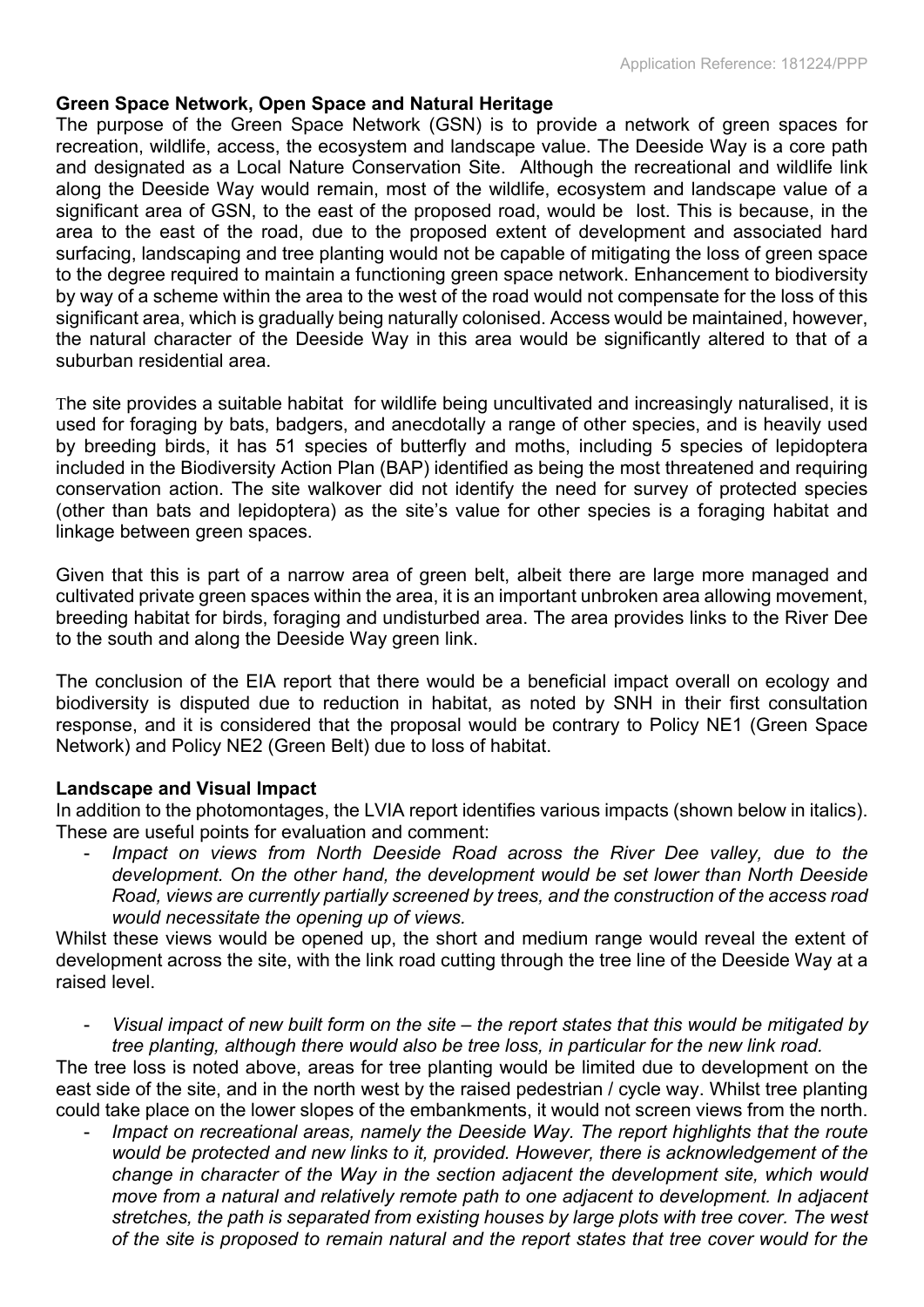*most part be retained on the north side of the path (however, see Trees and Woodland section below). It is acknowledged that some development would be visible and there would be a proposed road over the Way. The impact is noted as being Medium to Low*

The description in the LVIA identifies the downgrading in experience for users of the Deeside Way. It is clear that the relatively remote semi-rural nature of this stretch would be lost and it would become hedged in by suburban development. This change would devalue the Deeside Way in terms of its contribution to well-being.

Enhancement and mitigation is recommended in the submissions, in the form of establishing native shrubs along the sides and embankments of the railway path.

On the basis that tree cover around the site boundary (including the Deeside Way boundary) would be lost along significant stretches, acknowledging that it would be retained with enhancement to the west of the link road and taking into account that there would be a large degree of reduction in the space between Pitfodels and Cults, together with suburbanisation of part of that space, there would be an increased the risk of settlement coalescence. It is considered that through tree loss and significant changes to the natural land form, the proposal is contrary to Policy D2 and is unacceptable.

Landscape is considered further, below, in the context of the Conservation Area.

### **Conservation Area, Green Belt and Landscape Character and Setting**

The impact on the character of the Pitfodels Conservation Area requires careful consideration. The site lies at the heart of the Conservation Area and the character of the area is one of large houses within ample plots surrounded by a large number of mature trees that line the roads, hedges and stone walls and an informality in terms of layout, house designs and street frontages, reflecting the organic growth and gradual infill of the area over a long period. The site is steeply sloped, and in order to provide an acceptable gradient for current adoptable standards, the link road would require to take a meandering course and to be raised on an embankment from south of the Deeside Way up to the junction with North Deeside Road. This would be a significant height at approximately 4m above the level of the Deeside Way. The construction of the road would involve removal of trees along an approximately 30m wide stretch of the Deeside Way and along an approximately 15m wide stretch along North Deeside Road. Development platforms would require changes in levels and would create a highly engineered, rather than natural landform across the site area east of the proposed road. The creation of retaining walls of 2-3.5m in height within rear garden areas to the north of the Deeside Way would be visually intrusive The alignment of the road and its engineered appearance, raised above surrounding ground and with noise barriers of 2m in height would result in a character at odds with that of the Conservation Area.

Turning to the proposed buildings, it could be argued that the design of flatted blocks to give the appearance of large houses, could reflect the Conservation Area character of large houses within extensive plots if appropriately handled at the design stage. However, there are acknowledged difficulties with attempts to create the sort of variety and character that is achieved through organic growth within historic areas. In addition, account needs to be taken of the ancillary requirements of a large number of residential units. These would include the number of parking spaces that would be required due to the number of residential units within each 'house', features such as refuse storage, cycle storage and extent of hard surfacing for turning areas, as well as servicing areas for the nursing home and retail units. These factors, together with the absence of existing mature trees within the central areas of the site and that, even with extensive tree planting, it would be a considerable length of time before the trees performed a role in screening development to bed it into the Conservation Area, would result in an adverse impact on the character of the Conservation Area.

The Conservation Area is currently viewed from North Deeside Road, the Deeside Way and Inchgarth Road, whereas once implemented, the site would be also be highly visible from the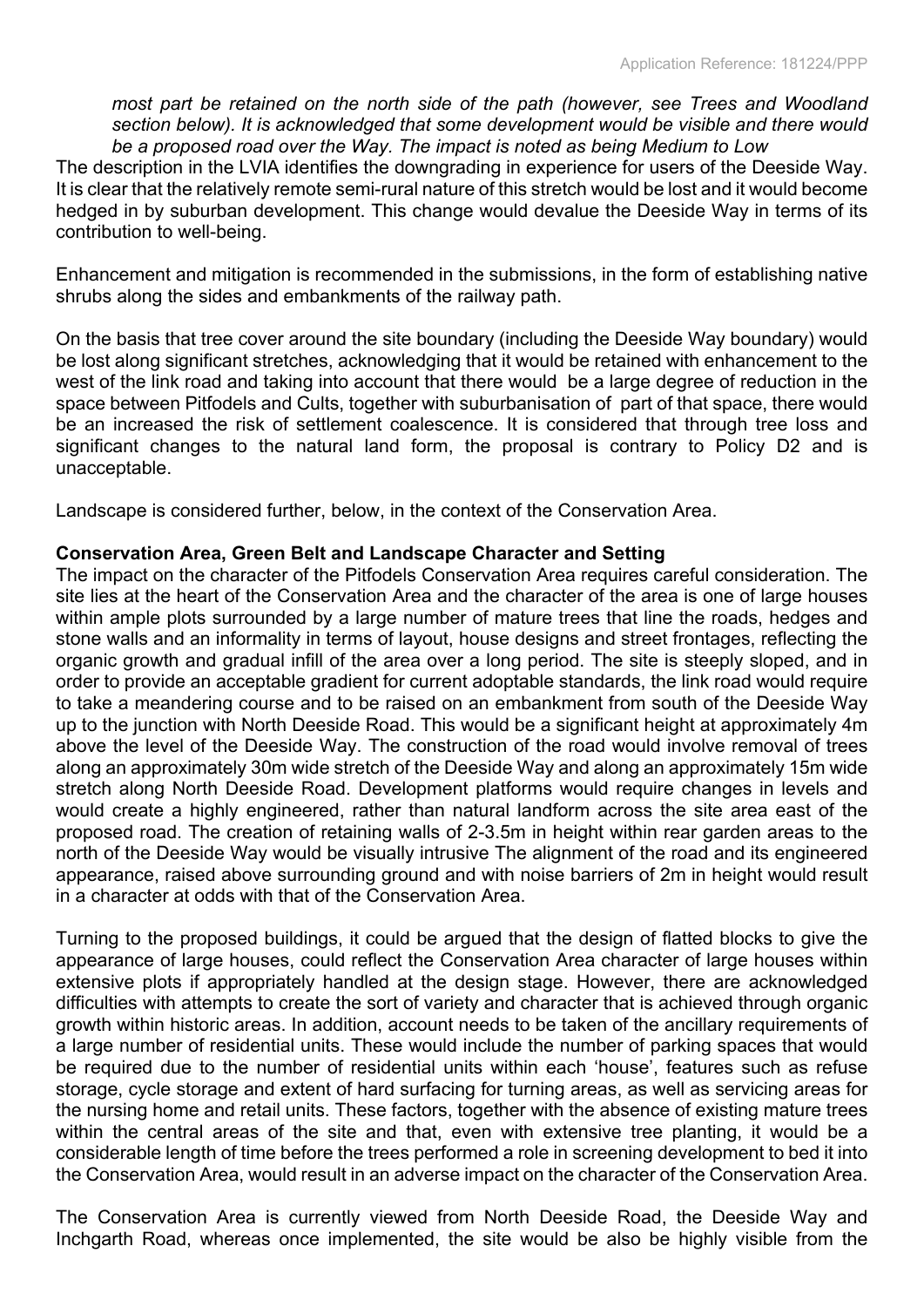proposed link road. The view southward from North Deeside Road would be opened up by the creation of the proposed road junction. Although development would sit at a lower level than the road, the existing view long range views from the south pavement of the road would be significantly adversely altered.

From the Deeside Way, the current rural character would change to one of a road bridge, with vertical walls to an approximately 20m stretch of the Deeside Way and built to the east of the bridge.

On Inchgarth Road, which is relatively narrow and rural in character at this point, 2.4m noise barriers are recommended in order to protect proposed residential development from road traffic, with an approximately 30m wide junction mouth onto the proposed road resulting in, the an additional erosion of landscape character.

Overall, it is concluded that the development would significantly erode the character and landscape setting and have an adverse visual impact due to loss of trees and the changes to the land form resulting in an overly engineered and hard surfaced development. It is further noted that the site covers a substantial area of land within the centre of the Pitfodels Conservation Area and therefore the extent, type and character of development would have a significantly adverse impact. In summary the proposal would not preserve or enhance the character of the Conservation Area and would be contrary to Policy D4 in the ALDP, to SPP and HESPS.

### **Historic Environment**

There are a number of listed buildings within close proximity of the site, in addition to the Pitfodels Conservation Area designation covering the site. On the opposite, southern side of Inchgarth Road, Inchgarth House faces south toward the River Dee, its setting would not be significantly impacted upon by development on the site. However, noise barriers along the site frontage on Inchgarth Road have the potential for adverse impact depending on their design and materials. Also a listed building, Pitfodels Station has been converted to a house, it is located close to the north side of the Deeside Way at the eastern extremity of the site, near to existing houses. Its relationship to the Deeside Way is important to its setting; the development would be sufficiently distance from this listed building so as not to significantly impact on its setting. Other historic assets are more remote from the site and would not be affected.

Any impact on archaeology could be covered by a condition requiring a dig to take place prior to development.

#### **Noise**

The Noise Impact Assessment was carried out on the same basis as the TA, assuming that all existing traffic currently using Pitfodels Station Road and Westerton Road would, instead, travel via the proposed road through the site. . Neither study allows for any additional traffic rat-running through the area that might be generated by the formation of the new road.

On this basis, and taking noise levels from the ACC guidance based on WHO advised acceptable noise levels, the levels would be above recommended limits within those residential plots closer to the proposed road and to North Deeside and Inchgarth Road. Proposed buildings could incorporate noise reduction within windows, whilst noise attenuation barriers are recommended along both sides of the northern section of the proposed road, and along the site boundary on Inchgarth Road, to protect outdoor amenity and the indoor amenity of occupiers of existing houses to the west. The noise barriers recommended on Inchgarth Road in order to achieve noise reduction to the level required, would be close boarded fences of 2.4m in height.

It could be argued that any gains in terms of traffic noise reduction for residents on Pitfodels Station Road and Westerton Road would be offset by losses of amenity to existing residents on Inchgarth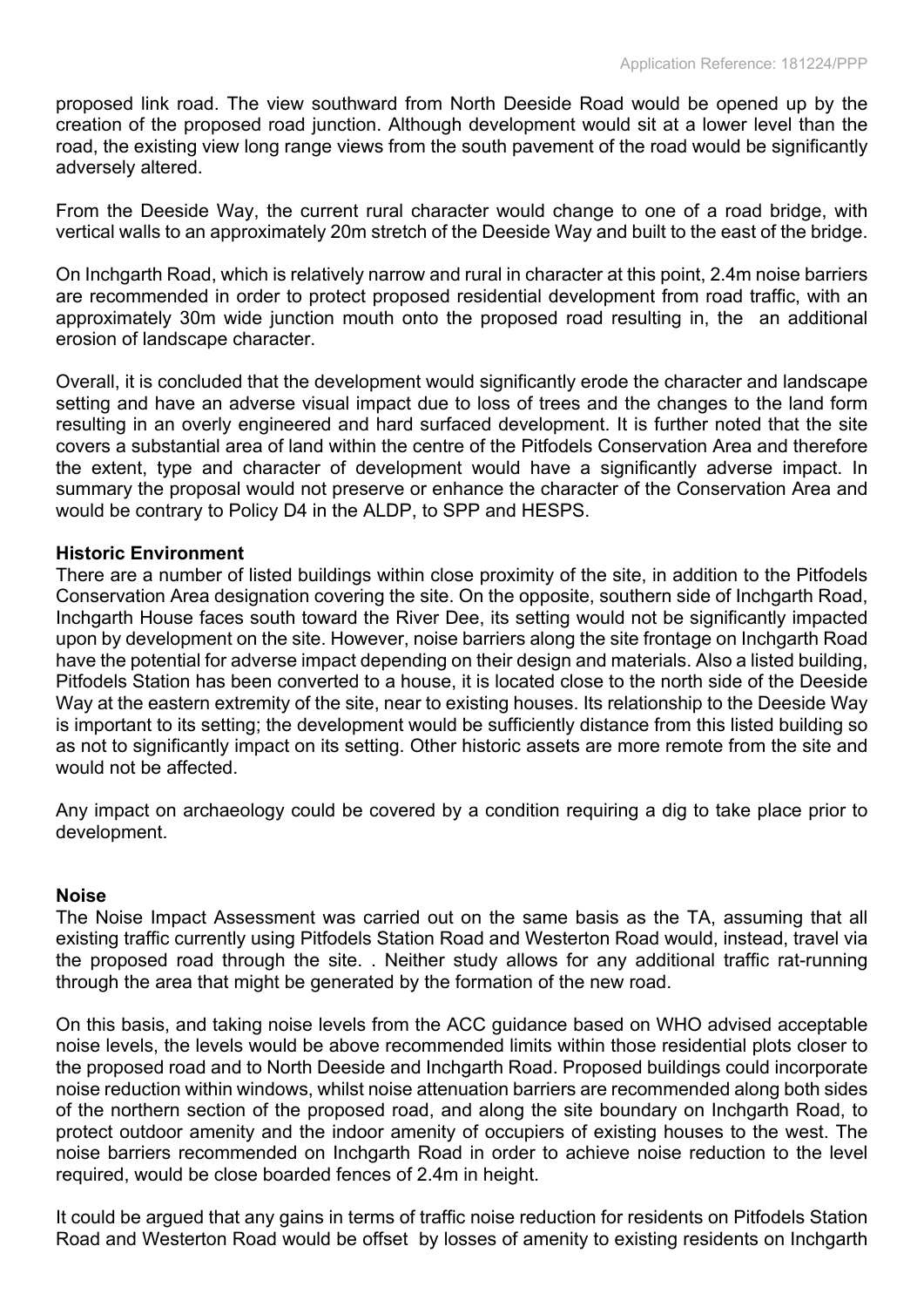Road to the east of the site and the houses to the west of the site on North Deeside Road. The latter could be mitigated by acoustic barriers of 1.8m along the site of the proposed road. Residents of proposed residential units on the application site would be protected from traffic noise by acoustically attenuated windows and the acoustic barriers alongside the proposed road. These would require to be the subject of conditions on any permission. There would be no noise barrier measures proposed to protect residents in existing properties on Inchgarth Road, it is therefore considered that there is tension with Policy T5. The traffic noise on Inchgarth Road would be from the traffic that would currently use Pitfodels Station Road, but according to the assumptions of the TA and noise assessment, would be likely to use the proposed link road within the proposed development instead.

### **Transportation**

In terms of vehicular traffic, as noted above, the TA indicates that, with the development in place, the new link road, junctions and existing network would operate within capacity. Objectors make several points:

- That in addition to the traffic currently 'rat running' through Pitfodels Station Road, Westerton Road, or Deeview Road South the provision of the new link road may encourage 'new' traffic to use the route through the application site – ie traffic currently using, for example, the Anderson Drive / North Deeside Road route,
- That traffic currently 'rat running' through the Deeview Road South, further to the west, is not included in the TA assumed 'worst case scenario';
- That due to the site's topography it is less likely to encourage people, especially older people, to walk to destinations on North Deeside Road or Inchgarth, including to bus stops.

Advice from the Roads Team is that:

- due to the meandering line of the proposed road, which would slow traffic, it would not encourage additional rat-running.
- it is not appropriate to ask for reanalysis based on an existing situation on Deeview Road South. For the purposes of assessing the proposal the relevant figures are the traffic coming into the site – these are the ones provided. The Roads Team considers that in this case the link road simply replaces two links that are less suitable in traffic terms.

The comment on the site's topography and active travel is accepted. The site is not ideally suited to less than able bodied people as the gradients would discourage walking, including to public transport, of which the closest provision is on North Deeside Road. Within the southern part of the site gradients are not so challenging, although public transport provision is further away - at 900m to Garthdee and Auchinyell Roads.

It is possible that First Bus would run a service through the site in the future, however, this is uncertain and cannot be controlled through the planning process. The carriageway and footways on Inchgarth Road are not at currently adoptable standards, being of a width whereby two buses would not be able to pass each other without overhanging the narrow footpaths. The stretch of Inchgarth Road to the south and east of the site could not be widened due to private land ownership. Bus timetabling could overcome the possibility of buses passing eachother on this stretch but the problem would be equally applicable in relation to ther other large vehicles that use the road network in the area, and this is unlikely to decrease with the provision of a new link road.

In terms of Policy T2, within the constraints of the site's topography, opportunities have been taken to provide for active travel to the road network on the site boundaries. Inchgarth Road has narrow footpaths and access to public transport is to the east requiring a 900m walk along Inchgarth Road. Local services are proposed on site in order to reduce the need to travel and the preparation of travel plans could be covered by a planning condition. The proposal is considered not to be discordant with Policy T2, although the site gradient is not ideal in terms of encouraging active travel.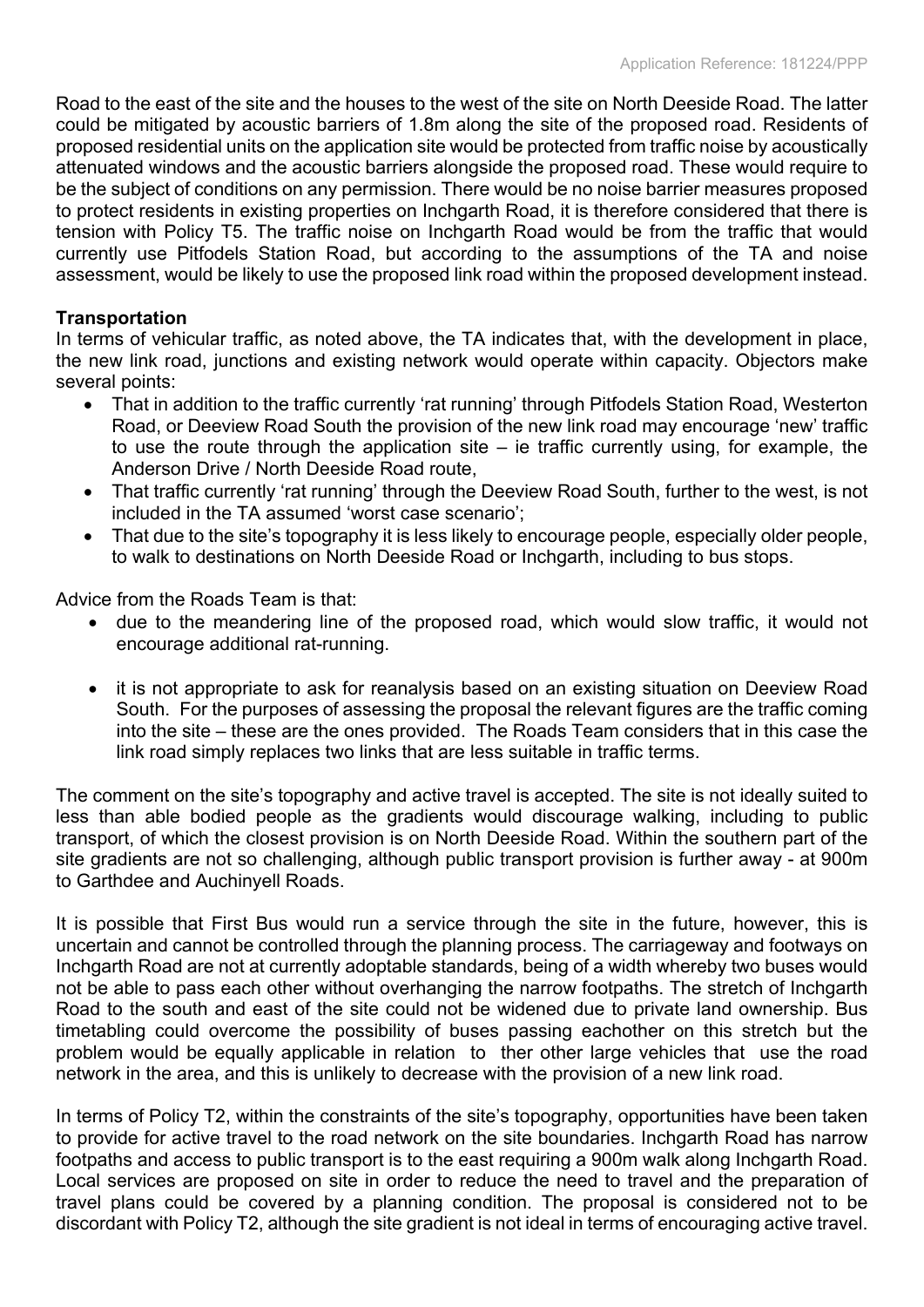Turning to Policy T3: Sustainable and Active Travel, the points made above in respect of active travel within the site, are relevant. It is noted that there is currently a network of informal countryside paths used for recreation, especially within the southern area of the site. Although footpaths would be provided across the site as part of the development, these would be of an entirely different character. The proposal complies with Policy T3.

#### **Housing and Residential Amenity**

The design proposals are currently indicative, and it is considered that at the density indicated it would generally be possible to provide a pleasant residential environment with provision of private open space for each unit. The buildings to the north of the Deeside Way would have restricted garden space due to the extensive retaining walls within rear gardens; a heavily engineered arrangement which would require careful design to provide an acceptable residential experience.

The impact of traffic noise on residential amenity is dealt with below.

Given the low density, challenging topography and particular character of the surrounding area, it would not be desirable to increase density. The proposal includes flats and small houses and would increase the mix of units within the wider area, which largely contains large detached houses.

The applicant has stated that the proposed residential units are retirement homes, however there are concerns, given current life expectancy and changing retirement age, and how this might potentially be controlled should permission be granted. It is a requirement of Building Regulations that all residential units are provided with level access, whilst the provision of lifts is not something that could be readily controlled through the planning process. The provision of retirement housing is considered not to be a material consideration and, therefore, cannot overcome other policy considerations.

#### **Drainage and Water Environment**

The submissions relating to foul and surface water drainage proposals indicate that flooding and drainage on the site could be suitably dealt with as a condition of any permission.

The culverted watercourse that may be active across the site would require investigation and the Flooding Team as well as SEPA have indicated that this could appropriately be dealt with by condition. If the watercourse were to be active this provides a possible route for pollution of the River Dee – a Special Area of Conservation – during any construction process. It is considered that appropriate mitigation measures submitted as part of a condition requiring a construction environmental management plan could prevent sediment flowing down stream out of the site. Any watercourse found would also require to be de-culverted and a buffer strip provided along its

length, for both ecological and maintenance purposes. A buffer strip would need to be several metres wide, dependent on the size of watercourse, and accessible. This would have potential implications for site layout and would require to be designed as part of a holistic approach to green links and landscaping, however, this could be dealt by condition on any permission granted. With the attachments of conditions, the proposal would comply with Policy NE6 in the ALDP and

NE4 in the PLDP.

#### **Health and Well-being**

The PLDP introduces a new Policy on Health and Well-Being. The policy considers issues such as providing a healthy environment that facilitates physical activity and promotes physical and mental wellbeing. Major and EIA applications would require Health Impact Assessments under this Policy. Clearly this application was submitted prior to the PLDP being approved for consultation (earlier this year), and Health Impact Assessment could not be required, which precludes a detailed assessment against this policy, notwithstanding the weight to be attached to it.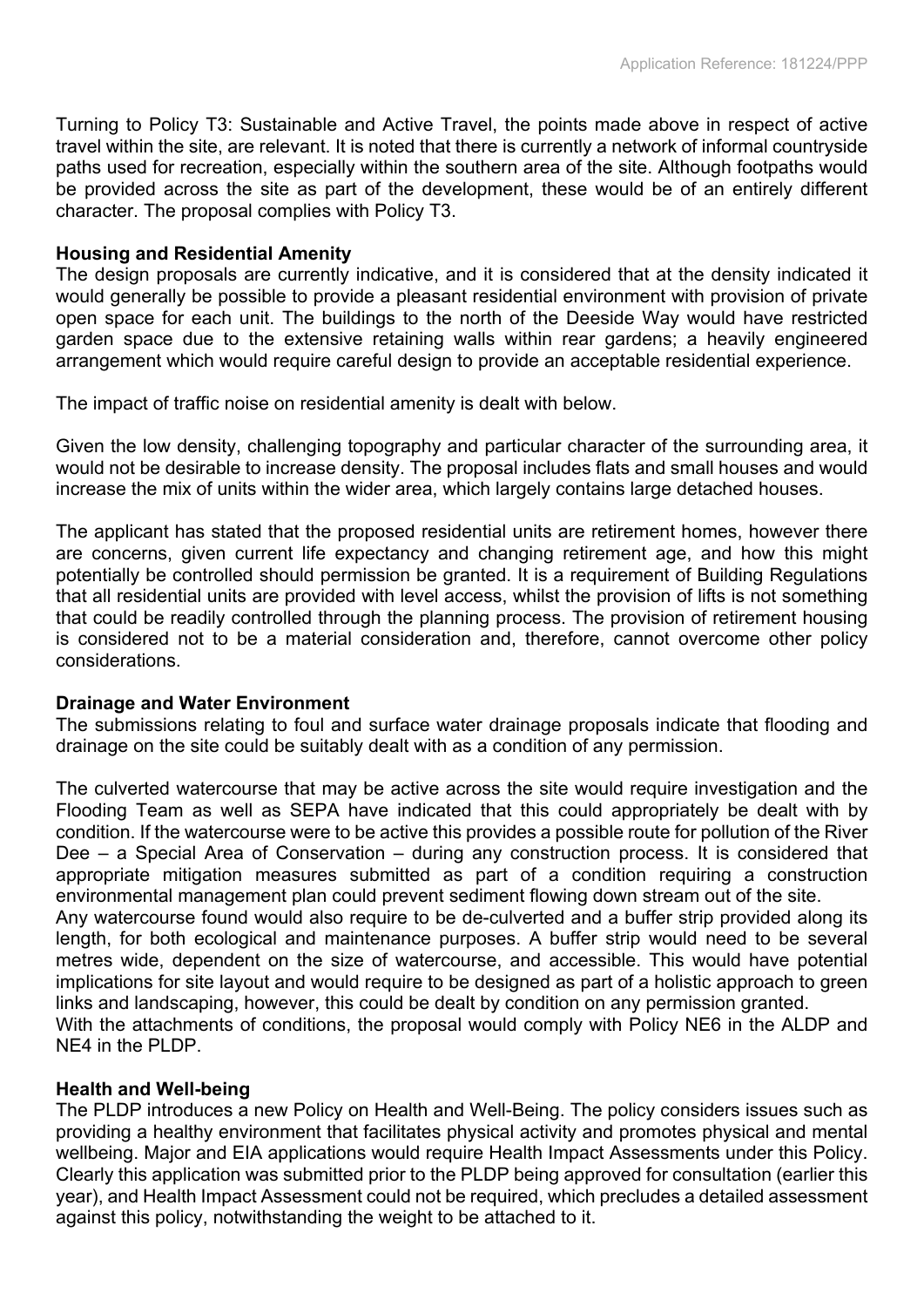However, especially given that this policy reflects a national policy direction, it is considered useful to note, at a high level, how the proposal relates to the aim of the policy.

As noted above, the Deeside Way is an important footpath and cycle route, with significant benefits for health and well-being. The Deeside Way would remain as part of this proposal. In addition, the applicant has indicated a proposal to create an enhanced open space that would increase biodiversity and provide public green space. The site currently consists of former agricultural fields with informal 'desire line' type footpaths and self seeded trees as well as overgrown hedgerow trees. It has a tranquil and remote feel and is one of the only stretches of the Way that is not bounded by residential plots or the grounds of buildings.

The proposal would clearly significantly reduce the amount of open space on the site, whilst the area that would be provided to the west of the proposed road, would also include SUDS measures and a footpath on raised embankments, these elements would further reduce the open nature of the space, within the north field.

With much of the green space in the surrounding area lying within private gardens and grounds, the application site provides the only significant area of open space along the Deeside Way in this area. As such, the Deeside Way has significant benefits for health and well-being., which would be diminished if the application proposal were to be implemented.

As noted above, the character of the Deeside Way would also alter, with the construction of the proposed link requiring a bridge link and development within close proximity of the Deeside Way.

#### **Retail development**

The proposal includes 500 m2 of retail and community space shown as small units within the central area of the site. These are of appropriate scale to serve the development and would not require retail impact assessment based on potential impact on existing shops. From within the site, and from the Deeside Way, the units would be accessible by walking and cycling. Public transport is at some distance and in this respect these do not fully comply with Policy NC8: Retail Development Serving New Development Areas. Although there is doubt as to how successful these units would be given that they are within the site without a street frontage, if the proposal were to be approved contrary to Green Belt Policy, the provision of this facility would be of benefit to future residents.

### **Developer Obligations**

The applicant has agreed to make contributions as required in line with Policy I1 and the Developer Obligations SG, where the mitigations required are not provided on site. It is noted that no contribution to education is requested due to the application being for housing aimed at older people. If permission were to be granted, the age of occupants would require to be controlled by way of a legal agreement in order to avoid taking schools further over-capacity.

#### **Air Quality**

Following pre-application consultation with Environmental Health it was confirmed that an air quality assessment was not required in this instance. The proposal would not, therefore, conflict with Policy T4 in the ALDP.

#### **Proposed Aberdeen Local Development Plan**

In relation to this particular application, many of the policies in the Proposed Aberdeen Local Development Plan 2020 (ALDP) substantively reiterate those in the adopted Local Development Plan and the proposal is assessed above in terms of both Plans for the reasons previously given. Where policies differ these have been highlighted above in the evaluation of each issue.

### **RECOMMENDATION**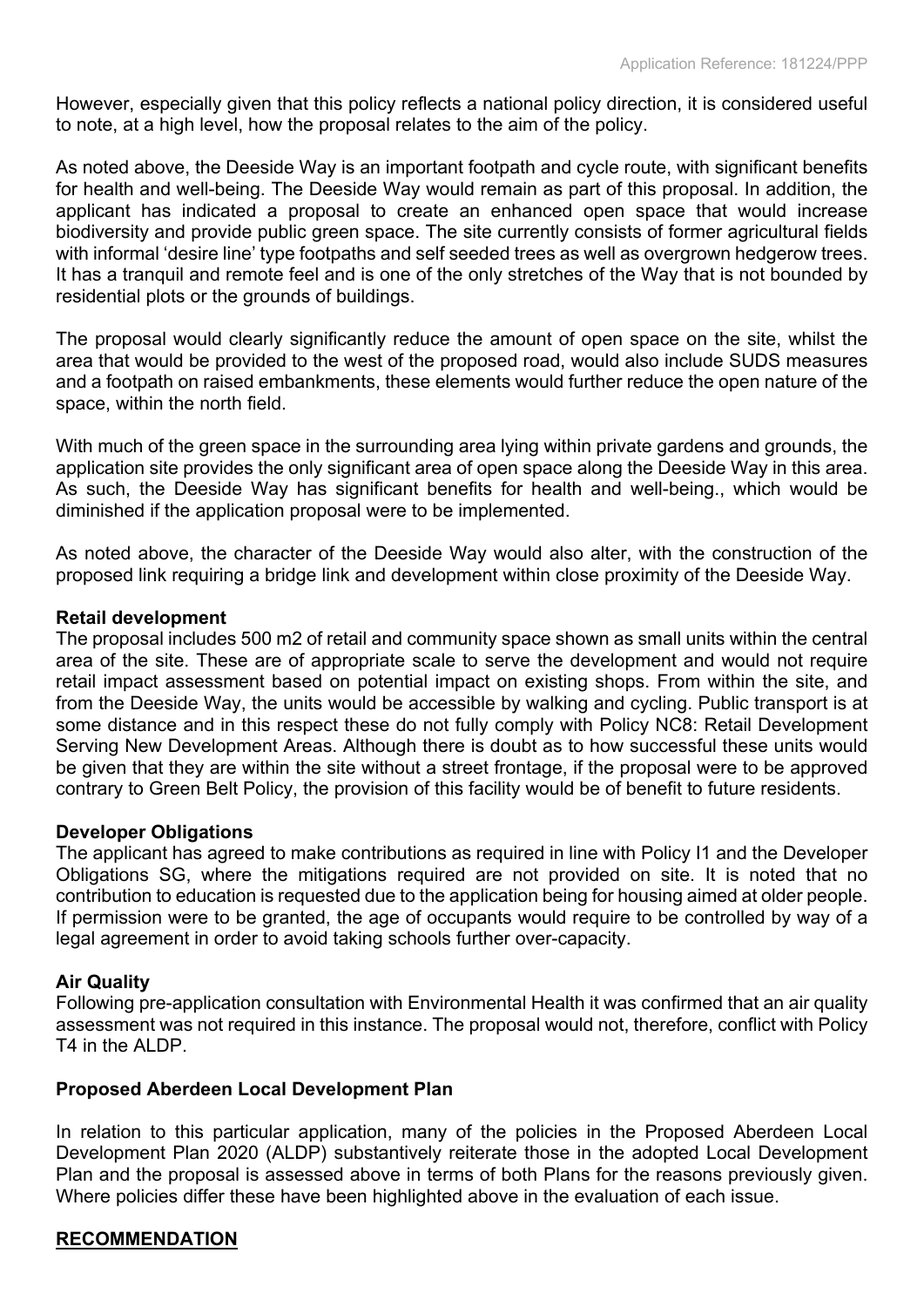### Refuse

### **REASON FOR RECOMMENDATION**

The proposal would be contrary to Green Belt Policy NE2 of the Aberdeen Local Development Plan 2017 as well as Scottish Planning Policy and the Proposed Strategic Development Plan in that the residential, retail and community uses and associated infrastructure (including the link road) proposed are not uses that are identified as being acceptable as exceptions within areas zoned as Green Belt.

Although the site is part of one option under consideration for transport infrastructure to improve access from south of the Dee, this project remains subject to review through a separate process and the link road is part of an option that may or may not be selected. Accordingly the link road cannot be regarded as essential infrastructure in terms of the permissible exceptions allowed by Gren Belt policy and there is no policy justification for the road in in this regard. We do not consider the Link Road to be a material planning consideration that would alter the Recommendation of Refusal. Possible benefits for residents on nearby roads where traffic levels may reduce would be offset by corresponding increased traffic levels for residents on Inchgarth Road and North Deeside Road. Noise reduction would require the erection of significant lengths of noise barrier fencing which would be visually intrusive to the detriment of residential amenity and the landscape character of the Green Belt and the local area.

The proposal would result in significant tree loss, contrary to Policy NE5: Trees and Woodland and have an adverse visual impact on views of the site and short and long range views across the site from public viewpoints on North Deeside Road, Inchgarth Road and the Deeside Way.

The proposal would have a significant impact on the landscape setting and character of the surrounding roads and recreational value of the Deeside Way, together with a damaging adverse impact on the Pitfodels Conservation Area. The character of the Pitfodels Conservation Area is that of large individual houses within parkland style landscaped plots bounded by mature trees, hedges and stone walls. Roads in the area follow the contours of the land are tree lined and often narrow. The proposed road would be on a significant embankment and highly visible from the surrounding area and the extent of development would involve large hardsurfaced areas to provide car parking and service the number of apartments proposed..Taking this into account it is considered that the proposal would have an adverse impact on landscape, the character of the conservation area and the proposal would therefore be contrary to Policy D2: Landscape and D4: Historic Environment, as well as the Historic Environment Scotland Policy Statement, Scottish Planning Policy and the Vision of the Proposed Strategic Development Plan to protect the unique built, historic and natural environment, as a key asset in underpinning a high quality of life and place..

There would be a detrimental impact on the character of this stretch of the Deeside Way adversely affecting its value for recreation and a detrimental impact on the natural environment by virtue of the consequent reduction in habitat and erosion of the network of green space. The proposal would therefore also be contrary to Policy NE1: Green Space Network.

The proposal would risk setting a precedent for further development within the Green Belt.

### *Committee resolution to approve:*

If Members are minded to approve the application contrary to officer recommendation it is recommended that this should be:

Subject to legal agreement to ensure: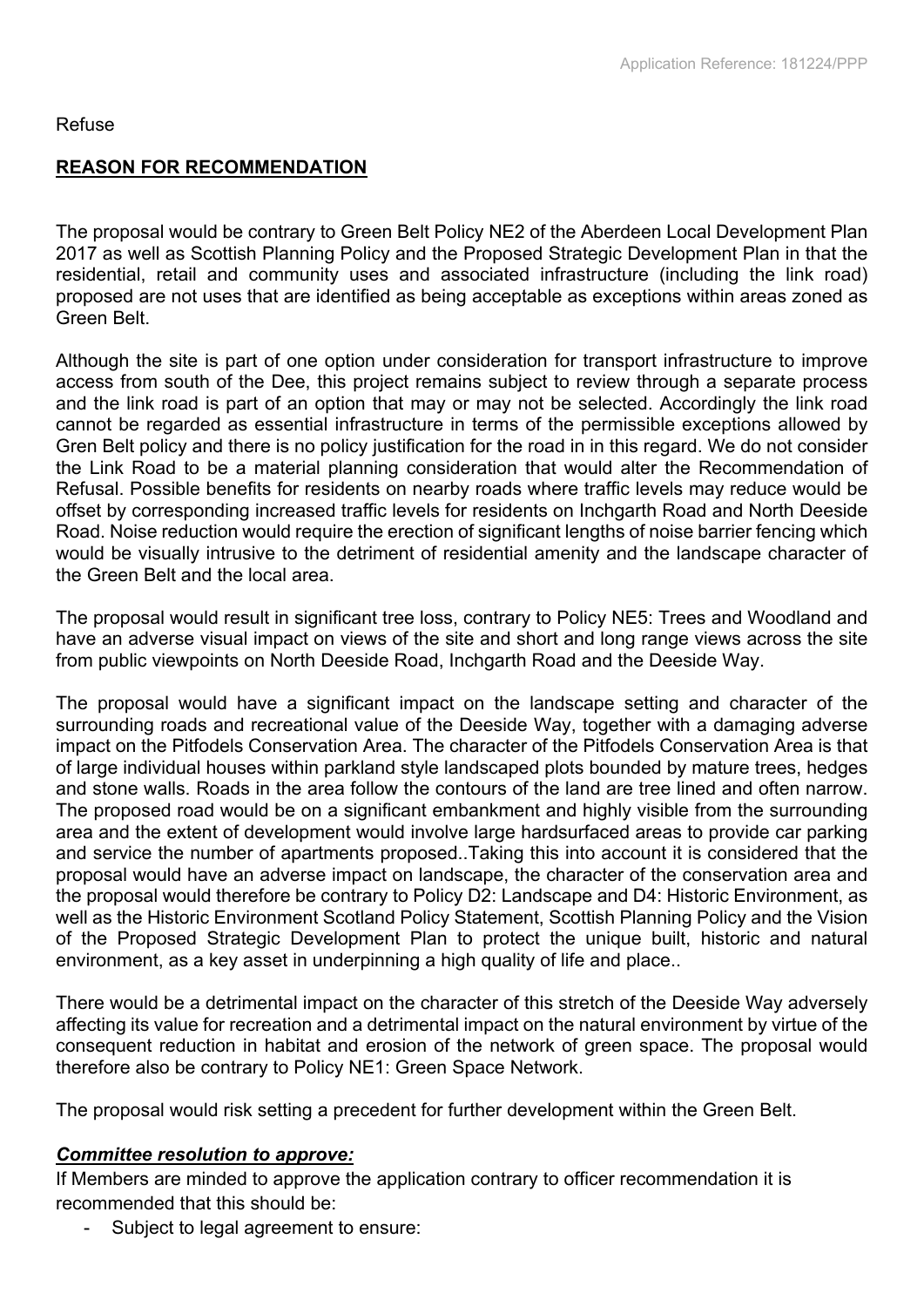- (i) payment of the developer obligations contributions and provision of affordable housing as identified in the Developer Obligations Team response.
- (ii) an age restriction on occupation of the housing for over 55s only –on the basis that no contribution has been requested towards education;

Committee should also impose conditions or a legal agreement to ensure:

- The delivery of infrastructure such as the link road, retail units and public open space and their control through phasing to ensure that these elements are delivered and the link road specifically is delivered at the beginning of the first phase.
- Maintenance of public open space within the development
- Control on the height of development for example, to a maximum of 2.5 storeys
- Improvement to the bus stop on North Deeside Road

Members should also attach the following conditions:

- standard timing condition for Planning Permission in Principle and submission of Matters Specified in Conditions and commencement of development.
- phasing plan for delivery of development including link road and infrastructure, including paths, landscaping and public open space.
- a masterplan for the entire site, prior to any development.
- Construction method statement showing how access along the Deeside Way would be managed
- tree management
- tree planting and tree protection during development is delivered
- landscape design, including incorporating SUDS measures and de-culverting of the watercourse.
- badger surveys prior to commencement of each phase
- detailed topographical drawings showing existing and proposed levels, and finished floor levels;
- cross sections through site
- details of road layout and junctions
- detailed layout and elevational drawings of all buildings
- archaeology
- play park
- installation of bat boxes as recommended by the Bat Survey Construction Environmental Management Plan
- investigation of possible watercourse, its daylighting and creation of natural buffer strips in accordance with Policy NE8.
- biodiversity Action Plan and planting plan
- travel plan
- no work to remove trees within the bird breeding season
- low and Zero Carbon Equipment
- water saving techniques and technologies.- details of design of housing units to demonstrate accessibility and future adaptability.
- electric vehicle charging points
- layout of footpaths and cycleways to be designed to prioritise active transport modes
- cycle parking
- refuse storage and swept path for refuse vehicles